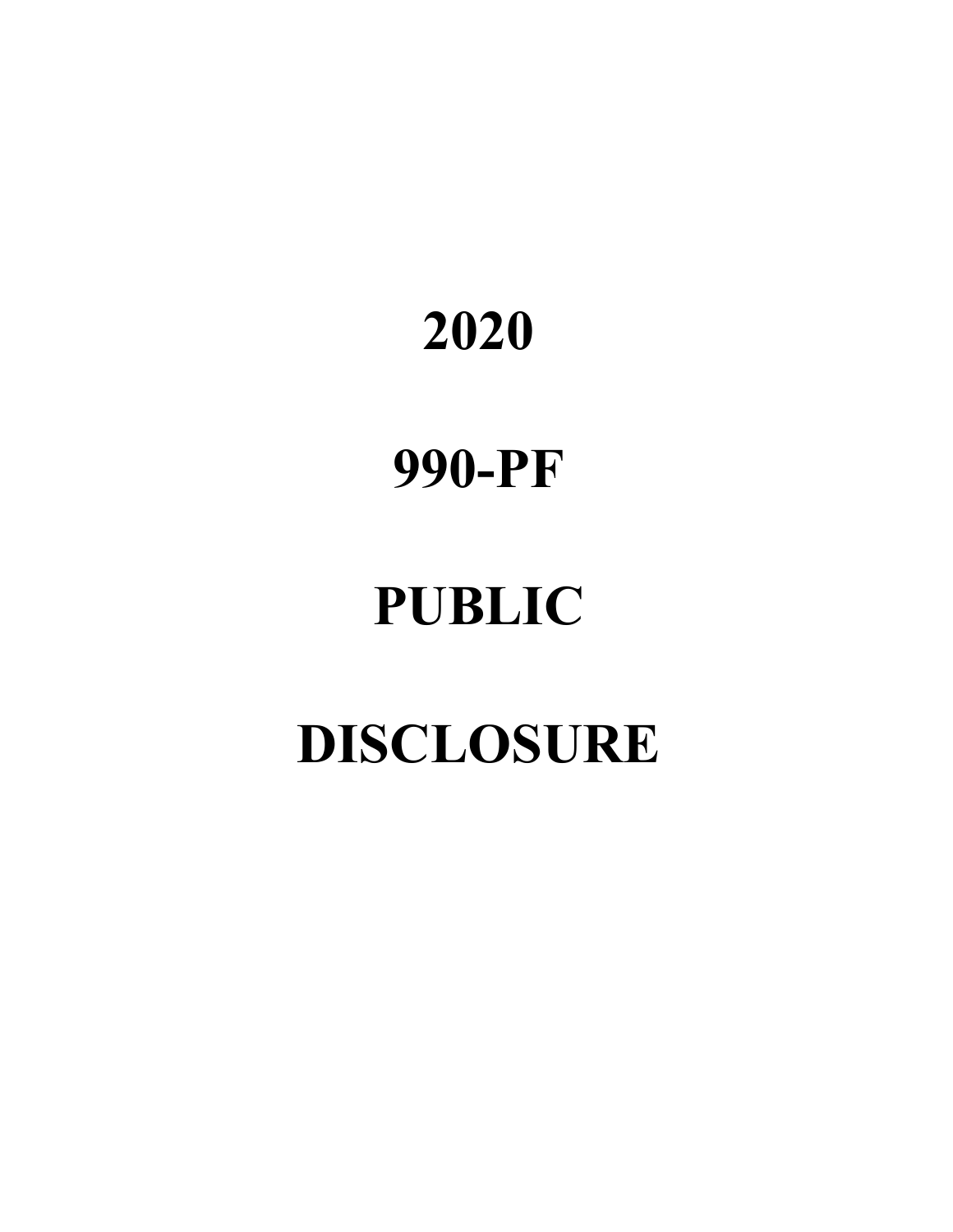Form 990-PF

Department of the Treasury<br>Internal Revenue Service

### \*\* Public Disclosure Copy \*\*

**or Section 4947(a)(1) Trust Treated as Private Foundation | Do not enter social security numbers on this form as it may be made public. POOPR**<br> **EXECUTER SECUTE AND SOLUTE SECUTE AND SECUTE AND SECUTE AND SECUTE AND SECUTE AND SECUTE AND SECUTE AND SECUTE A<br>
<b>POOPER SECUTE AND SOLUTE AND SOLUTE AND SOLUTE AND SECUTE AND SOLUTE AND SOLUTE AND SOLUTE AND SE** 

OMB No. 1545-0047 Internal Revenue Service **Internal Revenue Service Concernation** Go to www.irs.gov/Form990PF for instructions and the latest information.

|                                     |                          | For calendar year 2020 or tax year beginning                                                             | OCT 1, 2020                                   | , and ending                              | SEP 30, 2021                                                                     |                                              |
|-------------------------------------|--------------------------|----------------------------------------------------------------------------------------------------------|-----------------------------------------------|-------------------------------------------|----------------------------------------------------------------------------------|----------------------------------------------|
|                                     |                          | Name of foundation                                                                                       |                                               |                                           | A Employer identification number                                                 |                                              |
|                                     |                          |                                                                                                          |                                               |                                           |                                                                                  |                                              |
|                                     |                          | LEICHTAG FOUNDATION<br>Number and street (or P.O. box number if mail is not delivered to street address) | Room/suite                                    | 33-0466189                                |                                                                                  |                                              |
|                                     |                          | 441 SAXONY ROAD                                                                                          |                                               |                                           | <b>B</b> Telephone number<br>$(760)$ 929-1090                                    |                                              |
|                                     |                          | City or town, state or province, country, and ZIP or foreign postal code                                 |                                               |                                           | C If exemption application is pending, check here [1]                            |                                              |
|                                     |                          | ENCINITAS, CA<br>92024                                                                                   |                                               |                                           |                                                                                  |                                              |
|                                     |                          | <b>G</b> Check all that apply:<br>Initial return                                                         |                                               | Initial return of a former public charity | <b>D</b> 1. Foreign organizations, check here                                    |                                              |
|                                     |                          | Final return                                                                                             | Amended return                                |                                           |                                                                                  |                                              |
|                                     |                          | Address change                                                                                           | Name change                                   |                                           | 2. Foreign organizations meeting the 85% test, check here and attach computation |                                              |
|                                     |                          | $\boxed{\textbf{X}}$ Section 501(c)(3) exempt private foundation<br>H Check type of organization:        |                                               |                                           | E If private foundation status was terminated                                    |                                              |
|                                     |                          | Section 4947(a)(1) nonexempt charitable trust $\Box$ Other taxable private foundation                    |                                               |                                           | under section 507(b)(1)(A), check here $\Box$                                    |                                              |
|                                     |                          | Fair market value of all assets at end of year                                                           | <b>J</b> Accounting method: $\lfloor$<br>Cash | $\overline{\mathbf{X}}$ Accrual           | F If the foundation is in a 60-month termination                                 |                                              |
|                                     |                          | (from Part II, col. (c), line 16)                                                                        | Other (specify)                               |                                           | under section 507(b)(1)(B), check here $\mathbb{R}$                              |                                              |
|                                     | $\blacktriangleright$ \$ | 103, 882, 210. (Part I, column (d), must be on cash basis.)<br><b>Analysis of Revenue and Expenses</b>   |                                               |                                           |                                                                                  |                                              |
|                                     | Part I                   | (The total of amounts in columns (b), (c), and (d) may not                                               | (a) Revenue and<br>expenses per books         | (b) Net investment<br>income              | (c) Adjusted net<br>income                                                       | (d) Disbursements<br>for charitable purposes |
|                                     | 1                        | necessarily equal the amounts in column (a).)<br>Contributions, gifts, grants, etc., received            | 24, 262.                                      |                                           | N/A                                                                              | (cash basis only)                            |
|                                     | 2                        | Check<br>if the foundation is not required to attach Sch. B                                              |                                               |                                           |                                                                                  |                                              |
|                                     | 3                        | Interest on savings and temporary                                                                        | 2,621.                                        | 2,621.                                    |                                                                                  | <b>STATEMENT</b>                             |
|                                     | 4                        | Dividends and interest from securities                                                                   |                                               | $1,386,188.$ $1,386,188.$                 |                                                                                  | <b>STATEMENT</b>                             |
|                                     |                          | <b>5a</b> Gross rents                                                                                    | 2,218,890.                                    | 2,218,890.                                |                                                                                  | <b>STATEMENT</b><br>3                        |
|                                     |                          | <b>b</b> Net rental income or (loss) $\frac{2,218,890.}{$                                                |                                               |                                           |                                                                                  |                                              |
|                                     |                          | 6a Net gain or (loss) from sale of assets not on line 10                                                 | 10,459,420.                                   |                                           |                                                                                  |                                              |
| Revenue                             |                          | Gross sales price for all 26, 884, 199.                                                                  |                                               |                                           |                                                                                  |                                              |
|                                     | 7                        | Capital gain net income (from Part IV, line 2)                                                           |                                               | 10,459,420.                               |                                                                                  |                                              |
|                                     | 8                        |                                                                                                          |                                               |                                           |                                                                                  |                                              |
|                                     | g                        | Gross sales less returns                                                                                 |                                               |                                           |                                                                                  |                                              |
|                                     | 10a                      | and allowances                                                                                           |                                               |                                           |                                                                                  |                                              |
|                                     |                          | $\mathbf b$ Less: Cost of goods sold $\ldots$                                                            |                                               |                                           |                                                                                  |                                              |
|                                     |                          |                                                                                                          | 5,376.                                        | $\overline{0}$ .                          |                                                                                  | STATEMENT<br>4                               |
|                                     | 11                       |                                                                                                          | 14,096,757.                                   | 14,067,119.                               |                                                                                  |                                              |
|                                     | 12<br>13                 | Compensation of officers, directors, trustees, etc.                                                      | 922, 321.                                     | 559,956.                                  |                                                                                  | 252, 133.                                    |
|                                     | 14                       | Other employee salaries and wages                                                                        | 1,775,305.                                    | 351,696.                                  |                                                                                  | 665, 729.                                    |
|                                     |                          | 15 Pension plans, employee benefits                                                                      | 513,537.                                      | 174,844.                                  |                                                                                  | 176,035.                                     |
| n                                   |                          |                                                                                                          | 246, 361.                                     | 238,049.                                  |                                                                                  | 2,633.                                       |
|                                     |                          | <b>b</b> Accounting fees <b>STMT</b> 6                                                                   | 49,645.                                       | $\overline{0}$ .                          |                                                                                  | $\overline{0}$ .                             |
|                                     |                          | c Other professional fees _________ STMT 7                                                               | 173,056.                                      | 103,649.                                  |                                                                                  | 26,415.                                      |
|                                     |                          |                                                                                                          |                                               |                                           |                                                                                  |                                              |
|                                     |                          |                                                                                                          | 255,965.                                      | 86,081.                                   |                                                                                  | 51,219.                                      |
|                                     | 19                       | Depreciation and depletion [11] [11] Depreciation and depletion                                          | 802, 413.                                     | 802, 413.                                 |                                                                                  |                                              |
|                                     | 20                       |                                                                                                          |                                               |                                           |                                                                                  |                                              |
|                                     | 21                       | Travel, conferences, and meetings                                                                        | 34,290.<br>3,960.                             | $\overline{0}$ .<br>$\overline{12}$ .     |                                                                                  | 24, 199.<br>140.                             |
|                                     | 22                       |                                                                                                          | 1,066,784.                                    | 814, 190.                                 |                                                                                  | 96,813.                                      |
| Operating and Administrative Expens | 23                       | Other expenses <b>STMT</b> 9                                                                             |                                               |                                           |                                                                                  |                                              |
|                                     |                          | 24 Total operating and administrative<br>expenses. Add lines 13 through 23                               | 5,843,637.                                    | 3,130,890.                                |                                                                                  | 1,295,316.                                   |
|                                     |                          | 25 Contributions, gifts, grants paid                                                                     | 5, 224, 355.                                  |                                           |                                                                                  | 5, 224, 355.                                 |
|                                     |                          | 26 Total expenses and disbursements.                                                                     |                                               |                                           |                                                                                  |                                              |
|                                     |                          |                                                                                                          | 11,067,992.                                   | 3,130,890.                                |                                                                                  | 6,519,671.                                   |
|                                     |                          | 27 Subtract line 26 from line 12:                                                                        |                                               |                                           |                                                                                  |                                              |
|                                     |                          | <b>a</b> Excess of revenue over expenses and disbursements                                               | 3,028,765.                                    |                                           |                                                                                  |                                              |
|                                     |                          | <b>b</b> Net investment income (if negative, enter -0-)                                                  |                                               | 10,936,229.                               |                                                                                  |                                              |
|                                     |                          | C Adjusted net income (if negative, enter -0-)                                                           |                                               |                                           | N/A                                                                              |                                              |

023501 12-02-20 **For Paperwork Reduction Act Notice, see instructions.** LHA Form (2020)

16290602 310575 16357.000 2020.05095 LEICHTAG FOUNDATION 16357\_41

2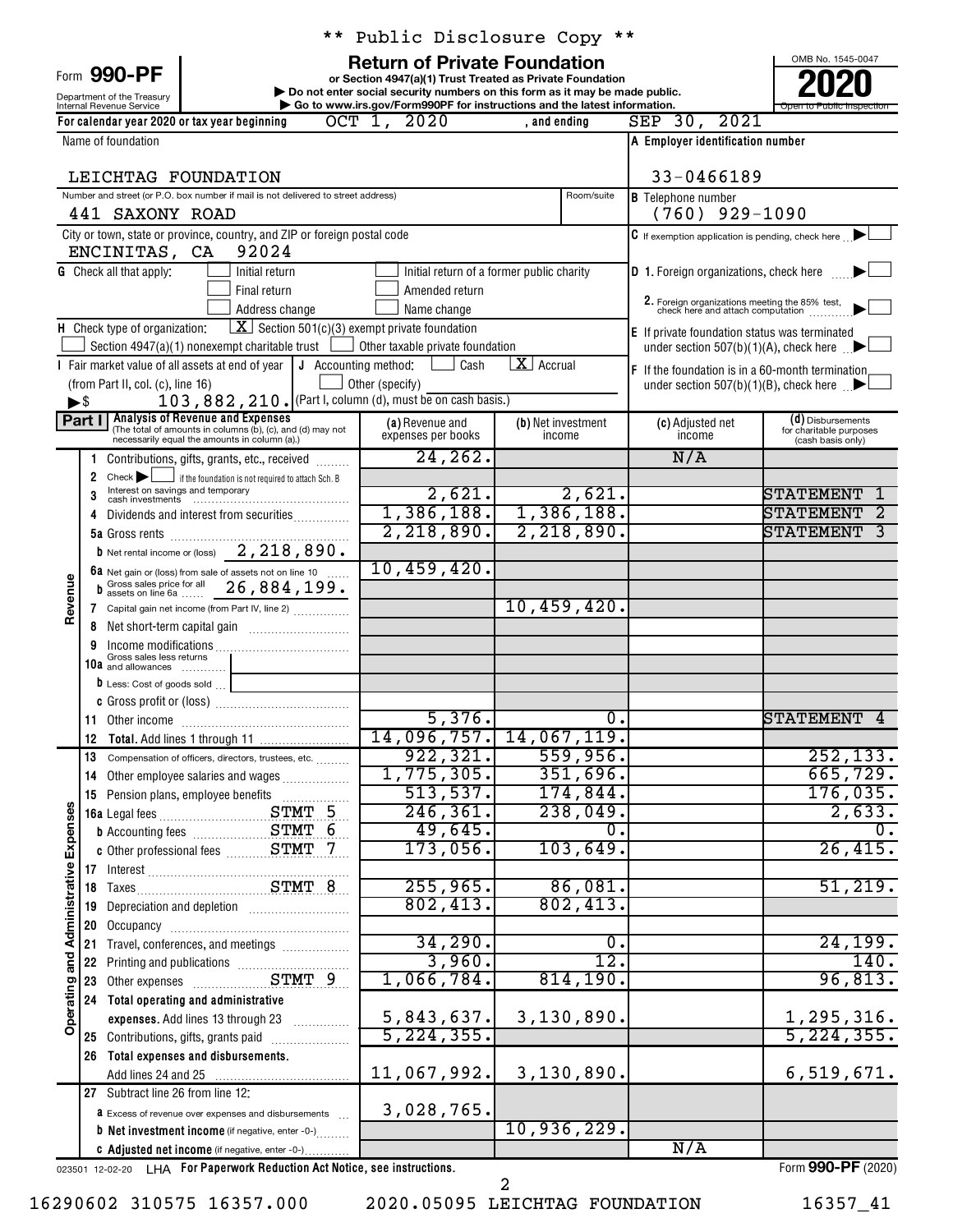|                                                                                    |                                                    | LEICHTAG FOUNDATION<br>Form 990-PF (2020)                                               |                   |                |                       | 33-0466189<br>Page 2                        |  |  |
|------------------------------------------------------------------------------------|----------------------------------------------------|-----------------------------------------------------------------------------------------|-------------------|----------------|-----------------------|---------------------------------------------|--|--|
| <b>Balance Sheets</b> Attached schedules and amounts in the description<br>Part II |                                                    |                                                                                         | Beginning of year | End of year    |                       |                                             |  |  |
|                                                                                    |                                                    | column should be for end-of-year amounts only.                                          |                   | (a) Book Value | (b) Book Value        | (c) Fair Market Value                       |  |  |
|                                                                                    |                                                    | Cash - non-interest-bearing                                                             |                   |                |                       |                                             |  |  |
|                                                                                    |                                                    | 2 Savings and temporary cash investments                                                |                   | 3,984,054.     | 5, 100, 703.          | 5,100,703.                                  |  |  |
|                                                                                    |                                                    | 3 Accounts receivable                                                                   | 235,511.          |                |                       |                                             |  |  |
|                                                                                    |                                                    | Less: allowance for doubtful accounts                                                   |                   | 333,432.       | 235,511.              | 235,511.                                    |  |  |
|                                                                                    |                                                    | 4 Pledges receivable                                                                    |                   |                |                       |                                             |  |  |
|                                                                                    |                                                    | Less: allowance for doubtful accounts                                                   |                   |                |                       |                                             |  |  |
|                                                                                    |                                                    |                                                                                         |                   |                |                       |                                             |  |  |
|                                                                                    |                                                    | 6 Receivables due from officers, directors, trustees, and other                         |                   |                |                       |                                             |  |  |
|                                                                                    |                                                    |                                                                                         |                   |                |                       |                                             |  |  |
|                                                                                    |                                                    |                                                                                         |                   |                |                       |                                             |  |  |
|                                                                                    |                                                    | Less: allowance for doubtful accounts                                                   | $\overline{0}$ .  | 487,585.       | 487,585.              | 487,585.                                    |  |  |
|                                                                                    |                                                    |                                                                                         |                   |                |                       |                                             |  |  |
| Assets                                                                             |                                                    |                                                                                         |                   | 78, 189.       | 190, 745.             | 190, 745.                                   |  |  |
|                                                                                    |                                                    | 10a Investments - U.S. and state government obligations                                 |                   |                |                       |                                             |  |  |
|                                                                                    |                                                    |                                                                                         |                   |                |                       |                                             |  |  |
|                                                                                    |                                                    |                                                                                         |                   | 19,858,934.    | 17,573,552.           | 17,573,552.                                 |  |  |
|                                                                                    |                                                    | 11 Investments - land, buildings, and equipment: basis  > 28, 131, 962.                 |                   |                |                       |                                             |  |  |
|                                                                                    |                                                    |                                                                                         |                   | 23, 522, 418.  | 24, 217, 635.         | 24, 217, 635.                               |  |  |
|                                                                                    |                                                    |                                                                                         |                   |                |                       |                                             |  |  |
|                                                                                    |                                                    |                                                                                         |                   | 49,134,806.    | 56,076,479.           | 56,076,479.                                 |  |  |
|                                                                                    |                                                    |                                                                                         |                   |                |                       |                                             |  |  |
|                                                                                    |                                                    | 14 Land, buildings, and equipment: basis                                                |                   |                |                       |                                             |  |  |
|                                                                                    |                                                    |                                                                                         |                   | 154,954.       | $\mathbf{0}$ .        | $\overline{0}$ .                            |  |  |
|                                                                                    |                                                    | 15 Other assets (describe > DEPOSITS                                                    |                   |                |                       |                                             |  |  |
|                                                                                    |                                                    | 16 Total assets (to be completed by all filers - see the                                |                   |                |                       |                                             |  |  |
|                                                                                    |                                                    |                                                                                         |                   |                | $566, 552.$ 749,906.  | 97, 554, 372. 103, 882, 210. 103, 882, 210. |  |  |
|                                                                                    |                                                    |                                                                                         |                   |                |                       |                                             |  |  |
|                                                                                    |                                                    |                                                                                         |                   | 6, 173, 424.   | 5, 127, 126.          |                                             |  |  |
|                                                                                    | 19                                                 |                                                                                         |                   |                |                       |                                             |  |  |
| Liabilities                                                                        |                                                    | 20 Loans from officers, directors, trustees, and other disqualified persons             |                   |                |                       |                                             |  |  |
|                                                                                    | 21                                                 |                                                                                         |                   |                |                       |                                             |  |  |
|                                                                                    |                                                    | 22 Other liabilities (describe                                                          |                   |                |                       |                                             |  |  |
|                                                                                    |                                                    |                                                                                         |                   |                |                       |                                             |  |  |
|                                                                                    |                                                    |                                                                                         |                   | 6,739,976.     | 5,877,032.            |                                             |  |  |
|                                                                                    |                                                    | Foundations that follow FASB ASC 958, check here $\Box$ $\blacktriangleright$ $\Box X$  |                   |                |                       |                                             |  |  |
|                                                                                    |                                                    | and complete lines 24, 25, 29, and 30.                                                  |                   |                |                       |                                             |  |  |
|                                                                                    | 24                                                 | Net assets without donor restrictions                                                   |                   | 90,814,396.    | 98,005,178.           |                                             |  |  |
|                                                                                    | 25                                                 | Net assets with donor restrictions                                                      |                   |                |                       |                                             |  |  |
| <b>Fund Balances</b>                                                               |                                                    | Foundations that do not follow FASB ASC 958, check here >                               |                   |                |                       |                                             |  |  |
|                                                                                    |                                                    | and complete lines 26 through 30.                                                       |                   |                |                       |                                             |  |  |
| ৯                                                                                  |                                                    |                                                                                         |                   |                |                       |                                             |  |  |
|                                                                                    |                                                    | 27 Paid-in or capital surplus, or land, bldg., and equipment fund                       |                   |                |                       |                                             |  |  |
| Assets                                                                             | 28                                                 | Retained earnings, accumulated income, endowment, or other funds                        |                   |                |                       |                                             |  |  |
| <b>b</b> et                                                                        | 29                                                 |                                                                                         |                   | 90,814,396.    | 98,005,178.           |                                             |  |  |
|                                                                                    |                                                    |                                                                                         |                   |                |                       |                                             |  |  |
|                                                                                    | 30                                                 | Total liabilities and net assets/fund balances                                          |                   | 97,554,372.    | 103,882,210.          |                                             |  |  |
|                                                                                    | Analysis of Changes in Net Assets or Fund Balances |                                                                                         |                   |                |                       |                                             |  |  |
| Part III                                                                           |                                                    |                                                                                         |                   |                |                       |                                             |  |  |
|                                                                                    |                                                    | 1 Total net assets or fund balances at beginning of year - Part II, column (a), line 29 |                   |                |                       |                                             |  |  |
|                                                                                    |                                                    |                                                                                         |                   |                | 1                     | 90,814,396.                                 |  |  |
|                                                                                    |                                                    | 2 Enter amount from Part I, line 27a                                                    |                   |                | $\overline{2}$        | 3,028,765.                                  |  |  |
| 3                                                                                  |                                                    |                                                                                         |                   |                | SEE STATEMENT 10<br>3 | 4, 162, 017.                                |  |  |
| 4                                                                                  |                                                    | Add lines 1, 2, and 3                                                                   |                   |                | 4                     | 98,005,178.                                 |  |  |
| 5                                                                                  |                                                    | Decreases not included in line 2 (itemize)                                              |                   |                | 5                     | Ο.                                          |  |  |
|                                                                                    |                                                    |                                                                                         |                   |                | 6                     | 98,005,178.                                 |  |  |

Form (2020) **990-PF**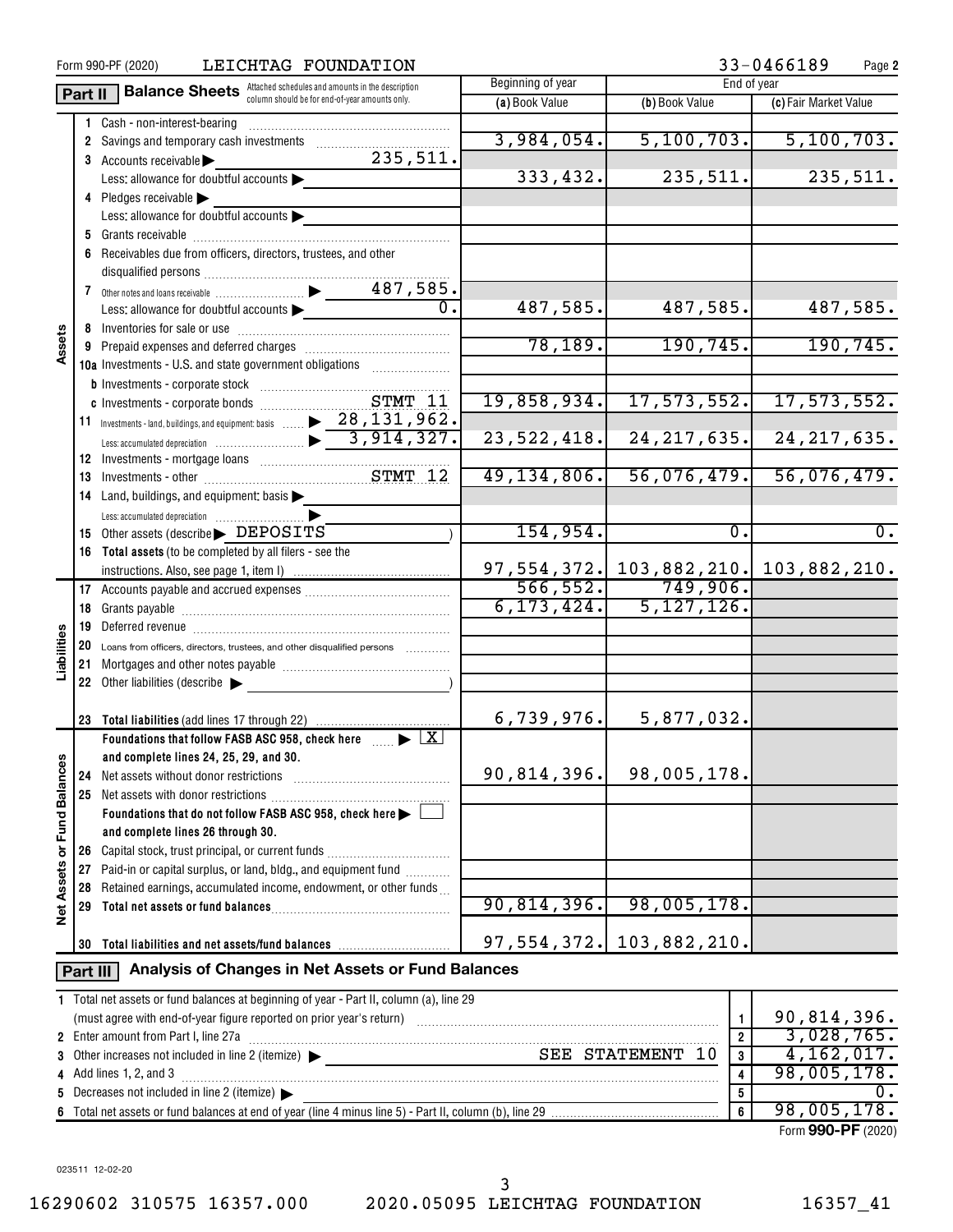| Form 990-PF (2020)                                                                                                                                                                                      | LEICHTAG FOUNDATION                                                                                                                                                                                                                 |                                                 |          |     | 33-0466189                                            |                                  | Page 3 |  |  |
|---------------------------------------------------------------------------------------------------------------------------------------------------------------------------------------------------------|-------------------------------------------------------------------------------------------------------------------------------------------------------------------------------------------------------------------------------------|-------------------------------------------------|----------|-----|-------------------------------------------------------|----------------------------------|--------|--|--|
| Part IV                                                                                                                                                                                                 | <b>Capital Gains and Losses for Tax on Investment Income</b>                                                                                                                                                                        |                                                 |          |     |                                                       |                                  |        |  |  |
| <b>(b)</b> How acquired<br>P - Purchase<br>D - Donation<br>(a) List and describe the kind(s) of property sold (for example, real estate,<br>2-story brick warehouse, or common stock, 200 shs. MLC Co.) |                                                                                                                                                                                                                                     |                                                 |          |     | (c) Date acquired<br>(mo., day, yr.)                  | (d) Date sold<br>(mo., day, yr.) |        |  |  |
| 1a                                                                                                                                                                                                      |                                                                                                                                                                                                                                     |                                                 |          |     |                                                       |                                  |        |  |  |
| <b>SEE ATTACHED</b><br>b                                                                                                                                                                                | <b>STATEMENT</b>                                                                                                                                                                                                                    |                                                 |          |     |                                                       |                                  |        |  |  |
| C                                                                                                                                                                                                       |                                                                                                                                                                                                                                     |                                                 |          |     |                                                       |                                  |        |  |  |
| d                                                                                                                                                                                                       |                                                                                                                                                                                                                                     |                                                 |          |     |                                                       |                                  |        |  |  |
| e                                                                                                                                                                                                       |                                                                                                                                                                                                                                     |                                                 |          |     |                                                       |                                  |        |  |  |
| (e) Gross sales price                                                                                                                                                                                   | (f) Depreciation allowed<br>(or allowable)                                                                                                                                                                                          | (g) Cost or other basis<br>plus expense of sale |          |     | (h) Gain or (loss)<br>$((e)$ plus $(f)$ minus $(g)$ ) |                                  |        |  |  |
|                                                                                                                                                                                                         |                                                                                                                                                                                                                                     |                                                 |          |     |                                                       |                                  |        |  |  |
| а<br>b                                                                                                                                                                                                  |                                                                                                                                                                                                                                     |                                                 |          |     |                                                       |                                  |        |  |  |
| C                                                                                                                                                                                                       |                                                                                                                                                                                                                                     |                                                 |          |     |                                                       |                                  |        |  |  |
| d                                                                                                                                                                                                       |                                                                                                                                                                                                                                     |                                                 |          |     |                                                       |                                  |        |  |  |
| 26,884,199.<br>$\mathbf{e}$                                                                                                                                                                             | 11,944.                                                                                                                                                                                                                             | 16,436,723.                                     |          |     |                                                       | 10,459,420.                      |        |  |  |
|                                                                                                                                                                                                         | Complete only for assets showing gain in column (h) and owned by the foundation on 12/31/69.                                                                                                                                        |                                                 |          |     | (I) Gains (Col. (h) gain minus                        |                                  |        |  |  |
|                                                                                                                                                                                                         | (j) Adjusted basis                                                                                                                                                                                                                  | (k) Excess of col. (i)                          |          |     | col. $(k)$ , but not less than $-0$ -) or             |                                  |        |  |  |
| (i) FMV as of 12/31/69                                                                                                                                                                                  | as of 12/31/69                                                                                                                                                                                                                      | over col. (j), if any                           |          |     | Losses (from col. (h))                                |                                  |        |  |  |
| а                                                                                                                                                                                                       |                                                                                                                                                                                                                                     |                                                 |          |     |                                                       |                                  |        |  |  |
| b                                                                                                                                                                                                       |                                                                                                                                                                                                                                     |                                                 |          |     |                                                       |                                  |        |  |  |
| C                                                                                                                                                                                                       |                                                                                                                                                                                                                                     |                                                 |          |     |                                                       |                                  |        |  |  |
| d                                                                                                                                                                                                       |                                                                                                                                                                                                                                     |                                                 |          |     |                                                       |                                  |        |  |  |
| e                                                                                                                                                                                                       |                                                                                                                                                                                                                                     |                                                 |          |     |                                                       | 10,459,420.                      |        |  |  |
|                                                                                                                                                                                                         | If gain, also enter in Part I, line 7                                                                                                                                                                                               |                                                 |          |     |                                                       |                                  |        |  |  |
| 2 Capital gain net income or (net capital loss)                                                                                                                                                         | If (loss), enter -0- in Part I, line 7                                                                                                                                                                                              |                                                 | 2        |     |                                                       | 10,459,420.                      |        |  |  |
|                                                                                                                                                                                                         | 3 Net short-term capital gain or (loss) as defined in sections 1222(5) and (6):                                                                                                                                                     |                                                 |          |     |                                                       |                                  |        |  |  |
|                                                                                                                                                                                                         | If gain, also enter in Part I, line 8, column (c). See instructions. If (loss), enter -0- in                                                                                                                                        |                                                 |          | N/A |                                                       |                                  |        |  |  |
| <b>Part V</b>                                                                                                                                                                                           | Qualification Under Section 4940(e) for Reduced Tax on Net Investment Income                                                                                                                                                        |                                                 |          |     |                                                       |                                  |        |  |  |
|                                                                                                                                                                                                         | SECTION 4940(e) REPEALED ON DECEMBER 20, 2019 - DO NOT COMPLETE.                                                                                                                                                                    |                                                 |          |     |                                                       |                                  |        |  |  |
| Reserved                                                                                                                                                                                                |                                                                                                                                                                                                                                     |                                                 |          |     |                                                       |                                  |        |  |  |
| (a)                                                                                                                                                                                                     | (b)                                                                                                                                                                                                                                 |                                                 | (c)      |     |                                                       | (d)<br>Reserved                  |        |  |  |
| Reserved                                                                                                                                                                                                | Reserved                                                                                                                                                                                                                            |                                                 | Reserved |     |                                                       |                                  |        |  |  |
| Reserved                                                                                                                                                                                                |                                                                                                                                                                                                                                     |                                                 |          |     |                                                       |                                  |        |  |  |
| Reserved                                                                                                                                                                                                |                                                                                                                                                                                                                                     |                                                 |          |     |                                                       |                                  |        |  |  |
| Reserved                                                                                                                                                                                                |                                                                                                                                                                                                                                     |                                                 |          |     |                                                       |                                  |        |  |  |
| Reserved                                                                                                                                                                                                |                                                                                                                                                                                                                                     |                                                 |          |     |                                                       |                                  |        |  |  |
| Reserved                                                                                                                                                                                                |                                                                                                                                                                                                                                     |                                                 |          |     |                                                       |                                  |        |  |  |
|                                                                                                                                                                                                         |                                                                                                                                                                                                                                     |                                                 |          |     | $\overline{2}$                                        |                                  |        |  |  |
|                                                                                                                                                                                                         |                                                                                                                                                                                                                                     |                                                 |          |     |                                                       |                                  |        |  |  |
|                                                                                                                                                                                                         |                                                                                                                                                                                                                                     |                                                 |          |     | 3                                                     |                                  |        |  |  |
|                                                                                                                                                                                                         |                                                                                                                                                                                                                                     |                                                 |          |     |                                                       |                                  |        |  |  |
|                                                                                                                                                                                                         |                                                                                                                                                                                                                                     |                                                 |          |     | 4                                                     |                                  |        |  |  |
|                                                                                                                                                                                                         |                                                                                                                                                                                                                                     |                                                 |          |     |                                                       |                                  |        |  |  |
|                                                                                                                                                                                                         |                                                                                                                                                                                                                                     |                                                 |          |     | 5                                                     |                                  |        |  |  |
|                                                                                                                                                                                                         |                                                                                                                                                                                                                                     |                                                 |          |     |                                                       |                                  |        |  |  |
|                                                                                                                                                                                                         |                                                                                                                                                                                                                                     |                                                 |          |     | 6                                                     |                                  |        |  |  |
|                                                                                                                                                                                                         |                                                                                                                                                                                                                                     |                                                 |          |     |                                                       |                                  |        |  |  |
|                                                                                                                                                                                                         | 7 Reserved <b>Maria Communication and Communication</b> and Communication and Communication and Communication and Communication and Communication and Communication and Communication and Communication and Communication and Commu |                                                 |          |     | 7                                                     |                                  |        |  |  |
|                                                                                                                                                                                                         |                                                                                                                                                                                                                                     |                                                 |          |     |                                                       |                                  |        |  |  |
|                                                                                                                                                                                                         |                                                                                                                                                                                                                                     |                                                 |          |     | 8                                                     |                                  |        |  |  |

Form (2020) **990-PF**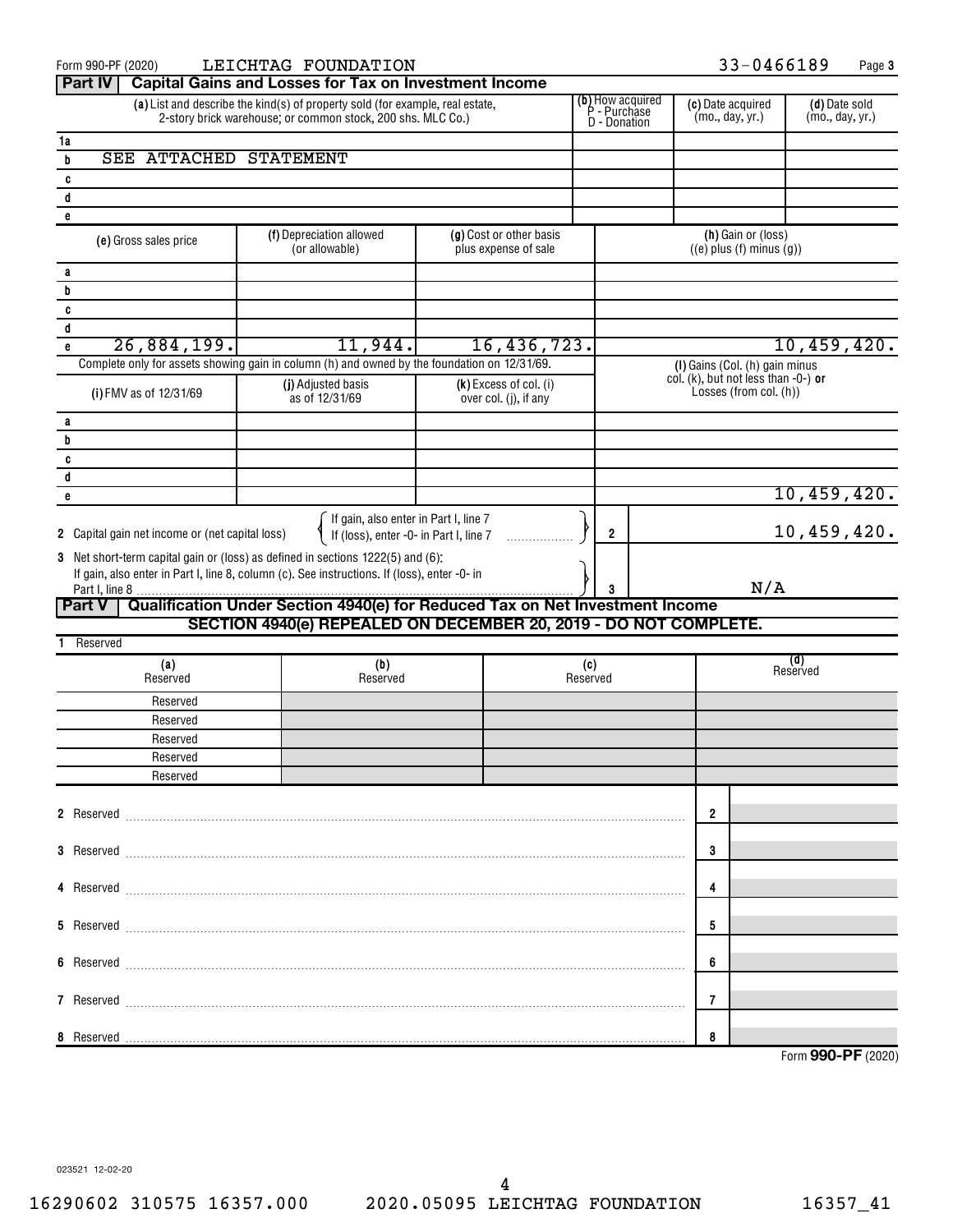| LEICHTAG FOUNDATION<br>Form 990-PF (2020)                                                                                                                                                                                           |    |                                 | 33-0466189     |                    |                         | Page 4                  |
|-------------------------------------------------------------------------------------------------------------------------------------------------------------------------------------------------------------------------------------|----|---------------------------------|----------------|--------------------|-------------------------|-------------------------|
| Part VI   Excise Tax Based on Investment Income (Section 4940(a), 4940(b), or 4948 - see instructions)                                                                                                                              |    |                                 |                |                    |                         |                         |
| 1a Exempt operating foundations described in section $4940(d)(2)$ , check here $\blacktriangleright$ and enter "N/A" on line 1.                                                                                                     |    |                                 |                |                    |                         |                         |
|                                                                                                                                                                                                                                     |    |                                 |                |                    | 152,014.                |                         |
| c All other domestic foundations enter 1.39% of line 27b. Exempt foreign organizations, enter 4%                                                                                                                                    |    |                                 | 1.             |                    |                         |                         |
|                                                                                                                                                                                                                                     |    |                                 |                |                    |                         |                         |
|                                                                                                                                                                                                                                     |    |                                 | $\overline{2}$ |                    |                         |                         |
| 3                                                                                                                                                                                                                                   |    |                                 | 3              |                    | 152,014.                |                         |
| Add lines 1 and 2<br>4                                                                                                                                                                                                              |    |                                 | 4              |                    |                         |                         |
| Tax based on investment income. Subtract line 4 from line 3. If zero or less, enter -0-                                                                                                                                             |    |                                 | 5              |                    | 152,014.                |                         |
| Credits/Payments:<br>6                                                                                                                                                                                                              |    |                                 |                |                    |                         |                         |
| a 2020 estimated tax payments and 2019 overpayment credited to 2020 [100] [100] [100] [100] as a 2020 [100] [1                                                                                                                      | 6а | 226,703.                        |                |                    |                         |                         |
|                                                                                                                                                                                                                                     | 6b | 0.                              |                |                    |                         |                         |
|                                                                                                                                                                                                                                     | 6c | 0.                              |                |                    |                         |                         |
|                                                                                                                                                                                                                                     | 6d | $\overline{0}$ .                |                |                    |                         |                         |
|                                                                                                                                                                                                                                     |    |                                 | 7              |                    | 226,703.                |                         |
| 7 Total credits and payments. Add lines 6a through 6d [11] [12] Martin Martin Martin Martin Martin Martin Martin Martin Martin Martin Martin Martin Martin Martin Martin Martin Martin Martin Martin Martin Martin Martin Mart<br>8 |    |                                 | 8              |                    |                         |                         |
|                                                                                                                                                                                                                                     |    |                                 | 9              |                    |                         |                         |
| 9<br>Overpayment. If line 7 is more than the total of lines 5 and 8, enter the amount overpaid manufactured and S,<br>10                                                                                                            |    |                                 | 10             |                    | 74,689.                 |                         |
| 11 Enter the amount of line 10 to be: Credited to 2021 estimated tax >                                                                                                                                                              |    | $\overbrace{74,689}$ . Refunded | 11             |                    |                         | 0.                      |
| Part VII-A   Statements Regarding Activities                                                                                                                                                                                        |    |                                 |                |                    |                         |                         |
| 1a During the tax year, did the foundation attempt to influence any national, state, or local legislation or did it participate or intervene in                                                                                     |    |                                 |                |                    |                         | Yes  No                 |
|                                                                                                                                                                                                                                     |    |                                 |                | 1a                 |                         | X                       |
| b Did it spend more than \$100 during the year (either directly or indirectly) for political purposes? See the instructions for the definition                                                                                      |    |                                 |                | 1b                 |                         | $\overline{\texttt{x}}$ |
| If the answer is "Yes" to 1a or 1b, attach a detailed description of the activities and copies of any materials published or                                                                                                        |    |                                 |                |                    |                         |                         |
| distributed by the foundation in connection with the activities.                                                                                                                                                                    |    |                                 |                |                    |                         |                         |
|                                                                                                                                                                                                                                     |    |                                 |                | 1c                 |                         | х                       |
| d Enter the amount (if any) of tax on political expenditures (section 4955) imposed during the year:                                                                                                                                |    |                                 |                |                    |                         |                         |
|                                                                                                                                                                                                                                     |    | 0.                              |                |                    |                         |                         |
| e Enter the reimbursement (if any) paid by the foundation during the year for political expenditure tax imposed on foundation                                                                                                       |    |                                 |                |                    |                         |                         |
| $0$ .<br>managers. $\triangleright$ \$                                                                                                                                                                                              |    |                                 |                |                    |                         |                         |
| 2 Has the foundation engaged in any activities that have not previously been reported to the IRS?                                                                                                                                   |    |                                 |                | 2                  |                         | x                       |
| If "Yes," attach a detailed description of the activities.                                                                                                                                                                          |    |                                 |                |                    |                         |                         |
| 3 Has the foundation made any changes, not previously reported to the IRS, in its governing instrument, articles of incorporation, or                                                                                               |    |                                 |                |                    |                         |                         |
| bylaws, or other similar instruments? If "Yes," attach a conformed copy of the changes                                                                                                                                              |    |                                 |                | 3                  |                         | x                       |
| 4a Did the foundation have unrelated business gross income of \$1,000 or more during the year?                                                                                                                                      |    |                                 |                | 4a                 |                         | $\overline{\text{x}}$   |
|                                                                                                                                                                                                                                     |    |                                 | N/A            | 4b                 |                         |                         |
|                                                                                                                                                                                                                                     |    |                                 |                | 5                  |                         | $\overline{\text{X}}$   |
| If "Yes," attach the statement required by General Instruction T.                                                                                                                                                                   |    |                                 |                |                    |                         |                         |
| Are the requirements of section 508(e) (relating to sections 4941 through 4945) satisfied either:                                                                                                                                   |    |                                 |                |                    |                         |                         |
| • By language in the governing instrument, or                                                                                                                                                                                       |    |                                 |                |                    |                         |                         |
| • By state legislation that effectively amends the governing instrument so that no mandatory directions that conflict with the state law                                                                                            |    |                                 |                |                    |                         |                         |
|                                                                                                                                                                                                                                     |    |                                 |                | 6                  | Χ                       |                         |
|                                                                                                                                                                                                                                     |    |                                 |                | $\overline{7}$     | $\overline{\texttt{x}}$ |                         |
|                                                                                                                                                                                                                                     |    |                                 |                |                    |                         |                         |
| 8a Enter the states to which the foundation reports or with which it is registered. See instructions.                                                                                                                               |    |                                 |                |                    |                         |                         |
| CA                                                                                                                                                                                                                                  |    |                                 |                |                    |                         |                         |
| <b>b</b> If the answer is "Yes" to line 7, has the foundation furnished a copy of Form 990-PF to the Attorney General (or designate)                                                                                                |    |                                 |                |                    |                         |                         |
|                                                                                                                                                                                                                                     |    |                                 |                | 8b                 | х                       |                         |
| Is the foundation claiming status as a private operating foundation within the meaning of section $4942(j)(3)$ or $4942(j)(5)$ for calendar<br>9                                                                                    |    |                                 |                |                    |                         |                         |
|                                                                                                                                                                                                                                     |    |                                 |                | 9                  |                         | x                       |
| 10                                                                                                                                                                                                                                  |    |                                 |                | 10                 |                         | $\overline{\text{x}}$   |
|                                                                                                                                                                                                                                     |    |                                 |                | Form 990-PF (2020) |                         |                         |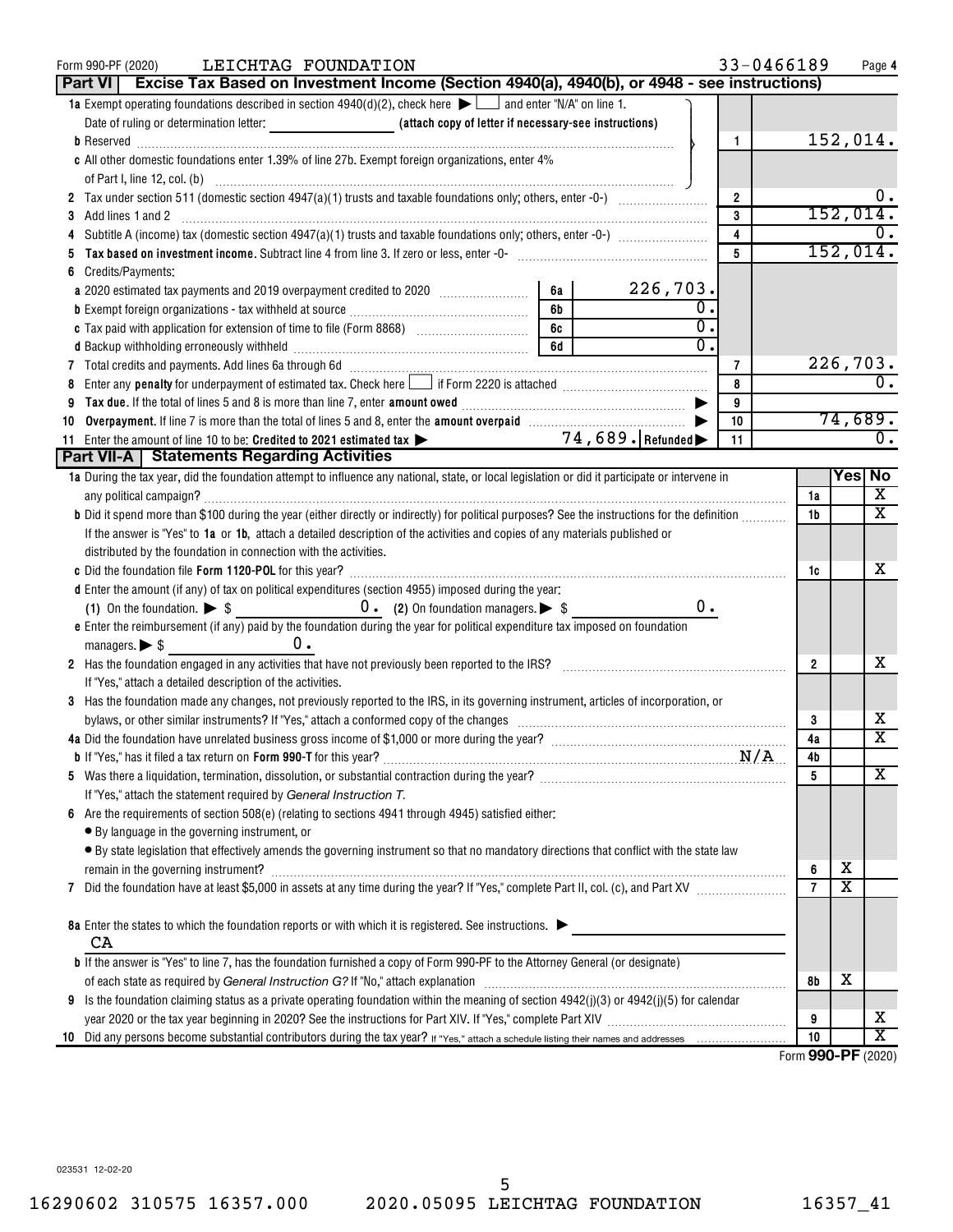| <b>Part VII-A   Statements Regarding Activities (continued)</b>                                                                                                                                                                |          |                         |                         |
|--------------------------------------------------------------------------------------------------------------------------------------------------------------------------------------------------------------------------------|----------|-------------------------|-------------------------|
|                                                                                                                                                                                                                                |          | Yes                     | No                      |
| 11 At any time during the year, did the foundation, directly or indirectly, own a controlled entity within the meaning of                                                                                                      |          |                         |                         |
|                                                                                                                                                                                                                                | 11       |                         | x                       |
| 12 Did the foundation make a distribution to a donor advised fund over which the foundation or a disqualified person had advisory privileges?                                                                                  |          |                         |                         |
|                                                                                                                                                                                                                                | 12       | x                       |                         |
|                                                                                                                                                                                                                                | 13       | $\overline{\texttt{x}}$ |                         |
| Website address > WWW.LEICHTAG.ORG                                                                                                                                                                                             |          |                         |                         |
| Telephone no. > 760.929.1090<br>14 The books are in care of ELEICHTAG FOUNDATION                                                                                                                                               |          |                         |                         |
| ZIP+4 92024<br>Located at $\blacktriangleright$ 441 SAXONY ROAD, ENCINITAS,<br>CA<br>$\overline{\phantom{a}}$ and $\overline{\phantom{a}}$ and $\overline{\phantom{a}}$                                                        |          |                         |                         |
|                                                                                                                                                                                                                                |          |                         |                         |
| and enter the amount of tax-exempt interest received or accrued during the year $\ldots$ $\ldots$ $\ldots$ $\ldots$ $\ldots$ $\ldots$ $\ldots$ $\ldots$ $\ldots$ $\ldots$ $\ldots$ $\ldots$ $\ldots$                           |          | N/A                     |                         |
| 16 At any time during calendar year 2020, did the foundation have an interest in or a signature or other authority over a bank,                                                                                                |          | Yesl                    | No                      |
| securities, or other financial account in a foreign country?                                                                                                                                                                   | 16       |                         | X                       |
| See the instructions for exceptions and filing requirements for FinCEN Form 114. If "Yes," enter the name of the                                                                                                               |          |                         |                         |
| foreign country                                                                                                                                                                                                                |          |                         |                         |
| Part VII-B   Statements Regarding Activities for Which Form 4720 May Be Required                                                                                                                                               |          |                         |                         |
| File Form 4720 if any item is checked in the "Yes" column, unless an exception applies.                                                                                                                                        |          | Yes∣                    | No                      |
| 1a During the year, did the foundation (either directly or indirectly):                                                                                                                                                        |          |                         |                         |
| $\sqrt{Y}$ es $\boxed{X}$ No<br>(1) Engage in the sale or exchange, or leasing of property with a disqualified person? $\ldots$ $\ldots$ $\ldots$ $\ldots$ $\ldots$                                                            |          |                         |                         |
| (2) Borrow money from, lend money to, or otherwise extend credit to (or accept it from)                                                                                                                                        |          |                         |                         |
| Yes $X$ No<br>a disqualified person?                                                                                                                                                                                           |          |                         |                         |
| Yes $X$ No                                                                                                                                                                                                                     |          |                         |                         |
| $\lfloor x \rfloor$ Yes<br>No                                                                                                                                                                                                  |          |                         |                         |
| (5) Transfer any income or assets to a disqualified person (or make any of either available                                                                                                                                    |          |                         |                         |
| $Yes \ X$ No                                                                                                                                                                                                                   |          |                         |                         |
| (6) Agree to pay money or property to a government official? (Exception. Check "No"                                                                                                                                            |          |                         |                         |
| if the foundation agreed to make a grant to or to employ the official for a period after                                                                                                                                       |          |                         |                         |
| $\sqrt{}$ Yes $\boxed{\text{X}}$ No<br>termination of government service, if terminating within 90 days.) manufaction contains an examination of government service, if terminating within 90 days.)                           |          |                         |                         |
| <b>b</b> If any answer is "Yes" to $1a(1)$ -(6), did <b>any</b> of the acts fail to qualify under the exceptions described in Regulations                                                                                      |          |                         |                         |
| section 53.4941(d)-3 or in a current notice regarding disaster assistance? See instructions [11,111] section 53.4941(d)-3 or in a current notice regarding disaster assistance? See instructions [11,11] and the set of the se | 1b       |                         | х                       |
|                                                                                                                                                                                                                                |          |                         |                         |
| c Did the foundation engage in a prior year in any of the acts described in 1a, other than excepted acts, that were not corrected                                                                                              |          |                         |                         |
|                                                                                                                                                                                                                                |          |                         | х                       |
|                                                                                                                                                                                                                                | 1c       |                         |                         |
| 2 Taxes on failure to distribute income (section 4942) (does not apply for years the foundation was a private operating foundation<br>defined in section $4942(j)(3)$ or $4942(j)(5)$ :                                        |          |                         |                         |
| a At the end of tax year 2020, did the foundation have any undistributed income (Part XIII, lines                                                                                                                              |          |                         |                         |
|                                                                                                                                                                                                                                |          |                         |                         |
| If "Yes," list the years $\blacktriangleright$                                                                                                                                                                                 |          |                         |                         |
| <b>b</b> Are there any years listed in 2a for which the foundation is <b>not</b> applying the provisions of section $4942(a)(2)$ (relating to incorrect                                                                        |          |                         |                         |
| valuation of assets) to the year's undistributed income? (If applying section 4942(a)(2) to all years listed, answer "No" and attach                                                                                           |          |                         |                         |
| N/A                                                                                                                                                                                                                            | 2b       |                         |                         |
| c If the provisions of section $4942(a)(2)$ are being applied to any of the years listed in 2a, list the years here.                                                                                                           |          |                         |                         |
|                                                                                                                                                                                                                                |          |                         |                         |
| 3a Did the foundation hold more than a 2% direct or indirect interest in any business enterprise at any time                                                                                                                   |          |                         |                         |
| $\boxed{\text{X}}$ Yes<br>No                                                                                                                                                                                                   |          |                         |                         |
| <b>b</b> If "Yes," did it have excess business holdings in 2020 as a result of (1) any purchase by the foundation or disqualified persons after                                                                                |          |                         |                         |
|                                                                                                                                                                                                                                |          |                         |                         |
| May 26, 1969; (2) the lapse of the 5-year period (or longer period approved by the Commissioner under section $4943(c)(7)$ ) to dispose                                                                                        |          |                         |                         |
| of holdings acquired by gift or bequest; or (3) the lapse of the 10-, 15-, or 20-year first phase holding period? (Use Form 4720,                                                                                              |          |                         | х                       |
|                                                                                                                                                                                                                                | 3b<br>4a |                         | $\overline{\texttt{x}}$ |
| <b>b</b> Did the foundation make any investment in a prior year (but after December 31, 1969) that could jeopardize its charitable purpose that                                                                                |          |                         |                         |
|                                                                                                                                                                                                                                |          |                         | х                       |
|                                                                                                                                                                                                                                | 4b       |                         | Form 990-PF (2020)      |
|                                                                                                                                                                                                                                |          |                         |                         |

**5**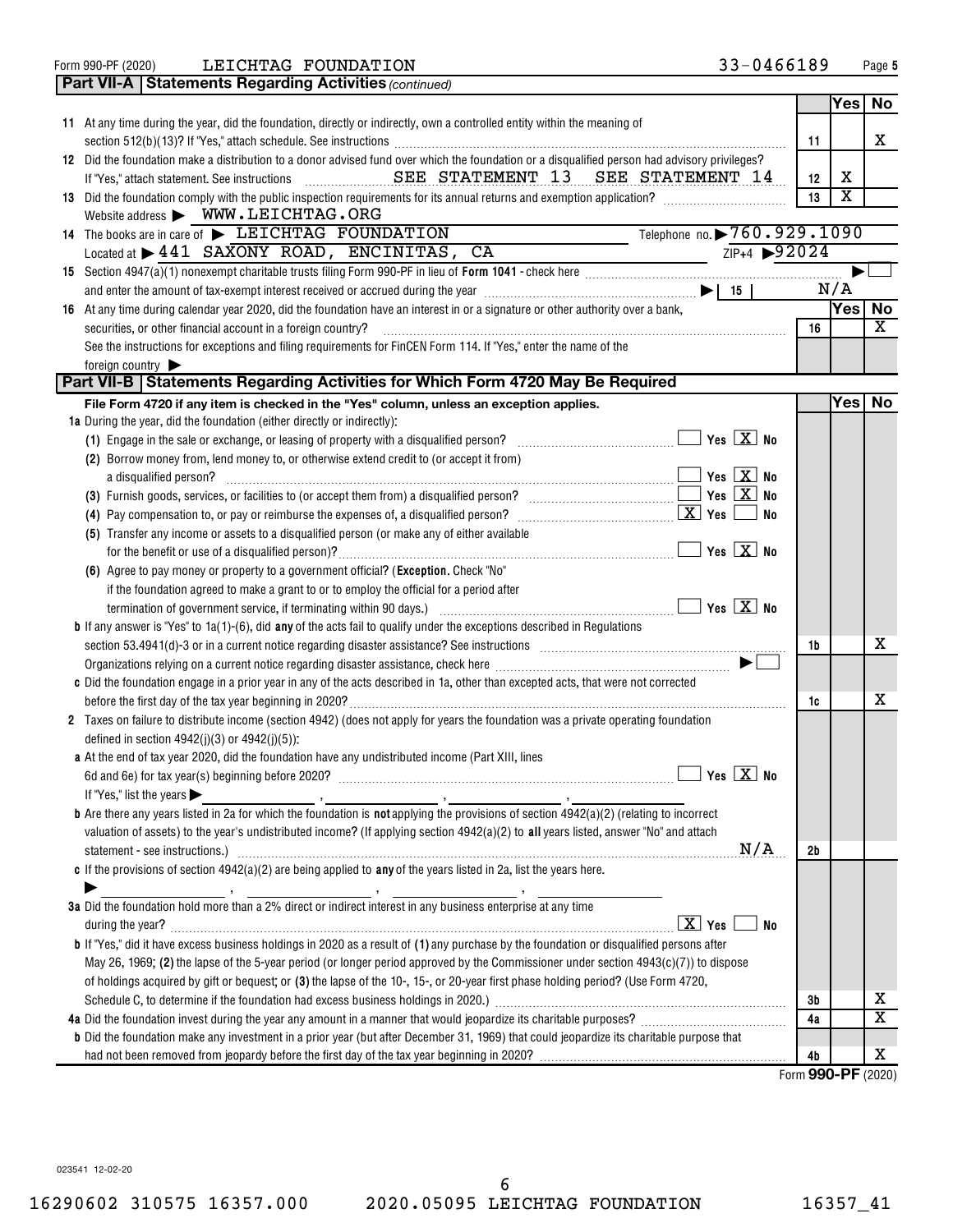| LEICHTAG FOUNDATION<br>Form 990-PF (2020)                                                                                                                                                                                      |                                     | 33-0466189 |        | Page 6 |
|--------------------------------------------------------------------------------------------------------------------------------------------------------------------------------------------------------------------------------|-------------------------------------|------------|--------|--------|
| Part VII-B   Statements Regarding Activities for Which Form 4720 May Be Required (continued)                                                                                                                                   |                                     |            |        |        |
| 5a During the year, did the foundation pay or incur any amount to:                                                                                                                                                             |                                     |            | Yes No |        |
|                                                                                                                                                                                                                                | Yes $X$ No                          |            |        |        |
| (2) Influence the outcome of any specific public election (see section 4955); or to carry on, directly or indirectly,                                                                                                          |                                     |            |        |        |
|                                                                                                                                                                                                                                |                                     |            |        |        |
|                                                                                                                                                                                                                                | $\sqrt{\mathsf{Yes} \mathbf{X}}$ No |            |        |        |
| (4) Provide a grant to an organization other than a charitable, etc., organization described in section                                                                                                                        |                                     |            |        |        |
|                                                                                                                                                                                                                                | $\lfloor x \rfloor$ Yes $\lfloor$   | No         |        |        |
| (5) Provide for any purpose other than religious, charitable, scientific, literary, or educational purposes, or for                                                                                                            |                                     |            |        |        |
|                                                                                                                                                                                                                                | Yes $X$ No                          |            |        |        |
| <b>b</b> If any answer is "Yes" to 5a(1)-(5), did any of the transactions fail to qualify under the exceptions described in Regulations                                                                                        |                                     |            |        |        |
| section 53.4945 or in a current notice regarding disaster assistance? See instructions [11] matter contains the content of the content of the section of the content of the content of the section of the section of the conte |                                     | 5b         |        | X      |
| Organizations relying on a current notice regarding disaster assistance, check here <i>maching machinamaccommummmm</i>                                                                                                         |                                     |            |        |        |
| c If the answer is "Yes" to question 5a(4), does the foundation claim exemption from the tax because it maintained                                                                                                             |                                     |            |        |        |
|                                                                                                                                                                                                                                |                                     |            |        |        |
| If "Yes," attach the statement required by Regulations section 53.4945-5(d).                                                                                                                                                   |                                     |            |        |        |
| 6a Did the foundation, during the year, receive any funds, directly or indirectly, to pay premiums on                                                                                                                          |                                     |            |        |        |
|                                                                                                                                                                                                                                | $\Box$ Yes $\Box X$ No              |            |        |        |
| <b>b</b> Did the foundation, during the year, pay premiums, directly or indirectly, on a personal benefit contract?                                                                                                            |                                     | 6b         |        | x      |
| If "Yes" to 6b, file Form 8870.                                                                                                                                                                                                |                                     |            |        |        |
| 7a At any time during the tax year, was the foundation a party to a prohibited tax shelter transaction? $\ldots$                                                                                                               |                                     |            |        |        |
|                                                                                                                                                                                                                                |                                     | 7b         |        |        |
| 8 Is the foundation subject to the section 4960 tax on payment(s) of more than \$1,000,000 in remuneration or                                                                                                                  |                                     |            |        |        |
|                                                                                                                                                                                                                                | Yes $X$ No                          |            |        |        |

# **Part VIII Information About Officers, Directors, Trustees, Foundation Managers, Highly Paid Employees, and Contractors**

|  |  |  |  |  |  | 1 List all officers, directors, trustees, and foundation managers and their compensation. |
|--|--|--|--|--|--|-------------------------------------------------------------------------------------------|
|--|--|--|--|--|--|-------------------------------------------------------------------------------------------|

| (a) Name and address                                                                                        | (b) Title, and average<br>hours per week devoted<br>to position | (c) Compensation<br>(If not paid,<br>enter -0-) | (d) Contributions to<br>employee benefit plans<br>and deferred<br>compensation | (e) Expense<br>account, other<br>allowances |
|-------------------------------------------------------------------------------------------------------------|-----------------------------------------------------------------|-------------------------------------------------|--------------------------------------------------------------------------------|---------------------------------------------|
|                                                                                                             |                                                                 |                                                 |                                                                                |                                             |
| SEE STATEMENT 15                                                                                            |                                                                 |                                                 | $922, 321.$ 87,695.                                                            | $0$ .                                       |
|                                                                                                             |                                                                 |                                                 |                                                                                |                                             |
|                                                                                                             |                                                                 |                                                 |                                                                                |                                             |
|                                                                                                             |                                                                 |                                                 |                                                                                |                                             |
|                                                                                                             |                                                                 |                                                 |                                                                                |                                             |
|                                                                                                             |                                                                 |                                                 |                                                                                |                                             |
|                                                                                                             |                                                                 |                                                 |                                                                                |                                             |
| 2 Compensation of five highest-paid employees (other than those included on line 1). If none, enter "NONE." |                                                                 |                                                 |                                                                                |                                             |
|                                                                                                             | IL Title and average                                            |                                                 | $\overline{d}$ Contributions to                                                | <b>In Evnance</b>                           |

| (a) Name and address of each employee paid more than \$50,000 | (b) Title, and average<br>hours per week<br>devoted to position | (c) Compensation          | (d) Contributions to<br>employee benefit plans<br>and deferred<br>compensation | (e) Expense<br>account, other<br>allowances |
|---------------------------------------------------------------|-----------------------------------------------------------------|---------------------------|--------------------------------------------------------------------------------|---------------------------------------------|
| SHARYN GOODSON                                                | <b>NICE PRESIDENT,</b>                                          | PHILANTHROPY              |                                                                                |                                             |
| ENCINITAS, CA 92024<br>441<br>SAXONY RD,                      | 40.00                                                           | 213,954.                  | 47,172.                                                                        | 0.                                          |
| LEILANI RASMUSSEN                                             | NP.<br><b>FINANCE</b>                                           | AND OPERATIONS            |                                                                                |                                             |
| ENCINITAS, CA 92024<br>441 SAXONY RD,                         | 40.00                                                           | 232,607.                  | 27,670.                                                                        | 0.                                          |
| <b>JENNIFER CAMHI</b>                                         | TALENT<br>CHIEF                                                 | <b>OFFICER</b>            |                                                                                |                                             |
| ENCINITAS, CA 92024<br>441 SAXONY RD,                         | 40.00                                                           | 166,034.                  | 34, 193.                                                                       | 0.                                          |
| <b>SAWYER</b><br>DEMPSEY                                      | <b>ENGINEERING</b>                                              | <b>DIRECTOR</b>           |                                                                                |                                             |
| ENCINITAS, CA 92024<br>441 SAXONY RD,                         | 40.00                                                           | 123,058.                  | 18, 186.                                                                       | 0.                                          |
| <b>JESSICA KORT</b>                                           | <b>DIRECTOR</b><br>OF                                           | COMMUNICATIONS / STRATEGY |                                                                                |                                             |
| ENCINITAS, CA 92024<br>441 SAXONY<br>RD.                      | 40.00                                                           | $107,571$ . $14,557$ .    |                                                                                | 0.                                          |
| <b>Total</b> number of other employees paid over \$50,000     |                                                                 |                           |                                                                                | 14                                          |

Form (2020) **990-PF**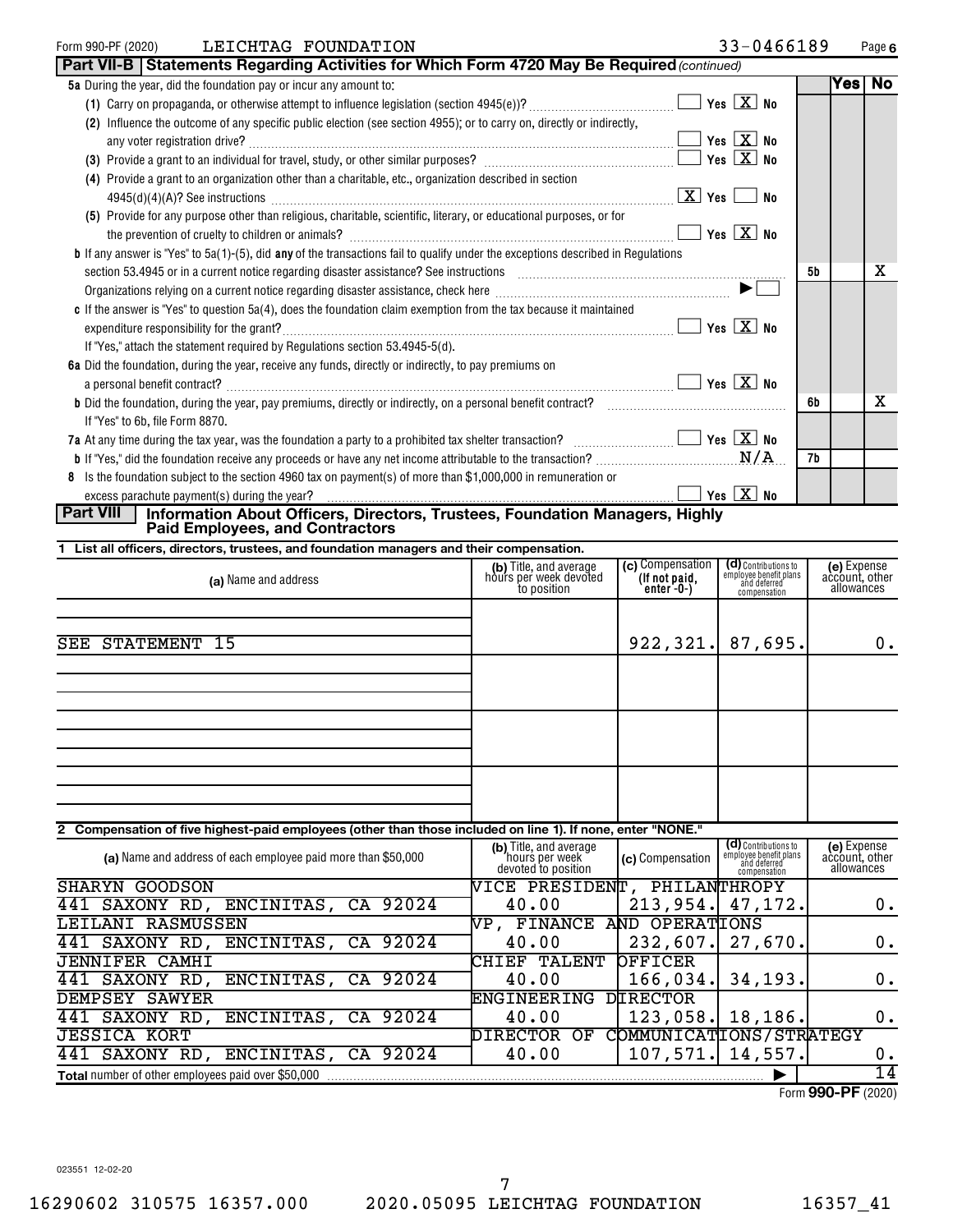| LEICHTAG FOUNDATION<br>Form 990-PF (2020)                                                                                                                                                                                                                 |                      | 33-0466189<br>Page 7 |
|-----------------------------------------------------------------------------------------------------------------------------------------------------------------------------------------------------------------------------------------------------------|----------------------|----------------------|
| <b>Part VIII</b><br>Information About Officers, Directors, Trustees, Foundation Managers, Highly<br>Paid Employees, and Contractors (continued)                                                                                                           |                      |                      |
| 3 Five highest-paid independent contractors for professional services. If none, enter "NONE."                                                                                                                                                             |                      |                      |
| (a) Name and address of each person paid more than \$50,000                                                                                                                                                                                               | (b) Type of service  | (c) Compensation     |
| <b>JRS MANAGEMENT &amp; CONSTRUCTION</b>                                                                                                                                                                                                                  | <b>CONSTRUCTION</b>  |                      |
| P.O. BOX 597, LA MESA, CA 91944                                                                                                                                                                                                                           | SERVICES             | 475,246.             |
| TVD, INC.                                                                                                                                                                                                                                                 | <b>CONSTRUCTION</b>  |                      |
| P.O. BOX 1205, CARDIFF, CA 92007                                                                                                                                                                                                                          | SERVICES             | 317, 158.            |
| <b>ALLIED UNIVERSAL</b>                                                                                                                                                                                                                                   |                      |                      |
| P.O. BOX 31001-2374, PASADENA, CA 91110                                                                                                                                                                                                                   | SECURITY             | 223,478.             |
| <b>SCHMIDT ELECTRIC</b>                                                                                                                                                                                                                                   | <b>REPAIRS &amp;</b> |                      |
| P.O. BOX 230123, ENCINITAS, CA 92024                                                                                                                                                                                                                      | <b>MAINTENANCE</b>   | 187,261.             |
| AG-CON CONSTRUCTION, INC.                                                                                                                                                                                                                                 | <b>CONSTRUCTION</b>  |                      |
| 580 HARRISON STREET, SAN JOSE, CA 92125                                                                                                                                                                                                                   | SERVICES             | 149,603.             |
|                                                                                                                                                                                                                                                           |                      |                      |
| <b>Part IX-A   Summary of Direct Charitable Activities</b>                                                                                                                                                                                                |                      |                      |
| List the foundation's four largest direct charitable activities during the tax year. Include relevant statistical information such as the<br>number of organizations and other beneficiaries served, conferences convened, research papers produced, etc. |                      | Expenses             |
| N/A<br>$\mathbf 1$                                                                                                                                                                                                                                        |                      |                      |
|                                                                                                                                                                                                                                                           |                      |                      |
|                                                                                                                                                                                                                                                           |                      |                      |
| $2^{\circ}$                                                                                                                                                                                                                                               |                      |                      |
|                                                                                                                                                                                                                                                           |                      |                      |
|                                                                                                                                                                                                                                                           |                      |                      |
| 3                                                                                                                                                                                                                                                         |                      |                      |
|                                                                                                                                                                                                                                                           |                      |                      |
|                                                                                                                                                                                                                                                           |                      |                      |
|                                                                                                                                                                                                                                                           |                      |                      |
| 4                                                                                                                                                                                                                                                         |                      |                      |
|                                                                                                                                                                                                                                                           |                      |                      |
|                                                                                                                                                                                                                                                           |                      |                      |
| <b>Part IX-B Summary of Program-Related Investments</b>                                                                                                                                                                                                   |                      |                      |
| Describe the two largest program-related investments made by the foundation during the tax year on lines 1 and 2.                                                                                                                                         |                      | Amount               |
| N/A<br>1.                                                                                                                                                                                                                                                 |                      |                      |
|                                                                                                                                                                                                                                                           |                      |                      |
|                                                                                                                                                                                                                                                           |                      |                      |
| $\mathbf{2}$                                                                                                                                                                                                                                              |                      |                      |
|                                                                                                                                                                                                                                                           |                      |                      |
|                                                                                                                                                                                                                                                           |                      |                      |
| All other program-related investments. See instructions.                                                                                                                                                                                                  |                      |                      |
| 3                                                                                                                                                                                                                                                         |                      |                      |
|                                                                                                                                                                                                                                                           |                      |                      |
|                                                                                                                                                                                                                                                           |                      |                      |
|                                                                                                                                                                                                                                                           |                      |                      |
|                                                                                                                                                                                                                                                           |                      |                      |
|                                                                                                                                                                                                                                                           |                      |                      |
| Total. Add lines 1 through 3                                                                                                                                                                                                                              | ▶                    | 0.                   |
|                                                                                                                                                                                                                                                           |                      | Form 990-PF (2020)   |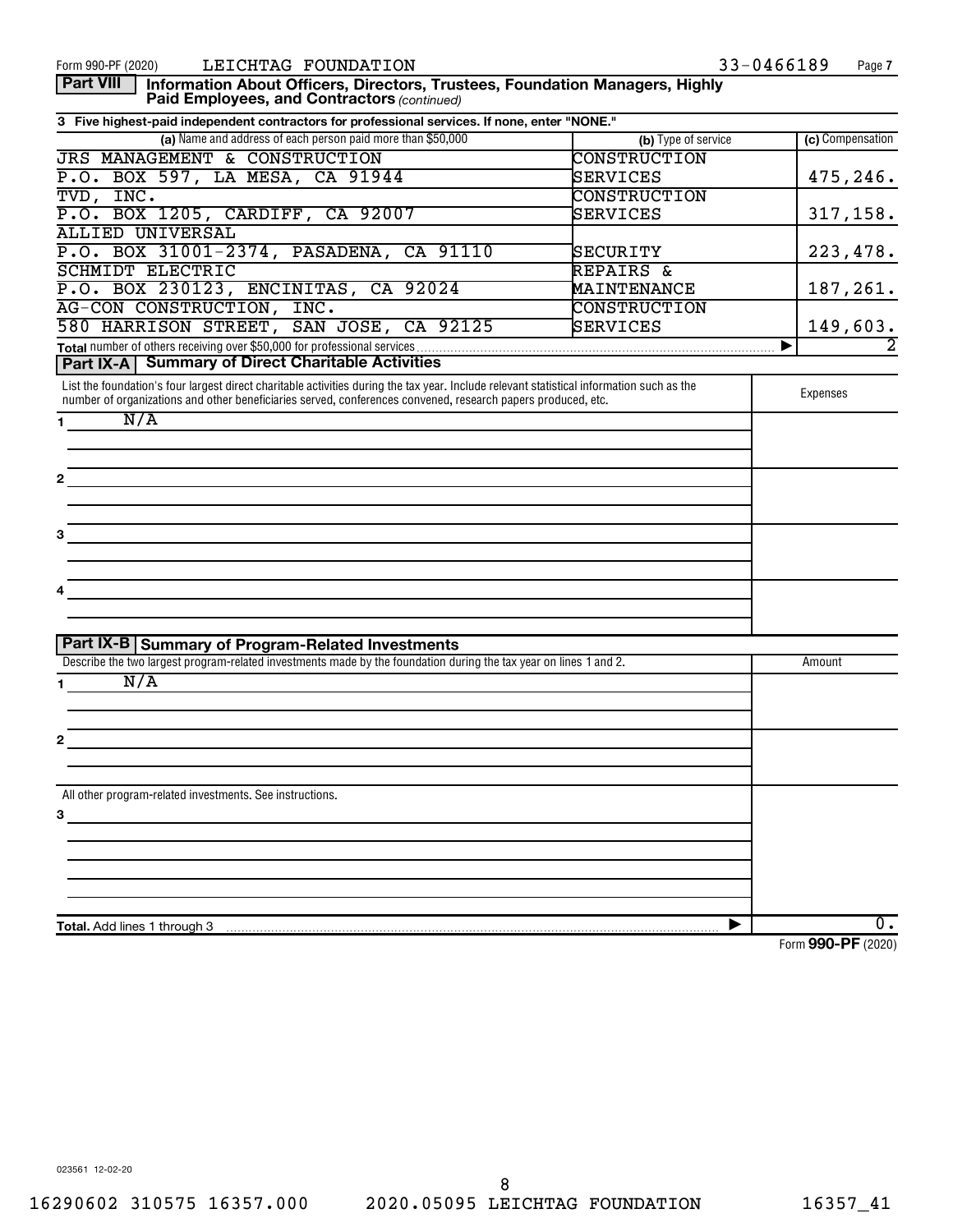|              | Part X<br>Minimum Investment Return (All domestic foundations must complete this part. Foreign foundations, see instructions.)                                                                                                      |                |            |                         |                  |
|--------------|-------------------------------------------------------------------------------------------------------------------------------------------------------------------------------------------------------------------------------------|----------------|------------|-------------------------|------------------|
| 1.           | Fair market value of assets not used (or held for use) directly in carrying out charitable, etc., purposes:                                                                                                                         |                |            |                         |                  |
|              | a Average monthly fair market value of securities [11] matter content to the second term of the second term of the securities [11] matter of the second of the second of the second of the second of the second of the second       |                |            | 1a                      | 71, 216, 704.    |
|              | b Average of monthly cash balances encontractional contraction of the state of monthly cash balances                                                                                                                                |                |            | 1b                      | 5,570,293.       |
|              |                                                                                                                                                                                                                                     |                |            | 1c                      | 28, 131, 962.    |
|              | d Total (add lines 1a, b, and c) <b>measure contained and contained a</b> contained a contact the contact of the contained and contact the contact of the contact of the contact of the contact of the contact of the contact of th |                |            | 1d                      | 104, 918, 959.   |
|              | e Reduction claimed for blockage or other factors reported on lines 1a and                                                                                                                                                          |                |            |                         |                  |
|              |                                                                                                                                                                                                                                     |                | 0.         |                         |                  |
| 2            | Acquisition indebtedness applicable to line 1 assets [11] matter content in the state of the state of the state of the state of the state of the state of the state of the state of the state of the state of the state of the      |                |            | $\overline{2}$          | 0.               |
| 3            | Subtract line 2 from line 1d <b>Machinese and Contract Line 2</b> from line 1d <b>Machinese Automobile 2</b>                                                                                                                        |                |            | $\mathbf{3}$            | 104, 918, 959.   |
| 4            |                                                                                                                                                                                                                                     |                |            | $\overline{\mathbf{4}}$ | 1,573,784.       |
| 5            | Net value of noncharitable-use assets. Subtract line 4 from line 3. Enter here and on Part V, line 4 [11, 1111] Notion 11 [11] Notion 11 [11] Notion 11 [11] Notion 12 [11] Notion 12 [11] Notion 12 [11] Notion 12 [11] Notio      |                |            | 5                       | 103, 345, 175.   |
|              | Minimum investment return. Enter 5% of line 5                                                                                                                                                                                       |                |            | 6                       | 5, 167, 259.     |
|              | <b>Part XI</b>   Distributable Amount (see instructions) (Section 4942(j)(3) and (j)(5) private operating foundations and certain                                                                                                   |                |            |                         |                  |
|              | foreign organizations, check here $\blacktriangleright$ $\Box$ and do not complete this part.)                                                                                                                                      |                |            |                         |                  |
| $\mathbf{1}$ | Minimum investment return from Part X, line 6 [11] Minimum material contracts and the Minimum movement return from Part X, line 6 [11] Minimum materials and the Minimum materials and the Minimum materials and the Minimum m      |                |            | $\mathbf{1}$            | 5, 167, 259.     |
|              |                                                                                                                                                                                                                                     |                | 152,014.   |                         |                  |
|              |                                                                                                                                                                                                                                     | 2 <sub>b</sub> |            |                         |                  |
|              | c Add lines 2a and 2b [11] manufactured and 20 [11] manufactured and and anti-manufactured and 20 [11] manufactured and 20 [11] manufactured and 20 [11] manufactured and 20 [11] manufactured and 20 [11] manufactured and 20      |                |            | 2c                      | 152,014.         |
| 3            |                                                                                                                                                                                                                                     | $\mathbf{3}$   | 5,015,245. |                         |                  |
| 4            |                                                                                                                                                                                                                                     |                |            | 4                       | $0$ .            |
| 5            |                                                                                                                                                                                                                                     |                |            | 5                       | 5,015,245.       |
| 6            |                                                                                                                                                                                                                                     |                |            | 6                       | 0.               |
| 7            |                                                                                                                                                                                                                                     |                |            | $\overline{7}$          | 5,015,245.       |
|              | <b>Part XII</b> Qualifying Distributions (see instructions)                                                                                                                                                                         |                |            |                         |                  |
| 1.           | Amounts paid (including administrative expenses) to accomplish charitable, etc., purposes:                                                                                                                                          |                |            |                         |                  |
|              |                                                                                                                                                                                                                                     |                |            | 1a                      | 6,519,671.       |
|              | <b>b</b> Program-related investments - total from Part IX-B                                                                                                                                                                         |                |            | 1 <sub>b</sub>          | $\overline{0}$ . |
| 2            |                                                                                                                                                                                                                                     |                |            | $\overline{2}$          |                  |
| 3            | Amounts set aside for specific charitable projects that satisfy the:                                                                                                                                                                |                |            |                         |                  |
|              | a Suitability test (prior IRS approval required)<br>manufacture manufacture manufacture manufacture manufacture manufacture manufacture manufacture manufacture m                                                                   | 3a             |            |                         |                  |
|              |                                                                                                                                                                                                                                     |                |            | 3 <sub>b</sub>          |                  |
| 4            |                                                                                                                                                                                                                                     |                |            | 4                       | 6,519,671.       |
| 5            | Foundations that qualify under section 4940(e) for the reduced rate of tax on net investment                                                                                                                                        |                |            |                         |                  |
|              | income. Enter 1% of Part I, line 27b [ with the content to the content of the content of the content of the content of the content of the content of the content of the content of the content of the content of the content o      |                |            | 5                       | 0.               |
| 6            |                                                                                                                                                                                                                                     |                |            | $6\overline{6}$         | 6, 519, 671.     |
|              | Note: The amount on line 6 will be used in Part V, column (b), in subsequent years when calculating whether the foundation qualifies for the section<br>4940(e) reduction of tax in those years.                                    |                |            |                         |                  |

Form (2020) **990-PF**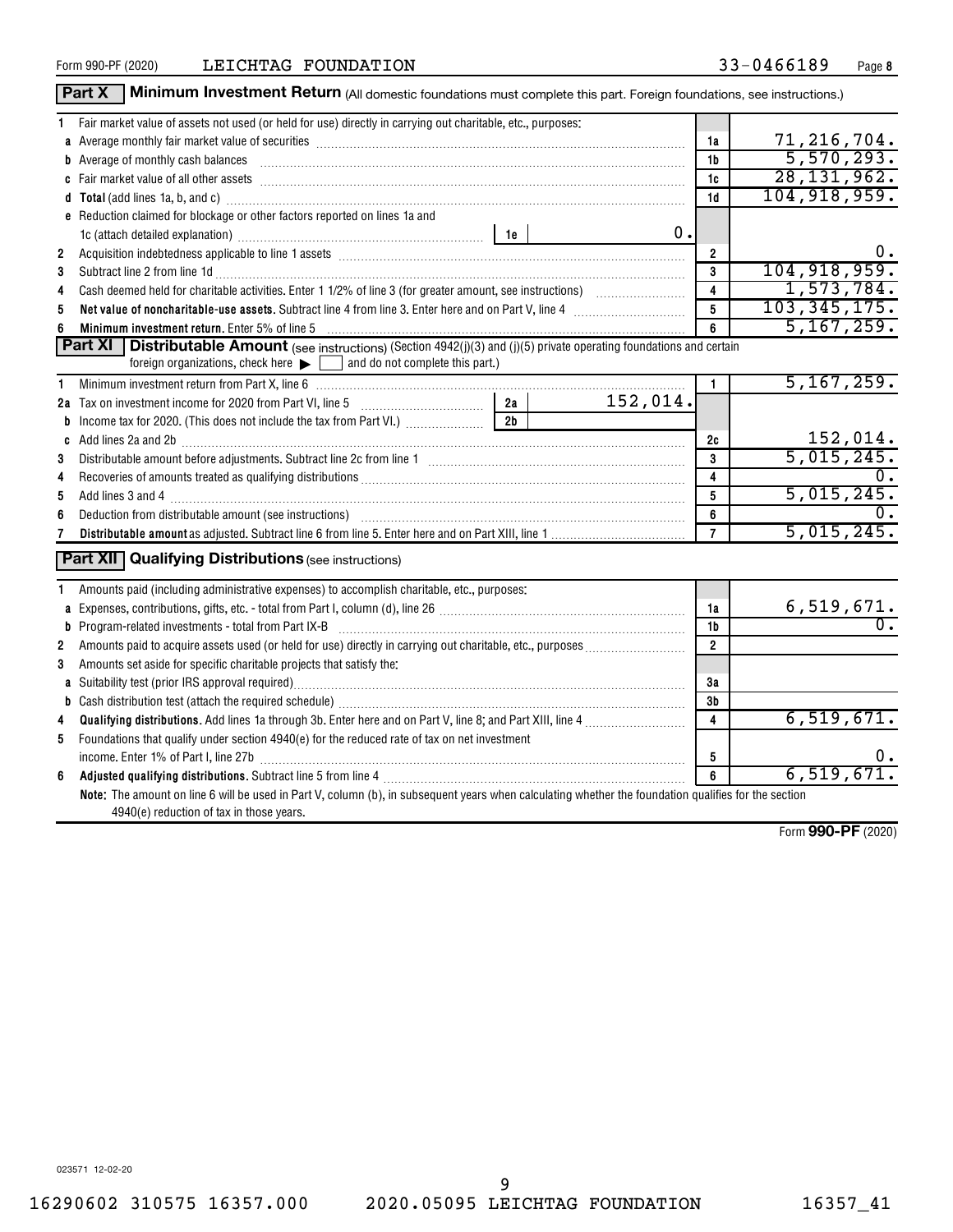## **Part XIII Undistributed Income** (see instructions)

|                                                                                                          | (a)<br>Corpus | (b)<br>Years prior to 2019 | (c)<br>2019   | (d)<br>2020 |
|----------------------------------------------------------------------------------------------------------|---------------|----------------------------|---------------|-------------|
| 1 Distributable amount for 2020 from Part XI,                                                            |               |                            |               | 5,015,245.  |
| 2 Undistributed income, if any, as of the end of 2020:                                                   |               |                            |               |             |
| a Enter amount for 2019 only                                                                             |               |                            | 0.            |             |
| <b>b</b> Total for prior years:                                                                          |               |                            |               |             |
|                                                                                                          |               | Ο.                         |               |             |
| 3 Excess distributions carryover, if any, to 2020:                                                       |               |                            |               |             |
| $\frac{4}{261}$ , 140.<br>a From 2015                                                                    |               |                            |               |             |
| 828,816.<br><b>b</b> From 2016<br>. 1                                                                    |               |                            |               |             |
| 3,049,722.<br>c From 2017<br>.                                                                           |               |                            |               |             |
| 72,574,778.<br><b>dFrom 2018</b><br>.                                                                    |               |                            |               |             |
| 2,777,438.<br>e From 2019<br>.                                                                           |               |                            |               |             |
|                                                                                                          | 13,491,894.   |                            |               |             |
| 4 Qualifying distributions for 2020 from                                                                 |               |                            |               |             |
| Part XII, line 4: ▶ \$ 6, 519, 671.                                                                      |               |                            |               |             |
| a Applied to 2019, but not more than line 2a                                                             |               |                            | О.            |             |
| <b>b</b> Applied to undistributed income of prior                                                        |               |                            |               |             |
| years (Election required - see instructions)                                                             |               | О.                         |               |             |
| c Treated as distributions out of corpus                                                                 |               |                            |               |             |
| (Election required - see instructions)                                                                   | 0.            |                            |               |             |
| d Applied to 2020 distributable amount                                                                   |               |                            |               | 5,015,245.  |
| e Remaining amount distributed out of corpus                                                             | $1,504,426$ . |                            |               |             |
| 5 Excess distributions carryover applied to 2020<br>(If an amount appears in column (d), the same amount | 0.            |                            |               | 0.          |
| 6<br>Enter the net total of each column as<br>indicated below:                                           |               |                            |               |             |
| a Corpus. Add lines 3f, 4c, and 4e. Subtract line 5                                                      | 14,996,320.   |                            |               |             |
| <b>b</b> Prior years' undistributed income. Subtract                                                     |               |                            |               |             |
|                                                                                                          |               | 0.                         |               |             |
| c Enter the amount of prior years'                                                                       |               |                            |               |             |
| undistributed income for which a notice of                                                               |               |                            |               |             |
| deficiency has been issued, or on which<br>the section 4942(a) tax has been previously                   |               |                            |               |             |
| assessed                                                                                                 |               | о.                         |               |             |
| d Subtract line 6c from line 6b. Taxable                                                                 |               |                            |               |             |
|                                                                                                          |               | 0.                         |               |             |
| e Undistributed income for 2019. Subtract line                                                           |               |                            |               |             |
| 4a from line 2a. Taxable amount - see instr.                                                             |               |                            | $\mathbf 0$ . |             |
| f Undistributed income for 2020. Subtract                                                                |               |                            |               |             |
| lines 4d and 5 from line 1. This amount must                                                             |               |                            |               |             |
| be distributed in 2021                                                                                   |               |                            |               | 0.          |
| 7 Amounts treated as distributions out of                                                                |               |                            |               |             |
| corpus to satisfy requirements imposed by                                                                |               |                            |               |             |
| section $170(b)(1)(F)$ or $4942(g)(3)$ (Election                                                         | 0.            |                            |               |             |
| may be required - see instructions)                                                                      |               |                            |               |             |
| 8 Excess distributions carryover from 2015<br>not applied on line 5 or line 7                            | 4, 261, 140.  |                            |               |             |
| 9 Excess distributions carryover to 2021.                                                                |               |                            |               |             |
| Subtract lines 7 and 8 from line 6a                                                                      | 10,735,180.   |                            |               |             |
| .<br>10 Analysis of line 9:                                                                              |               |                            |               |             |
| 828,816.<br>a Excess from 2016                                                                           |               |                            |               |             |
| 3,049,722.<br><b>b</b> Excess from 2017 $\ldots$                                                         |               |                            |               |             |
| 2,574,778.<br>c Excess from 2018                                                                         |               |                            |               |             |
| 2,777,438.<br>dExcess from 2019.                                                                         |               |                            |               |             |
| $1,504,426$ .<br>e Excess from 2020.                                                                     |               |                            |               |             |

023581 12-02-20

16290602 310575 16357.000 2020.05095 LEICHTAG FOUNDATION 16357\_41

10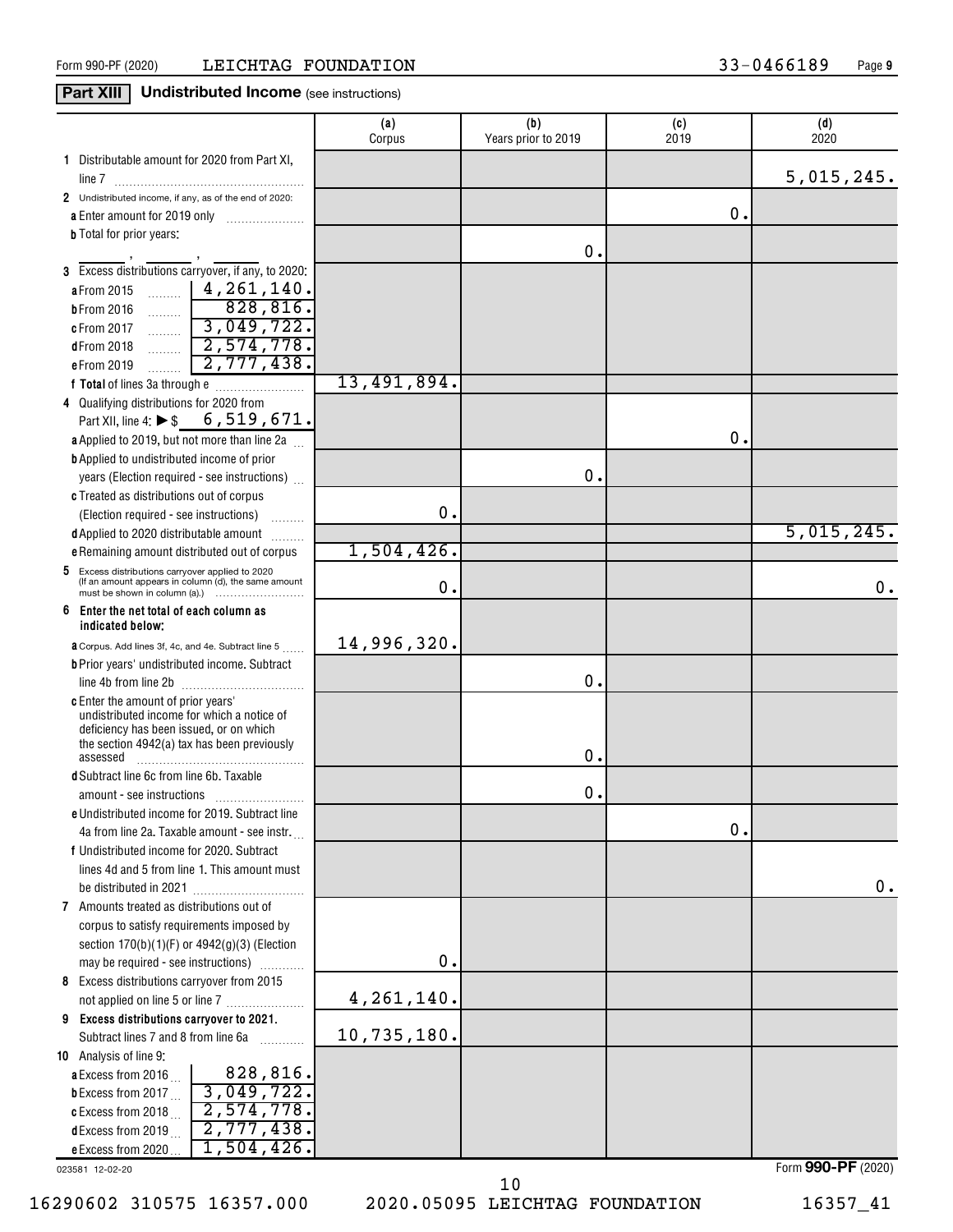| Form 990-PF (2020)                                                                                                          | LEICHTAG FOUNDATION |          |               | 33-0466189    | Page 10    |
|-----------------------------------------------------------------------------------------------------------------------------|---------------------|----------|---------------|---------------|------------|
| <b>Part XIV Private Operating Foundations</b> (see instructions and Part VII-A, question 9)                                 |                     |          |               | N/A           |            |
| 1 a If the foundation has received a ruling or determination letter that it is a private operating                          |                     |          |               |               |            |
| foundation, and the ruling is effective for 2020, enter the date of the ruling                                              |                     |          | ▶             |               |            |
| <b>b</b> Check box to indicate whether the foundation is a private operating foundation described in section <i>minimal</i> |                     |          |               | 4942(j)(3) or | 4942(j)(5) |
| 2 a Enter the lesser of the adjusted net                                                                                    | Tax year            |          | Prior 3 years |               |            |
| income from Part I or the minimum                                                                                           | (a) 2020            | (b) 2019 | $(c)$ 2018    | $(d)$ 2017    | (e) Total  |
| investment return from Part X for                                                                                           |                     |          |               |               |            |
|                                                                                                                             |                     |          |               |               |            |
|                                                                                                                             |                     |          |               |               |            |
| c Qualifying distributions from Part XII,                                                                                   |                     |          |               |               |            |
| line 4, for each year listed                                                                                                |                     |          |               |               |            |
| <b>d</b> Amounts included in line 2c not                                                                                    |                     |          |               |               |            |
| used directly for active conduct of                                                                                         |                     |          |               |               |            |
| exempt activities                                                                                                           |                     |          |               |               |            |
| e Qualifying distributions made directly                                                                                    |                     |          |               |               |            |
| for active conduct of exempt activities.                                                                                    |                     |          |               |               |            |
| Subtract line 2d from line 2c                                                                                               |                     |          |               |               |            |
| Complete 3a, b, or c for the<br>3<br>alternative test relied upon:                                                          |                     |          |               |               |            |
| a "Assets" alternative test - enter:                                                                                        |                     |          |               |               |            |
| (1) Value of all assets                                                                                                     |                     |          |               |               |            |
| (2) Value of assets qualifying<br>under section $4942(j)(3)(B)(i)$                                                          |                     |          |               |               |            |
| <b>b</b> "Endowment" alternative test - enter                                                                               |                     |          |               |               |            |
| 2/3 of minimum investment return                                                                                            |                     |          |               |               |            |
| shown in Part X, line 6, for each year                                                                                      |                     |          |               |               |            |
| c "Support" alternative test - enter:                                                                                       |                     |          |               |               |            |
| (1) Total support other than gross                                                                                          |                     |          |               |               |            |
| investment income (interest,                                                                                                |                     |          |               |               |            |
| dividends, rents, payments on                                                                                               |                     |          |               |               |            |
| securities loans (section<br>$512(a)(5)$ , or royalties)                                                                    |                     |          |               |               |            |
| Support from general public                                                                                                 |                     |          |               |               |            |
| and 5 or more exempt                                                                                                        |                     |          |               |               |            |
| organizations as provided in<br>section $4942(j)(3)(B)(iii)$<br>.                                                           |                     |          |               |               |            |
| (3) Largest amount of support from                                                                                          |                     |          |               |               |            |
| an exempt organization                                                                                                      |                     |          |               |               |            |
| (4) Gross investment income                                                                                                 |                     |          |               |               |            |
| Supplementary Information (Complete this part only if the foundation had \$5,000 or more in assets<br><b>Part XV</b>        |                     |          |               |               |            |
| at any time during the year-see instructions.)                                                                              |                     |          |               |               |            |
|                                                                                                                             |                     |          |               |               |            |

**1 Information Regarding Foundation Managers:**

**a** List any managers of the foundation who have contributed more than 2% of the total contributions received by the foundation before the close of any tax year (but only if they have contributed more than \$5,000). (See section 507(d)(2).)

NONE

**b** List any managers of the foundation who own 10% or more of the stock of a corporation (or an equally large portion of the ownership of a partnership or other entity) of which the foundation has a 10% or greater interest.

#### NONE

**2 Information Regarding Contribution, Grant, Gift, Loan, Scholarship, etc., Programs:** Check here  $\sum X_i$  if the foundation only makes contributions to preselected charitable organizations and does not accept unsolicited requests for funds. If the foundation makes gifts, grants, etc., to individuals or organizations under other conditions, complete items 2a, b, c, and d.

**a** The name, address, and telephone number or email address of the person to whom applications should be addressed:

**b** The form in which applications should be submitted and information and materials they should include:

**c** Any submission deadlines:

**d** Any restrictions or limitations on awards, such as by geographical areas, charitable fields, kinds of institutions, or other factors: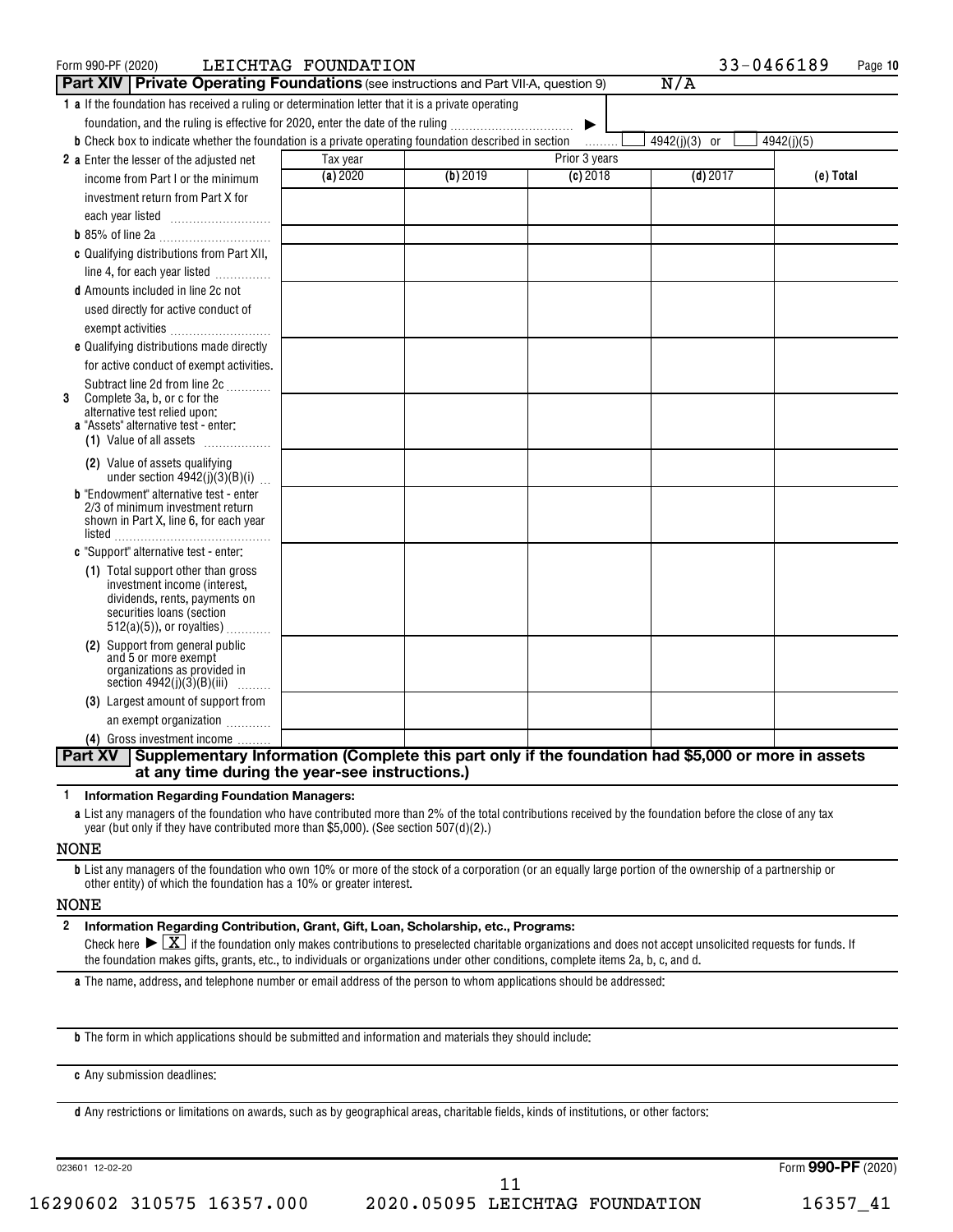| Part XV<br><b>Supplementary Information (continued)</b>                           |                                                                                                                    |                         |                                     |                        |
|-----------------------------------------------------------------------------------|--------------------------------------------------------------------------------------------------------------------|-------------------------|-------------------------------------|------------------------|
| Grants and Contributions Paid During the Year or Approved for Future Payment<br>3 |                                                                                                                    |                         |                                     |                        |
| Recipient<br>Name and address (home or business)                                  | If recipient is an individual,<br>show any relationship to<br>any foundation manager<br>or substantial contributor | Foundation<br>status of | Purpose of grant or<br>contribution | Amount                 |
|                                                                                   |                                                                                                                    | recipient               |                                     |                        |
| a Paid during the year                                                            |                                                                                                                    |                         |                                     |                        |
|                                                                                   |                                                                                                                    |                         |                                     |                        |
|                                                                                   |                                                                                                                    |                         |                                     |                        |
| $2-1-1$ SAN DIEGO                                                                 | NONE                                                                                                               | ÞС                      | GENERAL OPERATING                   |                        |
| P.O. BOX 420039                                                                   |                                                                                                                    |                         | <b>SUPPORT</b>                      |                        |
| SAN DIEGO, CA 92142                                                               |                                                                                                                    |                         |                                     | 2,680.                 |
|                                                                                   |                                                                                                                    |                         |                                     |                        |
|                                                                                   |                                                                                                                    |                         |                                     |                        |
| AHAVAT YISROEL HUMANITY                                                           | NONE                                                                                                               | ÞС                      | MOUNT MERNON RELIEF                 |                        |
| 5314 16TH AVE SUITE 244                                                           |                                                                                                                    |                         |                                     |                        |
| BROOKLYN, NY 11204                                                                |                                                                                                                    |                         |                                     | 1,300.                 |
|                                                                                   |                                                                                                                    |                         |                                     |                        |
|                                                                                   |                                                                                                                    |                         |                                     |                        |
| AHAVAT YISROEL HUMANITY                                                           | NONE                                                                                                               | ÞС                      | MOUNT MERNON RELIEF                 |                        |
| 5314 16TH AVE SUITE 244                                                           |                                                                                                                    |                         |                                     |                        |
| BROOKLYN, NY 11204                                                                |                                                                                                                    |                         |                                     | 3,000.                 |
|                                                                                   |                                                                                                                    |                         |                                     |                        |
|                                                                                   |                                                                                                                    |                         |                                     |                        |
|                                                                                   |                                                                                                                    |                         |                                     |                        |
| AMERICA GIVES                                                                     | NONE                                                                                                               | ÞС                      | GENERAL OPERATING                   |                        |
| 1732 1ST AVE<br>NEW YORK, NY 10128                                                |                                                                                                                    |                         | <b>SUPPORT</b>                      | 15,000.                |
|                                                                                   |                                                                                                                    |                         |                                     |                        |
|                                                                                   |                                                                                                                    |                         |                                     |                        |
|                                                                                   |                                                                                                                    |                         |                                     |                        |
| AMERICA ISRAEL CULTURAL FOUNDATION                                                | NONE                                                                                                               | ÞС                      | ARTIST RELIEF FUND                  |                        |
| 322 8TH AVENUE                                                                    |                                                                                                                    |                         |                                     |                        |
| NEW YORK, NY 10001                                                                |                                                                                                                    |                         | $\blacktriangleright$ 3a            | 3,600.<br>5, 224, 355. |
| <b>b</b> Approved for future payment                                              |                                                                                                                    |                         |                                     |                        |
|                                                                                   |                                                                                                                    |                         |                                     |                        |
|                                                                                   |                                                                                                                    |                         |                                     |                        |
| <b>NONE</b>                                                                       |                                                                                                                    |                         |                                     |                        |
|                                                                                   |                                                                                                                    |                         |                                     |                        |
|                                                                                   |                                                                                                                    |                         |                                     |                        |
|                                                                                   |                                                                                                                    |                         |                                     |                        |
|                                                                                   |                                                                                                                    |                         |                                     |                        |
|                                                                                   |                                                                                                                    |                         |                                     |                        |
|                                                                                   |                                                                                                                    |                         |                                     |                        |
|                                                                                   |                                                                                                                    |                         |                                     |                        |
|                                                                                   |                                                                                                                    |                         |                                     |                        |
|                                                                                   |                                                                                                                    |                         |                                     |                        |
|                                                                                   |                                                                                                                    |                         |                                     |                        |
|                                                                                   |                                                                                                                    |                         |                                     |                        |
|                                                                                   |                                                                                                                    |                         |                                     |                        |
|                                                                                   |                                                                                                                    |                         |                                     |                        |
| Total.                                                                            |                                                                                                                    |                         | $\blacktriangleright$ 3b            | $\mathbf 0$ .          |

Form (2020) **990-PF**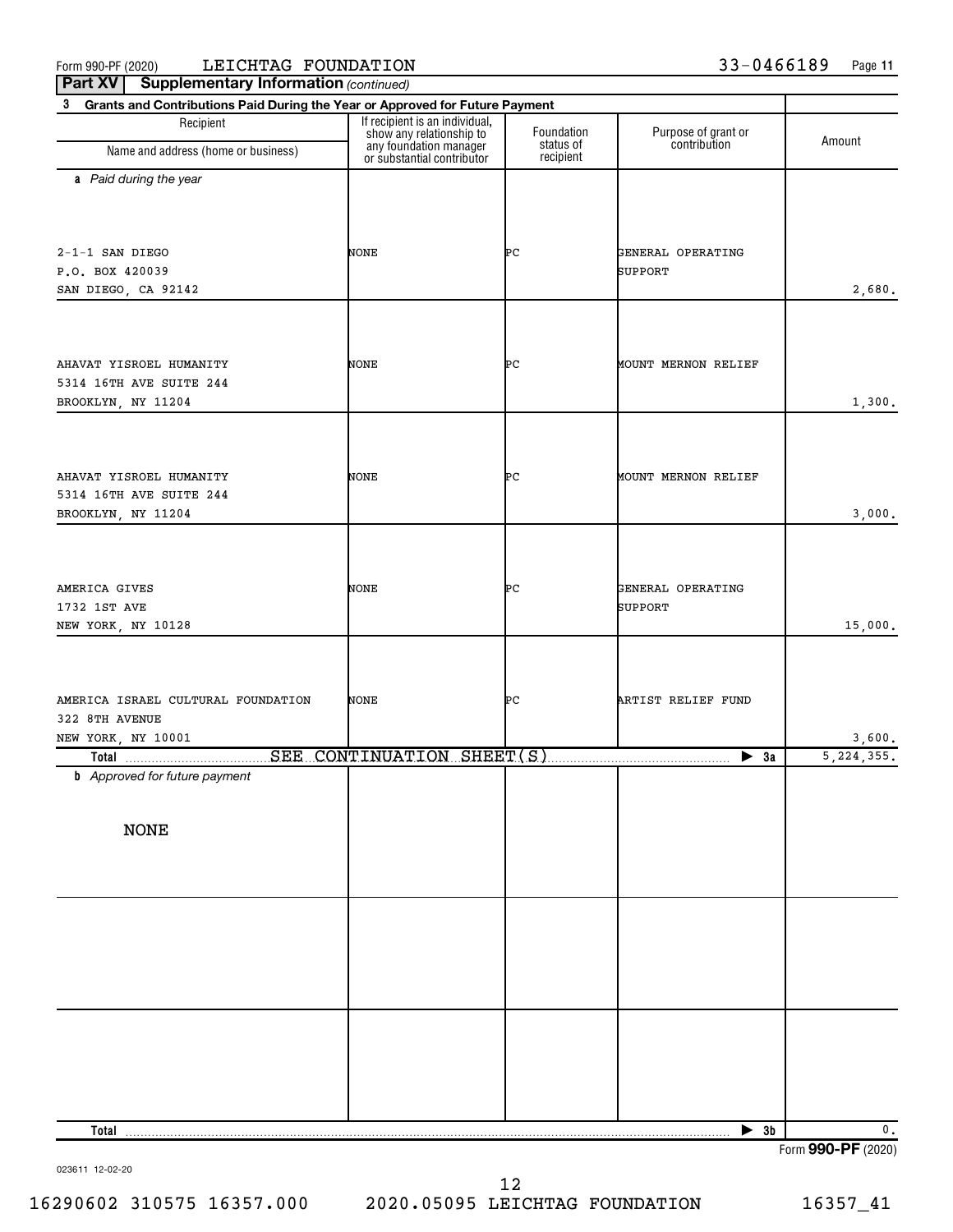### **Part XVI-A** Analysis of Income-Producing Activities

|                                                                                                                                                       |                                | Unrelated business income |                                      | Excluded by section 512, 513, or 514 |                                             |
|-------------------------------------------------------------------------------------------------------------------------------------------------------|--------------------------------|---------------------------|--------------------------------------|--------------------------------------|---------------------------------------------|
| Enter gross amounts unless otherwise indicated.<br>1 Program service revenue:                                                                         | (a)<br><b>Business</b><br>code | (b)<br>Amount             | <b>(C)</b><br>Exclu-<br>sion<br>code | (d)<br>Amount                        | (e)<br>Related or exempt<br>function income |
| a                                                                                                                                                     |                                |                           |                                      |                                      |                                             |
| b                                                                                                                                                     |                                |                           |                                      |                                      |                                             |
|                                                                                                                                                       |                                |                           |                                      |                                      |                                             |
|                                                                                                                                                       |                                |                           |                                      |                                      |                                             |
|                                                                                                                                                       |                                |                           |                                      |                                      |                                             |
|                                                                                                                                                       |                                |                           |                                      |                                      |                                             |
| Fees and contracts from government agencies<br>g                                                                                                      |                                |                           |                                      |                                      |                                             |
|                                                                                                                                                       |                                |                           |                                      |                                      |                                             |
| 3 Interest on savings and temporary cash                                                                                                              |                                |                           |                                      |                                      |                                             |
|                                                                                                                                                       |                                |                           | 14                                   | 2,621.                               |                                             |
| 4 Dividends and interest from securities                                                                                                              |                                |                           | $\overline{14}$                      | 1,386,188.                           |                                             |
| 5 Net rental income or (loss) from real estate:                                                                                                       |                                |                           |                                      |                                      |                                             |
|                                                                                                                                                       |                                |                           |                                      |                                      |                                             |
|                                                                                                                                                       |                                |                           | 16                                   | 2,218,890.                           |                                             |
| 6 Net rental income or (loss) from personal                                                                                                           |                                |                           |                                      |                                      |                                             |
|                                                                                                                                                       |                                |                           |                                      |                                      |                                             |
|                                                                                                                                                       |                                |                           |                                      |                                      |                                             |
| 8 Gain or (loss) from sales of assets other                                                                                                           |                                |                           |                                      |                                      |                                             |
|                                                                                                                                                       |                                |                           | 18                                   | 10,459,420.                          |                                             |
|                                                                                                                                                       |                                |                           |                                      |                                      |                                             |
| 10 Gross profit or (loss) from sales of inventory                                                                                                     |                                |                           |                                      |                                      |                                             |
| 11 Other revenue:                                                                                                                                     |                                |                           |                                      |                                      |                                             |
| HIVE CATERING                                                                                                                                         |                                |                           | 01                                   | 5,376.                               |                                             |
| b                                                                                                                                                     |                                |                           |                                      |                                      |                                             |
| C                                                                                                                                                     |                                |                           |                                      |                                      |                                             |
| d                                                                                                                                                     |                                |                           |                                      |                                      |                                             |
|                                                                                                                                                       |                                |                           |                                      |                                      |                                             |
|                                                                                                                                                       |                                | $\overline{0}$ .          |                                      | 14,072,495.                          | 0.                                          |
|                                                                                                                                                       |                                |                           |                                      |                                      | 14,072,495.                                 |
| (See worksheet in line 13 instructions to verify calculations.)                                                                                       |                                |                           |                                      |                                      |                                             |
| Relationship of Activities to the Accomplishment of Exempt Purposes<br>Part XVI-B                                                                     |                                |                           |                                      |                                      |                                             |
|                                                                                                                                                       |                                |                           |                                      |                                      |                                             |
| Explain below how each activity for which income is reported in column (e) of Part XVI-A contributed importantly to the accomplishment of<br>Line No. |                                |                           |                                      |                                      |                                             |
| the foundation's exempt purposes (other than by providing funds for such purposes).<br>▼                                                              |                                |                           |                                      |                                      |                                             |
|                                                                                                                                                       |                                |                           |                                      |                                      |                                             |
|                                                                                                                                                       |                                |                           |                                      |                                      |                                             |
|                                                                                                                                                       |                                |                           |                                      |                                      |                                             |
|                                                                                                                                                       |                                |                           |                                      |                                      |                                             |
|                                                                                                                                                       |                                |                           |                                      |                                      |                                             |
|                                                                                                                                                       |                                |                           |                                      |                                      |                                             |
|                                                                                                                                                       |                                |                           |                                      |                                      |                                             |
|                                                                                                                                                       |                                |                           |                                      |                                      |                                             |
|                                                                                                                                                       |                                |                           |                                      |                                      |                                             |
|                                                                                                                                                       |                                |                           |                                      |                                      |                                             |
|                                                                                                                                                       |                                |                           |                                      |                                      |                                             |
|                                                                                                                                                       |                                |                           |                                      |                                      |                                             |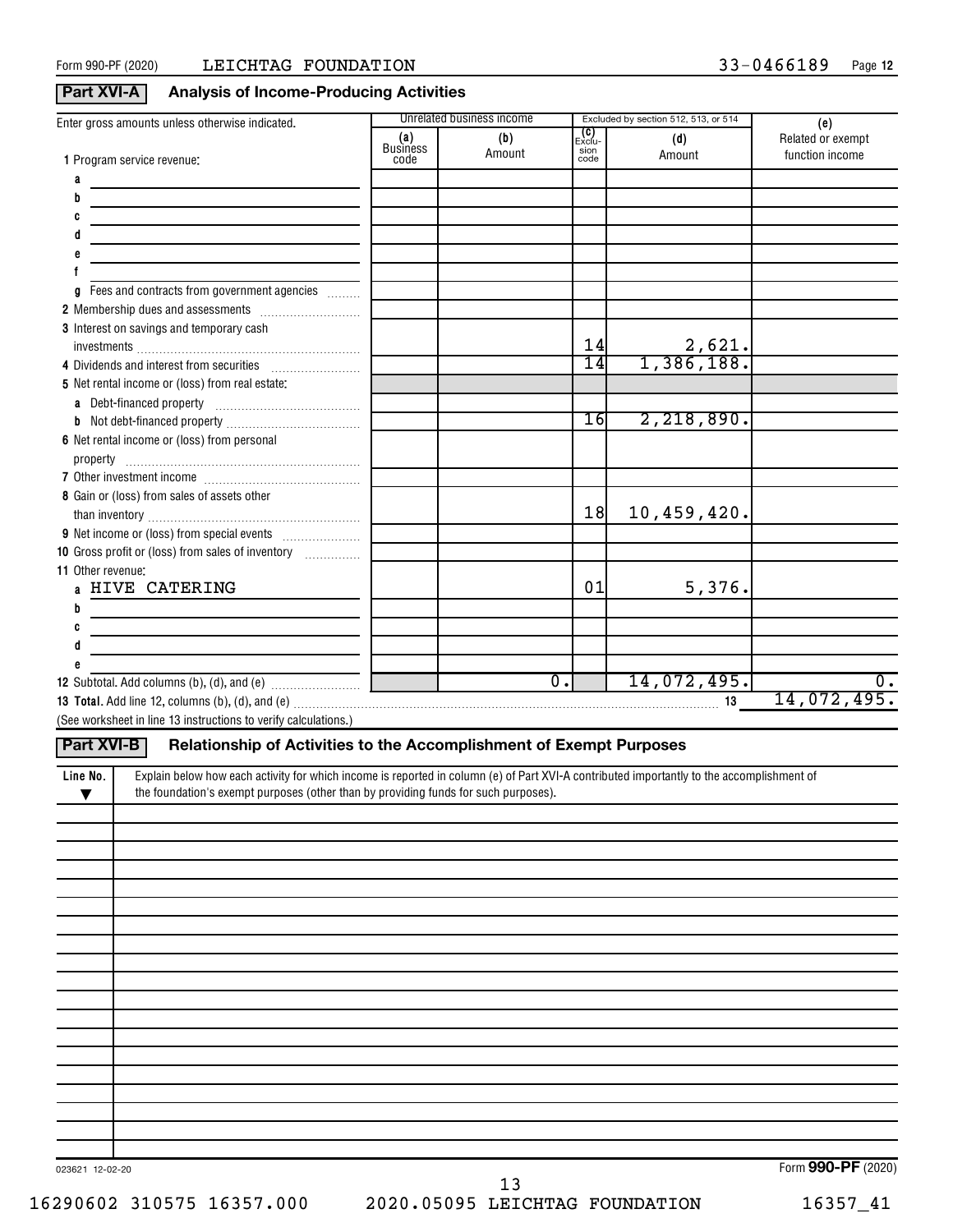| Form 990-PF (2020) |  |  |  |
|--------------------|--|--|--|
|--------------------|--|--|--|

|                                                                                                                                                                                                | <b>Part XVII</b>            | <b>Exempt Organizations</b>                                                     |                    |                      | Information Regarding Transfers to and Transactions and Relationships With Noncharitable                                                                                                                                                                                                                                   |           |                                                                      |                                                                                 |        |                         |
|------------------------------------------------------------------------------------------------------------------------------------------------------------------------------------------------|-----------------------------|---------------------------------------------------------------------------------|--------------------|----------------------|----------------------------------------------------------------------------------------------------------------------------------------------------------------------------------------------------------------------------------------------------------------------------------------------------------------------------|-----------|----------------------------------------------------------------------|---------------------------------------------------------------------------------|--------|-------------------------|
| $\mathbf{1}$                                                                                                                                                                                   |                             |                                                                                 |                    |                      | Did the organization directly or indirectly engage in any of the following with any other organization described in section 501(c)                                                                                                                                                                                         |           |                                                                      |                                                                                 | Yes No |                         |
|                                                                                                                                                                                                |                             |                                                                                 |                    |                      |                                                                                                                                                                                                                                                                                                                            |           |                                                                      |                                                                                 |        |                         |
| (other than section $501(c)(3)$ organizations) or in section 527, relating to political organizations?<br>a Transfers from the reporting foundation to a noncharitable exempt organization of: |                             |                                                                                 |                    |                      |                                                                                                                                                                                                                                                                                                                            |           |                                                                      |                                                                                 |        |                         |
|                                                                                                                                                                                                |                             |                                                                                 |                    |                      |                                                                                                                                                                                                                                                                                                                            |           |                                                                      | 1a(1)                                                                           |        | x                       |
|                                                                                                                                                                                                |                             |                                                                                 |                    |                      | (2) Other assets <b>construction and construction of the construction</b> of the construction of the construction of the construction of the construction of the construction of the construction of the construction of the constr                                                                                        |           |                                                                      | 1a(2)                                                                           |        | $\overline{\textbf{X}}$ |
|                                                                                                                                                                                                |                             | <b>b</b> Other transactions:                                                    |                    |                      |                                                                                                                                                                                                                                                                                                                            |           |                                                                      |                                                                                 |        |                         |
|                                                                                                                                                                                                |                             |                                                                                 |                    |                      | (1) Sales of assets to a noncharitable exempt organization [11] Sales of assemnment can be a noncharitable exempt organization [11] Sales of assets to a noncharitable exempt organization [11] $\sim$                                                                                                                     |           |                                                                      | 1b(1)                                                                           |        | x                       |
|                                                                                                                                                                                                |                             |                                                                                 |                    |                      |                                                                                                                                                                                                                                                                                                                            |           |                                                                      | 1b(2)                                                                           |        | $\overline{\textbf{x}}$ |
|                                                                                                                                                                                                |                             |                                                                                 |                    |                      |                                                                                                                                                                                                                                                                                                                            |           |                                                                      | 1b(3)                                                                           |        | X                       |
|                                                                                                                                                                                                |                             |                                                                                 |                    |                      | (3) Rental of facilities, equipment, or other assets [1] rental material material material material material material material material material material material material material material material material material mater                                                                                             |           |                                                                      | 1b(4)                                                                           |        | $\overline{\textbf{x}}$ |
|                                                                                                                                                                                                |                             |                                                                                 |                    |                      |                                                                                                                                                                                                                                                                                                                            |           |                                                                      |                                                                                 |        | $\overline{\textbf{x}}$ |
|                                                                                                                                                                                                |                             |                                                                                 |                    |                      |                                                                                                                                                                                                                                                                                                                            |           |                                                                      | 1b(5)                                                                           |        | $\overline{\textbf{x}}$ |
|                                                                                                                                                                                                |                             |                                                                                 |                    |                      | (6) Performance of services or membership or fundraising solicitations [11] manufactures manufactures in the services or membership or fundraising solicitations [11] manufactures manufactures of the Performance of Services                                                                                             |           |                                                                      | 1b(6)                                                                           |        | $\overline{\textbf{X}}$ |
|                                                                                                                                                                                                |                             |                                                                                 |                    |                      |                                                                                                                                                                                                                                                                                                                            |           |                                                                      | 1c                                                                              |        |                         |
|                                                                                                                                                                                                |                             | column (d) the value of the goods, other assets, or services received.          |                    |                      | d If the answer to any of the above is "Yes," complete the following schedule. Column (b) should always show the fair market value of the goods, other assets,<br>or services given by the reporting foundation. If the foundation received less than fair market value in any transaction or sharing arrangement, show in |           |                                                                      |                                                                                 |        |                         |
| $(a)$ Line no.                                                                                                                                                                                 |                             | (b) Amount involved                                                             |                    |                      | (c) Name of noncharitable exempt organization                                                                                                                                                                                                                                                                              |           | (d) Description of transfers, transactions, and sharing arrangements |                                                                                 |        |                         |
|                                                                                                                                                                                                |                             |                                                                                 |                    | N/A                  |                                                                                                                                                                                                                                                                                                                            |           |                                                                      |                                                                                 |        |                         |
|                                                                                                                                                                                                |                             |                                                                                 |                    |                      |                                                                                                                                                                                                                                                                                                                            |           |                                                                      |                                                                                 |        |                         |
|                                                                                                                                                                                                |                             |                                                                                 |                    |                      |                                                                                                                                                                                                                                                                                                                            |           |                                                                      |                                                                                 |        |                         |
|                                                                                                                                                                                                |                             |                                                                                 |                    |                      |                                                                                                                                                                                                                                                                                                                            |           |                                                                      |                                                                                 |        |                         |
|                                                                                                                                                                                                |                             |                                                                                 |                    |                      |                                                                                                                                                                                                                                                                                                                            |           |                                                                      |                                                                                 |        |                         |
|                                                                                                                                                                                                |                             |                                                                                 |                    |                      |                                                                                                                                                                                                                                                                                                                            |           |                                                                      |                                                                                 |        |                         |
|                                                                                                                                                                                                |                             |                                                                                 |                    |                      |                                                                                                                                                                                                                                                                                                                            |           |                                                                      |                                                                                 |        |                         |
|                                                                                                                                                                                                |                             |                                                                                 |                    |                      |                                                                                                                                                                                                                                                                                                                            |           |                                                                      |                                                                                 |        |                         |
|                                                                                                                                                                                                |                             |                                                                                 |                    |                      |                                                                                                                                                                                                                                                                                                                            |           |                                                                      |                                                                                 |        |                         |
|                                                                                                                                                                                                |                             |                                                                                 |                    |                      |                                                                                                                                                                                                                                                                                                                            |           |                                                                      |                                                                                 |        |                         |
|                                                                                                                                                                                                |                             |                                                                                 |                    |                      |                                                                                                                                                                                                                                                                                                                            |           |                                                                      |                                                                                 |        |                         |
|                                                                                                                                                                                                |                             |                                                                                 |                    |                      |                                                                                                                                                                                                                                                                                                                            |           |                                                                      |                                                                                 |        |                         |
|                                                                                                                                                                                                |                             |                                                                                 |                    |                      |                                                                                                                                                                                                                                                                                                                            |           |                                                                      |                                                                                 |        |                         |
|                                                                                                                                                                                                |                             |                                                                                 |                    |                      |                                                                                                                                                                                                                                                                                                                            |           |                                                                      |                                                                                 |        |                         |
|                                                                                                                                                                                                |                             |                                                                                 |                    |                      |                                                                                                                                                                                                                                                                                                                            |           |                                                                      |                                                                                 |        |                         |
|                                                                                                                                                                                                |                             |                                                                                 |                    |                      |                                                                                                                                                                                                                                                                                                                            |           |                                                                      |                                                                                 |        |                         |
|                                                                                                                                                                                                |                             |                                                                                 |                    |                      |                                                                                                                                                                                                                                                                                                                            |           |                                                                      |                                                                                 |        |                         |
|                                                                                                                                                                                                |                             |                                                                                 |                    |                      | 2a Is the foundation directly or indirectly affiliated with, or related to, one or more tax-exempt organizations described                                                                                                                                                                                                 |           |                                                                      | Yes                                                                             |        | $X$ No                  |
|                                                                                                                                                                                                |                             | <b>b</b> If "Yes," complete the following schedule.<br>(a) Name of organization |                    |                      | (b) Type of organization                                                                                                                                                                                                                                                                                                   |           | (c) Description of relationship                                      |                                                                                 |        |                         |
|                                                                                                                                                                                                |                             |                                                                                 |                    |                      |                                                                                                                                                                                                                                                                                                                            |           |                                                                      |                                                                                 |        |                         |
|                                                                                                                                                                                                |                             | N/A                                                                             |                    |                      |                                                                                                                                                                                                                                                                                                                            |           |                                                                      |                                                                                 |        |                         |
|                                                                                                                                                                                                |                             |                                                                                 |                    |                      |                                                                                                                                                                                                                                                                                                                            |           |                                                                      |                                                                                 |        |                         |
|                                                                                                                                                                                                |                             |                                                                                 |                    |                      |                                                                                                                                                                                                                                                                                                                            |           |                                                                      |                                                                                 |        |                         |
|                                                                                                                                                                                                |                             |                                                                                 |                    |                      |                                                                                                                                                                                                                                                                                                                            |           |                                                                      |                                                                                 |        |                         |
|                                                                                                                                                                                                |                             |                                                                                 |                    |                      |                                                                                                                                                                                                                                                                                                                            |           |                                                                      |                                                                                 |        |                         |
| <b>Sign</b><br><b>Here</b>                                                                                                                                                                     |                             |                                                                                 |                    |                      | Under penalties of perjury, I declare that I have examined this return, including accompanying schedules and statements, and to the best of my knowledge<br>and belief, it is true, correct, and complete. Declaration of preparer (other than taxpayer) is based on all information of which preparer has any knowledge.  | PRESIDENT |                                                                      | May the IRS discuss this<br>return with the preparer<br>shown below? See instr. |        |                         |
|                                                                                                                                                                                                |                             | Signature of officer or trustee                                                 |                    |                      | Date                                                                                                                                                                                                                                                                                                                       | Title     |                                                                      | $\overline{X}$ Yes                                                              |        | No                      |
|                                                                                                                                                                                                |                             | Print/Type preparer's name                                                      |                    | Preparer's signature |                                                                                                                                                                                                                                                                                                                            | Date      | PTIN<br>Check<br>۱Ť                                                  |                                                                                 |        |                         |
|                                                                                                                                                                                                |                             |                                                                                 |                    |                      |                                                                                                                                                                                                                                                                                                                            |           | self-employed                                                        |                                                                                 |        |                         |
| Paid                                                                                                                                                                                           |                             |                                                                                 |                    |                      |                                                                                                                                                                                                                                                                                                                            |           |                                                                      |                                                                                 |        |                         |
|                                                                                                                                                                                                |                             |                                                                                 |                    |                      |                                                                                                                                                                                                                                                                                                                            | 06/02/22  |                                                                      |                                                                                 |        |                         |
|                                                                                                                                                                                                | Preparer<br><b>Use Only</b> |                                                                                 |                    |                      | Firm's name > ALDRICH CPAS AND ADVISORS, LLP                                                                                                                                                                                                                                                                               |           | Firm's EIN                                                           |                                                                                 |        |                         |
|                                                                                                                                                                                                |                             |                                                                                 |                    |                      |                                                                                                                                                                                                                                                                                                                            |           |                                                                      |                                                                                 |        |                         |
|                                                                                                                                                                                                |                             |                                                                                 | CARLSBAD, CA 92008 |                      | Firm's address > 5946 PRIESTLY DRIVE, SUITE 200                                                                                                                                                                                                                                                                            |           | Phone no. (760) 431-8440                                             |                                                                                 |        |                         |

Form (2020) **990-PF**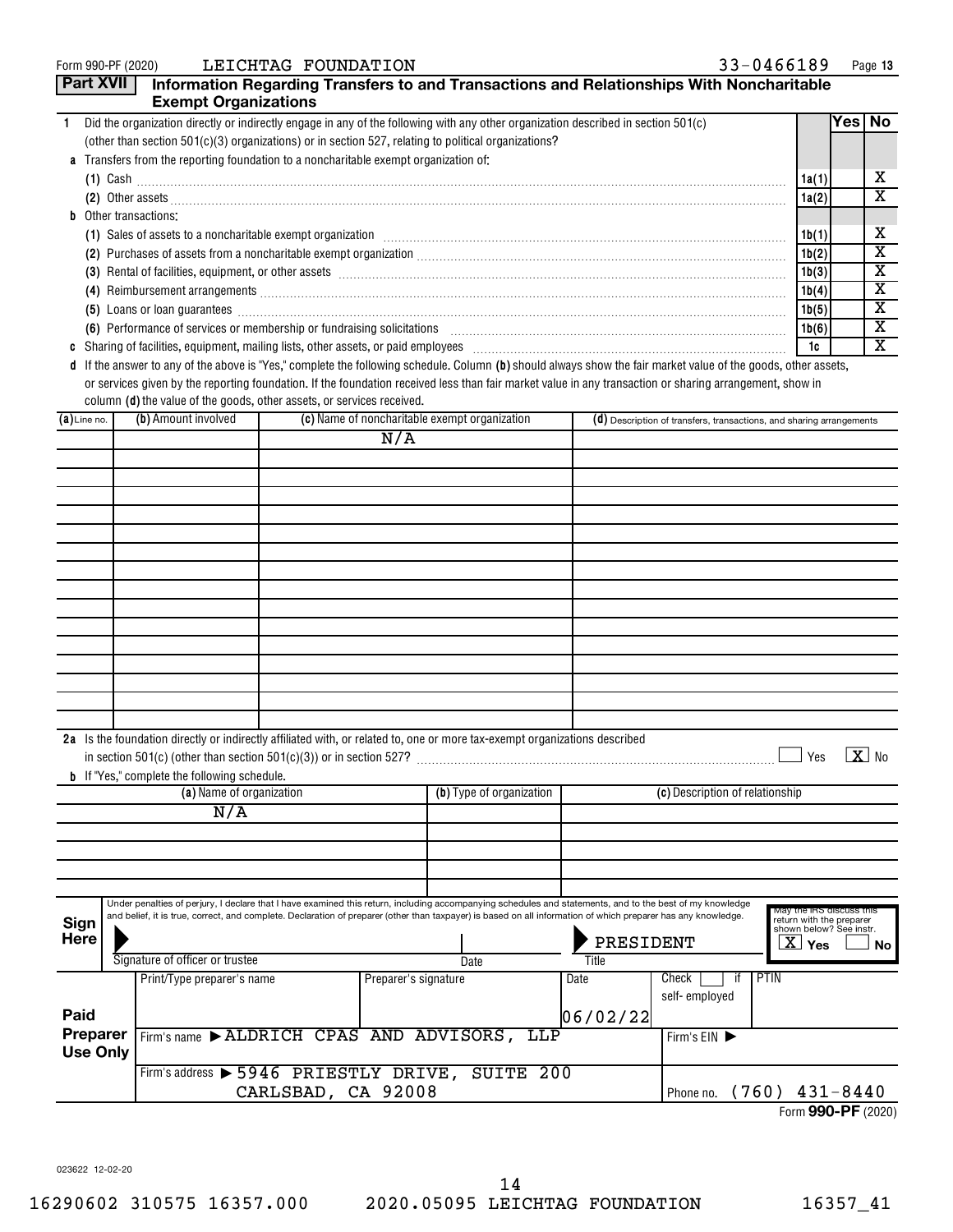| LEICHTAG FOUNDATION                                                                                                                                                                         | 33-0466189                                      |                                                    | CONTINUATION FOR 990-PF, PART IV<br><b>PAGE</b><br>$1 \ \overline{\ }$                                                                                                                                                                                                                                                                                                     | OF                               | 1 |
|---------------------------------------------------------------------------------------------------------------------------------------------------------------------------------------------|-------------------------------------------------|----------------------------------------------------|----------------------------------------------------------------------------------------------------------------------------------------------------------------------------------------------------------------------------------------------------------------------------------------------------------------------------------------------------------------------------|----------------------------------|---|
| <b>Part IV</b><br>Capital Gains and Losses for Tax on Investment Income                                                                                                                     |                                                 |                                                    |                                                                                                                                                                                                                                                                                                                                                                            |                                  |   |
| (a) List and describe the kind(s) of property sold, e.g., real estate,<br>2-story brick warehouse, or common stock, 200 shs. MLC Co.                                                        |                                                 | <b>D</b> - Donation                                | (b) How acquired $(c)$ Date acquired $P$ - Purchase $\begin{bmatrix} (m_0, d_2) & \text{if } \\ (m_0, d_2) & \text{if } \\ (m_1, m_2) & \text{if } \\ (m_2, m_1) & \text{if } \\ (m_2, m_2) & \text{if } \\ (m_1, m_2) & \text{if } \\ (m_2, m_1) & \text{if } \\ (m_2, m_2) & \text{if } \\ (m_2, m_2) & \text{if } \\ (m_2, m_2) & \text{if } \\ (m_$<br>(mo., day, yr.) | (d) Date sold<br>(mo., day, yr.) |   |
| CHARLES SCHWAB PUBLICLY TRADED SECURITIES<br>1a                                                                                                                                             |                                                 | Ρ                                                  | $01/01/20$ 09/30/21                                                                                                                                                                                                                                                                                                                                                        |                                  |   |
| <b>D NET GAIN VINTAGE INVESTMENTS</b>                                                                                                                                                       |                                                 | $\overline{\texttt{P}}$                            | 01/01/2009/30/21                                                                                                                                                                                                                                                                                                                                                           |                                  |   |
| <b>C NET GAIN JVP OPPORTUNITIES VII-VIII</b>                                                                                                                                                |                                                 | $\overline{\mathtt{P}}$                            | 01/01/2009/30/21                                                                                                                                                                                                                                                                                                                                                           |                                  |   |
| d NET GAIN GENERATION IM ASIA INVESTMENTS<br>e NET GAIN LFAM2 LLC                                                                                                                           |                                                 | $\overline{\mathtt{P}}$<br>$\overline{\texttt{P}}$ | $01/01/20$ 09/30/21<br>$01/01/20$ 09/30/21                                                                                                                                                                                                                                                                                                                                 |                                  |   |
| <b>f FIXED ASSET DISPOSALS</b>                                                                                                                                                              |                                                 | $\overline{\mathtt{P}}$                            | $01/20/20$ 09/30/21                                                                                                                                                                                                                                                                                                                                                        |                                  |   |
| SCHWAB CAPITAL GAIN DISTRIBUTIONS<br>$\mathfrak{g}$                                                                                                                                         |                                                 | $\overline{\mathtt{P}}$                            | 09/30/2109/30/21                                                                                                                                                                                                                                                                                                                                                           |                                  |   |
| h                                                                                                                                                                                           |                                                 |                                                    |                                                                                                                                                                                                                                                                                                                                                                            |                                  |   |
| j                                                                                                                                                                                           |                                                 |                                                    |                                                                                                                                                                                                                                                                                                                                                                            |                                  |   |
|                                                                                                                                                                                             |                                                 |                                                    |                                                                                                                                                                                                                                                                                                                                                                            |                                  |   |
| k                                                                                                                                                                                           |                                                 |                                                    |                                                                                                                                                                                                                                                                                                                                                                            |                                  |   |
| m                                                                                                                                                                                           |                                                 |                                                    |                                                                                                                                                                                                                                                                                                                                                                            |                                  |   |
| $\mathsf{n}$                                                                                                                                                                                |                                                 |                                                    |                                                                                                                                                                                                                                                                                                                                                                            |                                  |   |
| $\mathsf 0$                                                                                                                                                                                 |                                                 |                                                    |                                                                                                                                                                                                                                                                                                                                                                            |                                  |   |
| (f) Depreciation allowed<br>(e) Gross sales price<br>(or allowable)                                                                                                                         | (g) Cost or other basis<br>plus expense of sale |                                                    | (h) Gain or (loss)<br>(e) $plus(f)$ minus $(g)$                                                                                                                                                                                                                                                                                                                            |                                  |   |
| 25,561,584.<br>a                                                                                                                                                                            | 16,413,223.                                     |                                                    |                                                                                                                                                                                                                                                                                                                                                                            | 9,148,361.                       |   |
| 274,584.<br>b<br>61,837.                                                                                                                                                                    |                                                 |                                                    |                                                                                                                                                                                                                                                                                                                                                                            | 274,584.<br>61,837.              |   |
| C<br>173, 712.<br>d                                                                                                                                                                         |                                                 |                                                    |                                                                                                                                                                                                                                                                                                                                                                            | 173,712.                         |   |
| 65, 263.<br>e                                                                                                                                                                               |                                                 |                                                    |                                                                                                                                                                                                                                                                                                                                                                            | 65, 263.                         |   |
| 3,360.<br>11,944.<br>$\mathsf{f}$                                                                                                                                                           | 23,500.                                         |                                                    |                                                                                                                                                                                                                                                                                                                                                                            | $-8,196.$                        |   |
| 743,859.<br>g                                                                                                                                                                               |                                                 |                                                    |                                                                                                                                                                                                                                                                                                                                                                            | 743,859.                         |   |
| h                                                                                                                                                                                           |                                                 |                                                    |                                                                                                                                                                                                                                                                                                                                                                            |                                  |   |
| j                                                                                                                                                                                           |                                                 |                                                    |                                                                                                                                                                                                                                                                                                                                                                            |                                  |   |
| k                                                                                                                                                                                           |                                                 |                                                    |                                                                                                                                                                                                                                                                                                                                                                            |                                  |   |
|                                                                                                                                                                                             |                                                 |                                                    |                                                                                                                                                                                                                                                                                                                                                                            |                                  |   |
| m                                                                                                                                                                                           |                                                 |                                                    |                                                                                                                                                                                                                                                                                                                                                                            |                                  |   |
| $\sf n$                                                                                                                                                                                     |                                                 |                                                    |                                                                                                                                                                                                                                                                                                                                                                            |                                  |   |
| 0<br>Complete only for assets showing gain in column (h) and owned by the foundation on 12/31/69                                                                                            |                                                 |                                                    | $(I)$ Losses (from col. $(h)$ )                                                                                                                                                                                                                                                                                                                                            |                                  |   |
| (j) Adjusted basis                                                                                                                                                                          | $(k)$ Excess of col. (i)                        | Gains (excess of col. (h) gain over col. (k),      |                                                                                                                                                                                                                                                                                                                                                                            |                                  |   |
| (i) F.M.V. as of 12/31/69<br>as of 12/31/69                                                                                                                                                 | over col. (j), if any                           |                                                    | but not less than "-0-")                                                                                                                                                                                                                                                                                                                                                   |                                  |   |
| a                                                                                                                                                                                           |                                                 |                                                    |                                                                                                                                                                                                                                                                                                                                                                            | 9,148,361.                       |   |
| b                                                                                                                                                                                           |                                                 |                                                    |                                                                                                                                                                                                                                                                                                                                                                            | 274,584.<br>61,837.              |   |
| C<br>d                                                                                                                                                                                      |                                                 |                                                    |                                                                                                                                                                                                                                                                                                                                                                            | 173, 712.                        |   |
| е                                                                                                                                                                                           |                                                 |                                                    |                                                                                                                                                                                                                                                                                                                                                                            | 65, 263.                         |   |
| $\mathsf{f}$                                                                                                                                                                                |                                                 |                                                    |                                                                                                                                                                                                                                                                                                                                                                            | $-8,196.$                        |   |
| $\mathfrak{g}$                                                                                                                                                                              |                                                 |                                                    |                                                                                                                                                                                                                                                                                                                                                                            | 743,859.                         |   |
| h                                                                                                                                                                                           |                                                 |                                                    |                                                                                                                                                                                                                                                                                                                                                                            |                                  |   |
| j                                                                                                                                                                                           |                                                 |                                                    |                                                                                                                                                                                                                                                                                                                                                                            |                                  |   |
| k                                                                                                                                                                                           |                                                 |                                                    |                                                                                                                                                                                                                                                                                                                                                                            |                                  |   |
|                                                                                                                                                                                             |                                                 |                                                    |                                                                                                                                                                                                                                                                                                                                                                            |                                  |   |
| m                                                                                                                                                                                           |                                                 |                                                    |                                                                                                                                                                                                                                                                                                                                                                            |                                  |   |
| n                                                                                                                                                                                           |                                                 |                                                    |                                                                                                                                                                                                                                                                                                                                                                            |                                  |   |
| $\mathbf 0$                                                                                                                                                                                 |                                                 |                                                    |                                                                                                                                                                                                                                                                                                                                                                            |                                  |   |
| 2 Capital gain net income or (net capital loss)  { If gain, also enter in Part I, line 7 J<br>2 Capital gain net income or (net capital loss)  { If (loss), enter "-0-" in Part I, line 7 J | $\overline{2}$                                  |                                                    |                                                                                                                                                                                                                                                                                                                                                                            | 10,459,420.                      |   |
| 3 Net short-term capital gain or (loss) as defined in sections 1222(5) and (6):<br>If gain, also enter in Part I, line 8, column (c).                                                       |                                                 |                                                    |                                                                                                                                                                                                                                                                                                                                                                            |                                  |   |
| If (loss), enter "-0-" in Part I, line 8                                                                                                                                                    | 3                                               |                                                    | N/A                                                                                                                                                                                                                                                                                                                                                                        |                                  |   |

023591 04-01-20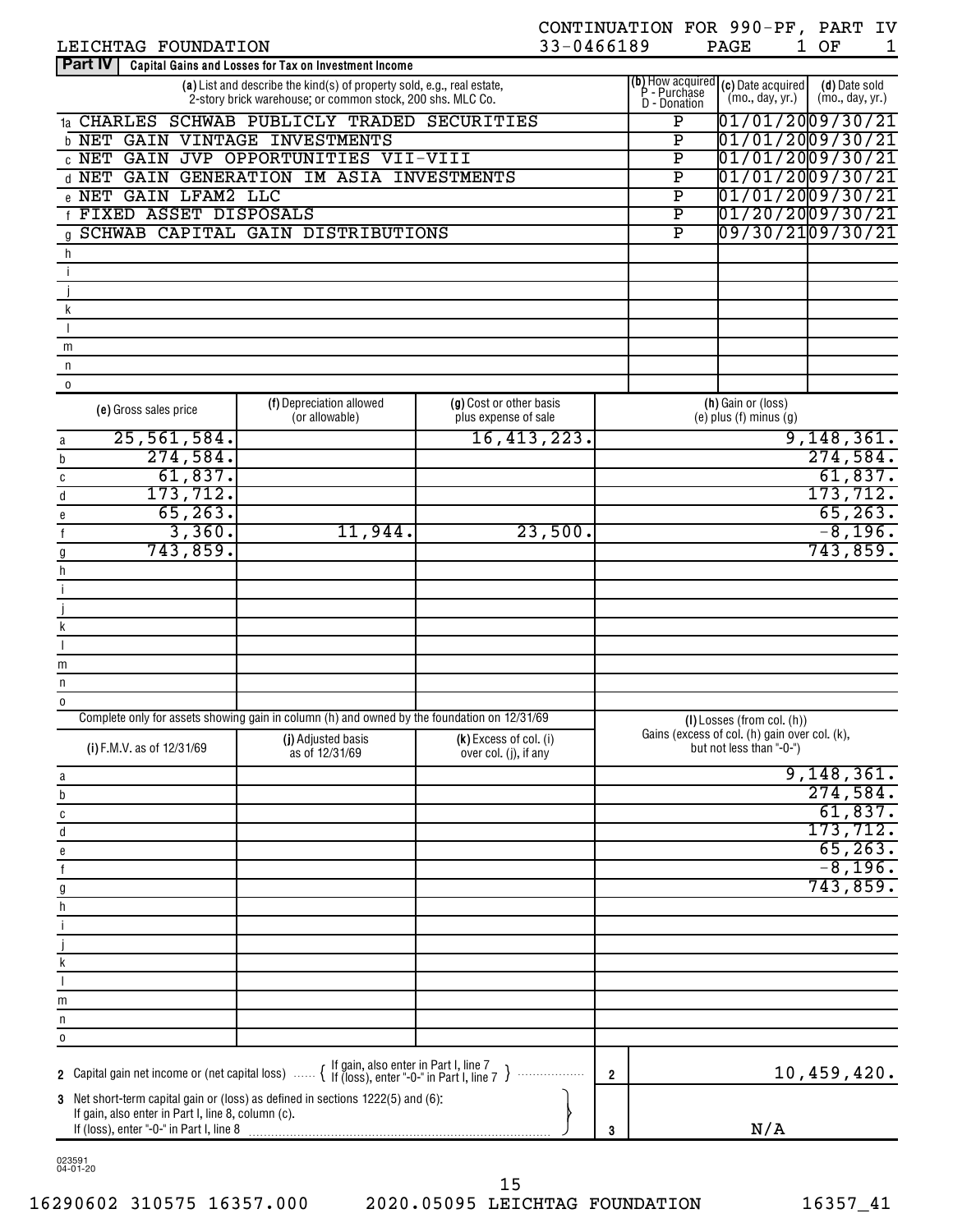**11**

**Part XV** | Supplementary Information (continued)

| 3a Grants and Contributions Paid During the Year      |                                                            |                         |                                     |              |
|-------------------------------------------------------|------------------------------------------------------------|-------------------------|-------------------------------------|--------------|
| Recipient                                             | If recipient is an individual,<br>show any relationship to | Foundation<br>status of | Purpose of grant or<br>contribution | Amount       |
| Name and address (home or business)                   | any foundation manager<br>or substantial contributor       | recipient               |                                     |              |
|                                                       |                                                            |                         |                                     |              |
| AMERICA ISRAEL CULTURAL FOUNDATION                    | NONE                                                       | ÞС                      | GENERAL OPERATING SUPPORT           |              |
| 322 8TH AVENUE                                        |                                                            |                         |                                     |              |
| NEW YORK, NY 10001                                    |                                                            |                         |                                     | 50,000.      |
|                                                       |                                                            |                         |                                     |              |
|                                                       |                                                            |                         |                                     |              |
| AMERICAN FRIENDS OF KIDUM<br>59 EAST 54TH ST SUITE 72 | NONE                                                       | ÞС                      | SOCIETY OF ADVANCEMENT OF EDUCATION |              |
| NEW YORK, NY 10022                                    |                                                            |                         |                                     | 2,600.       |
|                                                       |                                                            |                         |                                     |              |
| AMERICAN JEWISH JOINT DISTRIBUTION                    | NONE                                                       | ÞС                      | INDIA RELIEF                        |              |
| COMMITTEE                                             |                                                            |                         |                                     |              |
| P.O. BOX 4124                                         |                                                            |                         |                                     |              |
| NEW YORK, NY 10163                                    |                                                            |                         |                                     | 36,000.      |
| AMERICAN JEWISH JOINT DISTRIBUTION                    | NONE                                                       | ÞС                      | HAITI EARTHQUAKE ASSISTANCE         |              |
| COMMITTEE                                             |                                                            |                         |                                     |              |
| P.O. BOX 4124                                         |                                                            |                         |                                     |              |
| NEW YORK, NY 10163                                    |                                                            |                         |                                     | 5,000.       |
|                                                       |                                                            |                         |                                     |              |
| AMERICAN PUBLIC GARDENS ASSOCIATION                   | NONE                                                       | ÞС                      | MEMBERSHIP                          |              |
| 351 LONGWOOD ROAD                                     |                                                            |                         |                                     |              |
| KENNETT SQUARE, PA 19348                              |                                                            |                         |                                     | 2,136.       |
|                                                       |                                                            |                         |                                     |              |
| ANTI-DEFAMATION LEAGUE FOUNDATION                     | <b>NONE</b>                                                | ÞС                      | GENERAL OPERATING SUPPORT           |              |
| 4950 MURPHY CANYON ROAD                               |                                                            |                         |                                     |              |
| SAN DIEGO, CA 92123                                   |                                                            |                         |                                     | 25,000.      |
| ASSOCIATION OF FUNDRAISING PROFESSIONALS              | NONE                                                       | PС                      | BIPOC SCHOLARSHIPS                  |              |
| SAN DIEGO CHAPTER                                     |                                                            |                         |                                     |              |
| PO BOX 882088                                         |                                                            |                         |                                     |              |
| SAN DIEGO, CA 92168-2088                              |                                                            |                         |                                     | 3,000.       |
|                                                       |                                                            |                         |                                     |              |
|                                                       |                                                            |                         |                                     | 5, 198, 775. |
| Total from continuation sheets                        |                                                            |                         |                                     |              |

023641 04-01-20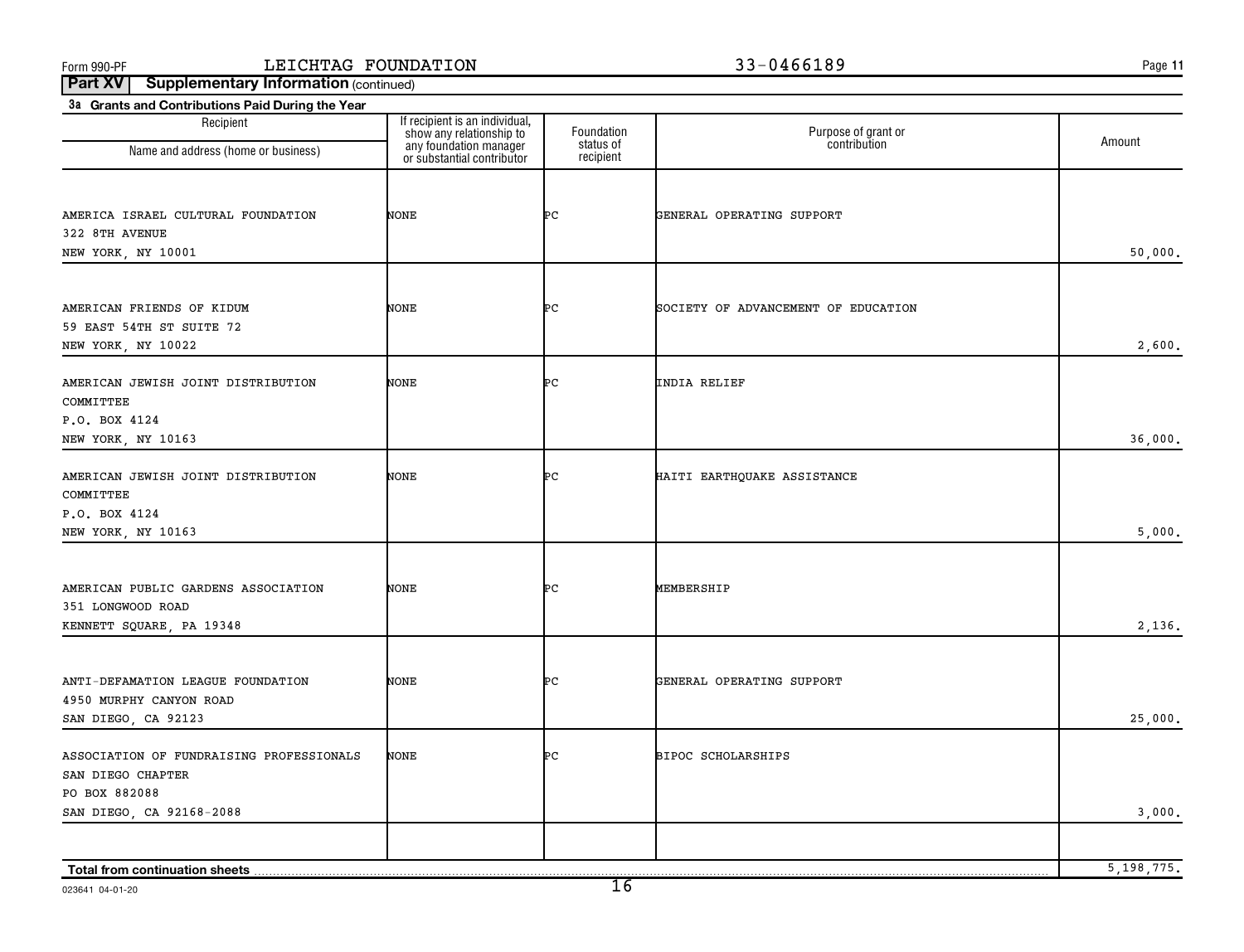**11**

| 3a Grants and Contributions Paid During the Year                              |                                                                                                                    |                                      |                                        |        |
|-------------------------------------------------------------------------------|--------------------------------------------------------------------------------------------------------------------|--------------------------------------|----------------------------------------|--------|
| Recipient<br>Name and address (home or business)                              | If recipient is an individual,<br>show any relationship to<br>any foundation manager<br>or substantial contributor | Foundation<br>status of<br>recipient | Purpose of grant or<br>contribution    | Amount |
|                                                                               |                                                                                                                    |                                      |                                        |        |
| ASSOCIATION OF FUNDRAISING PROFESSIONALS<br>SAN DIEGO CHAPTER                 | NONE                                                                                                               | ÞС                                   | MEMBERSHIP & PROGRAM SCHOLARSHIPS      |        |
| PO BOX 882088<br>SAN DIEGO, CA 92168-2088                                     |                                                                                                                    |                                      |                                        | 5,000. |
|                                                                               |                                                                                                                    |                                      |                                        |        |
| AUSTIN DISASTER RELIEF NETWORK<br>PO BOX 15424                                | NONE                                                                                                               | ÞС                                   | WINTER STORM RESPONSE RECOVERY EFFORTS |        |
| AUSTIN, TX 78761                                                              |                                                                                                                    |                                      |                                        | 180.   |
|                                                                               |                                                                                                                    |                                      |                                        |        |
| BARRIO LOGAN COLLEGE INSTITUTE<br>2114 NATIONAL AVENUE<br>SAN DIEGO, CA 92113 | NONE                                                                                                               | ÞС                                   | GENERAL OPERATING SUPPORT              | 180.   |
|                                                                               |                                                                                                                    |                                      |                                        |        |
| BOTANIC GARDENS CONSERVATION INT'L US<br>1151 OXFORD ROAD                     | NONE                                                                                                               | ÞС                                   | CYCAD SPECIES CERTIFICATION            |        |
| SAN MARINO, CA 91108                                                          |                                                                                                                    |                                      |                                        | 5,400. |
|                                                                               |                                                                                                                    |                                      |                                        |        |
| CATALYST OF SD & IMPERIAL COUNTIES                                            | NONE                                                                                                               | ÞС                                   | MEMBERSHIP                             |        |
| 5060 SHOREHAM PLACE<br>SAN DIEGO, CA 92122                                    |                                                                                                                    |                                      |                                        | 8,175. |
|                                                                               |                                                                                                                    |                                      |                                        |        |
| CATALYST OF SD & IMPERIAL COUNTIES                                            | NONE                                                                                                               | ÞС                                   | NANCY JAMISON FUND FOR SOCIAL JUSTICE  |        |
| 5060 SHOREHAM PLACE                                                           |                                                                                                                    |                                      |                                        |        |
| SAN DIEGO, CA 92122                                                           |                                                                                                                    |                                      |                                        | 250.   |
|                                                                               |                                                                                                                    |                                      |                                        |        |
| CHAMPIONS FOR HEALTH                                                          | NONE                                                                                                               | PС                                   | GENERAL OPERATING SUPPORT              |        |
| 4699 MURPHY CANYON ROAD SUITE #102<br>SAN DIEGO, CA 92123                     |                                                                                                                    |                                      |                                        | 500.   |
|                                                                               |                                                                                                                    |                                      |                                        |        |
|                                                                               |                                                                                                                    |                                      |                                        |        |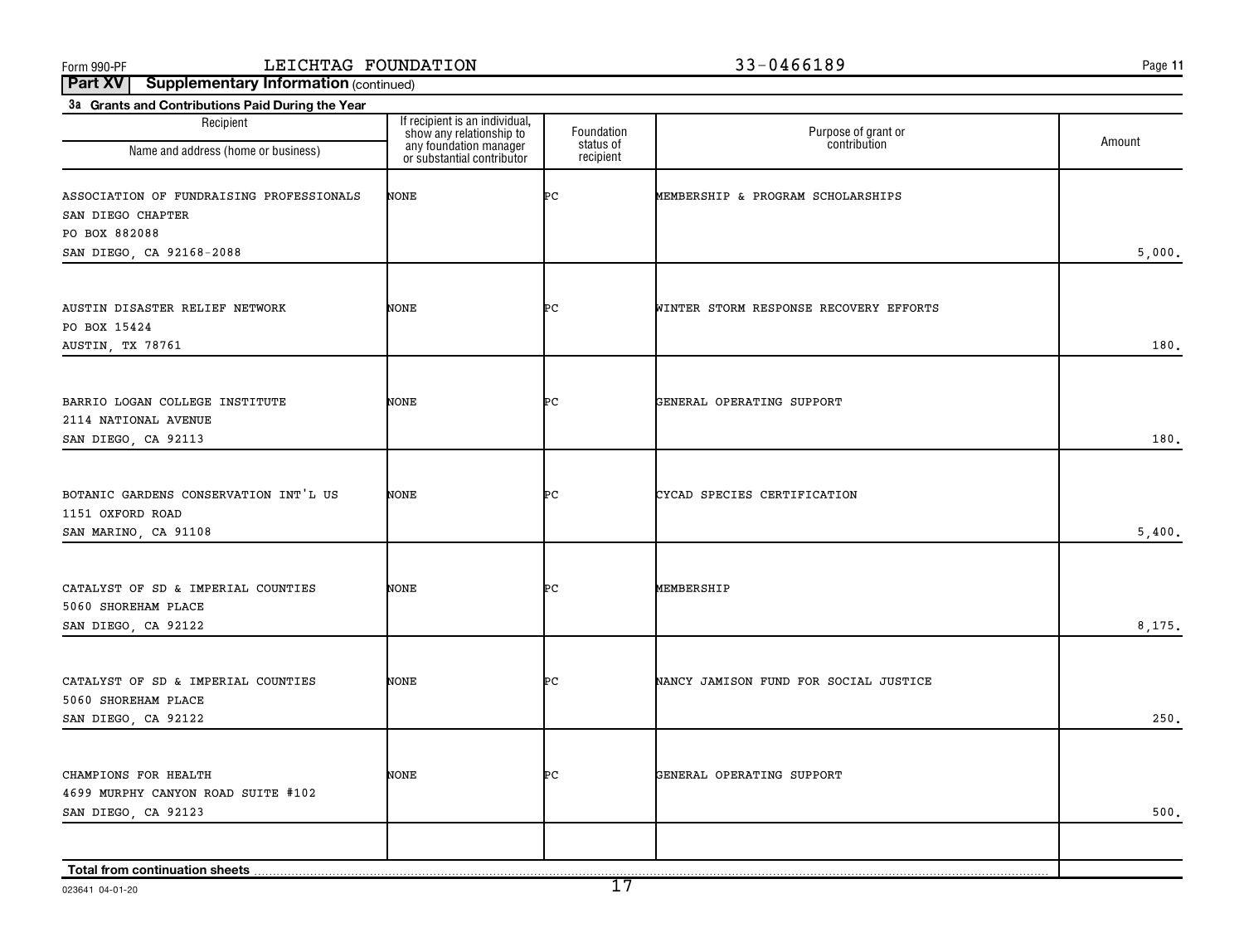**11**

| Recipient                             | If recipient is an individual,<br>show any relationship to<br>any foundation manager<br>or substantial contributor | Foundation             | Purpose of grant or<br>contribution | Amount   |
|---------------------------------------|--------------------------------------------------------------------------------------------------------------------|------------------------|-------------------------------------|----------|
| Name and address (home or business)   |                                                                                                                    | status of<br>recipient |                                     |          |
| COASTAL ROOTS FARM                    | NONE                                                                                                               | ÞС                     | GENERAL OPERATING SUPPORT           |          |
| 441 SAXONY ROAD                       |                                                                                                                    |                        |                                     |          |
| ENCINITAS, CA 92024                   |                                                                                                                    |                        |                                     | 650,000. |
|                                       |                                                                                                                    |                        |                                     |          |
| COASTAL ROOTS FARM<br>441 SAXONY ROAD | <b>NONE</b>                                                                                                        | ÞС                     | <b>SALARIES</b>                     |          |
| ENCINITAS, CA 92024                   |                                                                                                                    |                        |                                     | 32,000.  |
|                                       |                                                                                                                    |                        |                                     |          |
| COASTAL ROOTS FARM                    | NONE                                                                                                               | ÞС                     | GENERAL OPERATING SUPPORT           |          |
| 441 SAXONY ROAD                       |                                                                                                                    |                        |                                     | 80,000.  |
| ENCINITAS, CA 92024                   |                                                                                                                    |                        |                                     |          |
| COASTAL ROOTS FARM                    | NONE                                                                                                               | ÞС                     | PROFESSIONAL DEVELOPMENT            |          |
| 441 SAXONY ROAD                       |                                                                                                                    |                        |                                     |          |
| ENCINITAS, CA 92024                   |                                                                                                                    |                        |                                     | 1,799.   |
| COASTAL ROOTS FARM                    | NONE                                                                                                               | ÞС                     | FARM FOUNDERS CIRCLE MEMBERSHIP     |          |
| 441 SAXONY ROAD                       |                                                                                                                    |                        |                                     |          |
| ENCINITAS, CA 92024                   |                                                                                                                    |                        |                                     | 1,000.   |
|                                       | <b>NONE</b>                                                                                                        | ÞС                     |                                     |          |
| COASTAL ROOTS FARM<br>441 SAXONY ROAD |                                                                                                                    |                        | FARM FOUNDERS CIRCLE MEMBERSHIP     |          |
| ENCINITAS, CA 92024                   |                                                                                                                    |                        |                                     | 1,000.   |
|                                       |                                                                                                                    |                        |                                     |          |
| COASTAL ROOTS FARM<br>441 SAXONY ROAD | NONE                                                                                                               | ÞС                     | 2020 END OF YEAR CAMPAIGN           |          |
| ENCINITAS, CA 92024                   |                                                                                                                    |                        |                                     | 300.     |
|                                       |                                                                                                                    |                        |                                     |          |
| Total from continuation sheets        |                                                                                                                    |                        |                                     |          |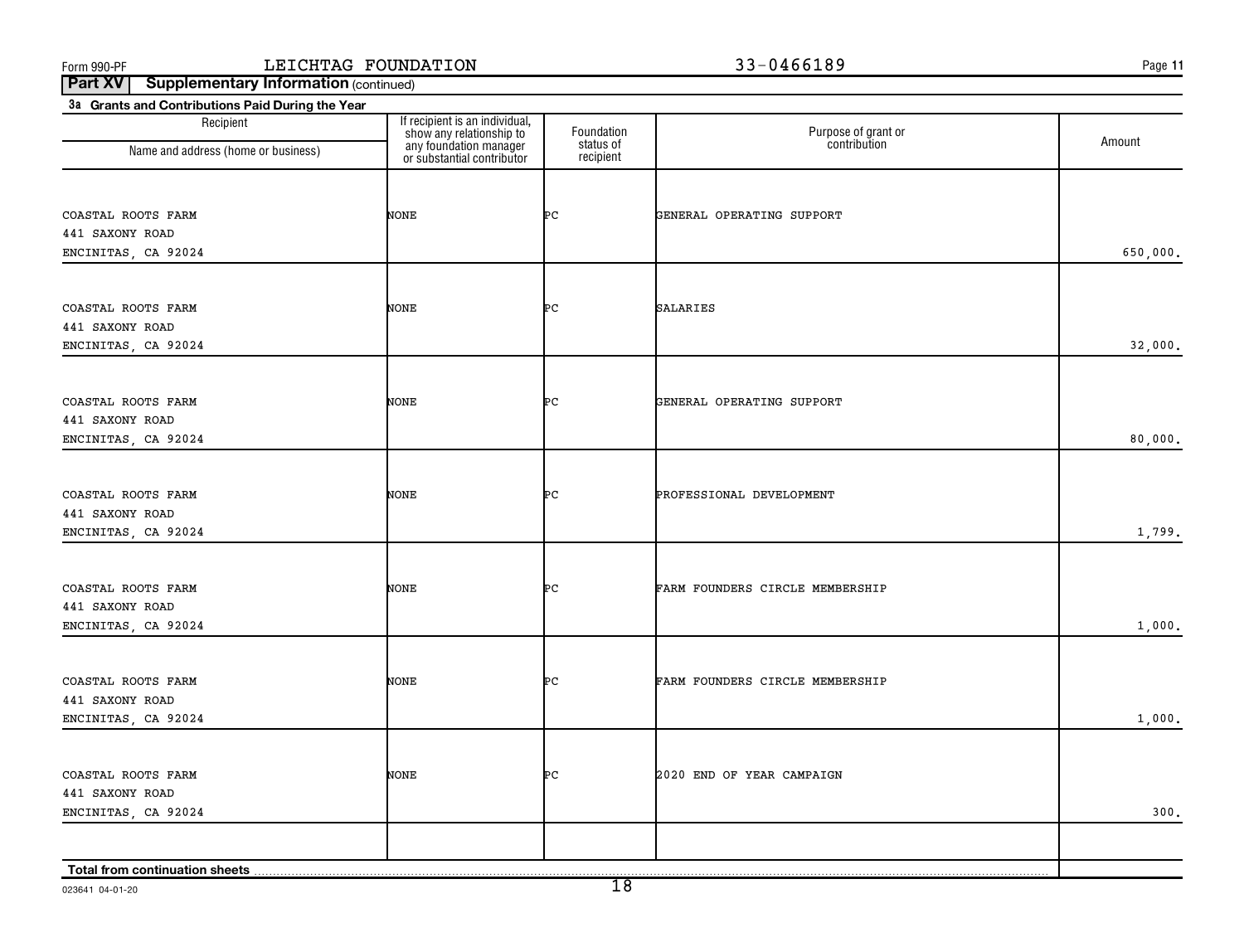**11**

| 3a Grants and Contributions Paid During the Year |                                                            |                         |                                     |         |
|--------------------------------------------------|------------------------------------------------------------|-------------------------|-------------------------------------|---------|
| Recipient                                        | If recipient is an individual,<br>show any relationship to | Foundation<br>status of | Purpose of grant or<br>contribution | Amount  |
| Name and address (home or business)              | any foundation manager<br>or substantial contributor       | recipient               |                                     |         |
|                                                  |                                                            |                         |                                     |         |
|                                                  | NONE                                                       | ÞС                      | GENERAL OPERATING SUPPORT           |         |
| COASTAL ROOTS FARM<br>441 SAXONY ROAD            |                                                            |                         |                                     |         |
|                                                  |                                                            |                         |                                     | 250.    |
| ENCINITAS, CA 92024                              |                                                            |                         |                                     |         |
|                                                  |                                                            |                         |                                     |         |
| COASTAL ROOTS FARM                               | NONE                                                       | ÞС                      | EDUCATIONAL PROGRAMMING             |         |
| 441 SAXONY ROAD                                  |                                                            |                         |                                     |         |
| ENCINITAS, CA 92024                              |                                                            |                         |                                     | 500.    |
|                                                  |                                                            |                         |                                     |         |
| COASTAL ROOTS FARM                               | NONE                                                       | ÞС                      | GENERAL OPERATING SUPPORT           |         |
| 441 SAXONY ROAD                                  |                                                            |                         |                                     |         |
| ENCINITAS, CA 92024                              |                                                            |                         |                                     | 1,000.  |
|                                                  |                                                            |                         |                                     |         |
|                                                  |                                                            |                         |                                     |         |
| COASTAL ROOTS FARM                               | NONE                                                       | ÞС                      | GENERAL OPERATING SUPPORT           |         |
| 441 SAXONY ROAD                                  |                                                            |                         |                                     |         |
| ENCINITAS, CA 92024                              |                                                            |                         |                                     | 1,000.  |
|                                                  |                                                            |                         |                                     |         |
| COMMUNITY RESOURCE CENTER                        | NONE                                                       | ÞС                      | GENERAL OPERATING SUPPORT           |         |
| 650 SECOND STREET                                |                                                            |                         |                                     |         |
| ENCINITAS, CA 92024                              |                                                            |                         |                                     | 25,000. |
|                                                  |                                                            |                         |                                     |         |
| COMMUNITY RESOURCE CENTER                        | NONE                                                       | PС                      | HOLIDAY LUNCH FOR STAFF             |         |
| 650 SECOND STREET                                |                                                            |                         |                                     |         |
| ENCINITAS, CA 92024                              |                                                            |                         |                                     | 120.    |
|                                                  |                                                            |                         |                                     |         |
| COMMUNITY RESOURCE CENTER                        | NONE                                                       | PС                      | COVID-19 STAFF APPRECIATION         |         |
| 650 SECOND STREET                                |                                                            |                         |                                     |         |
| ENCINITAS, CA 92024                              |                                                            |                         |                                     | 314.    |
|                                                  |                                                            |                         |                                     |         |
|                                                  |                                                            |                         |                                     |         |
| Total from continuation sheets                   |                                                            |                         |                                     |         |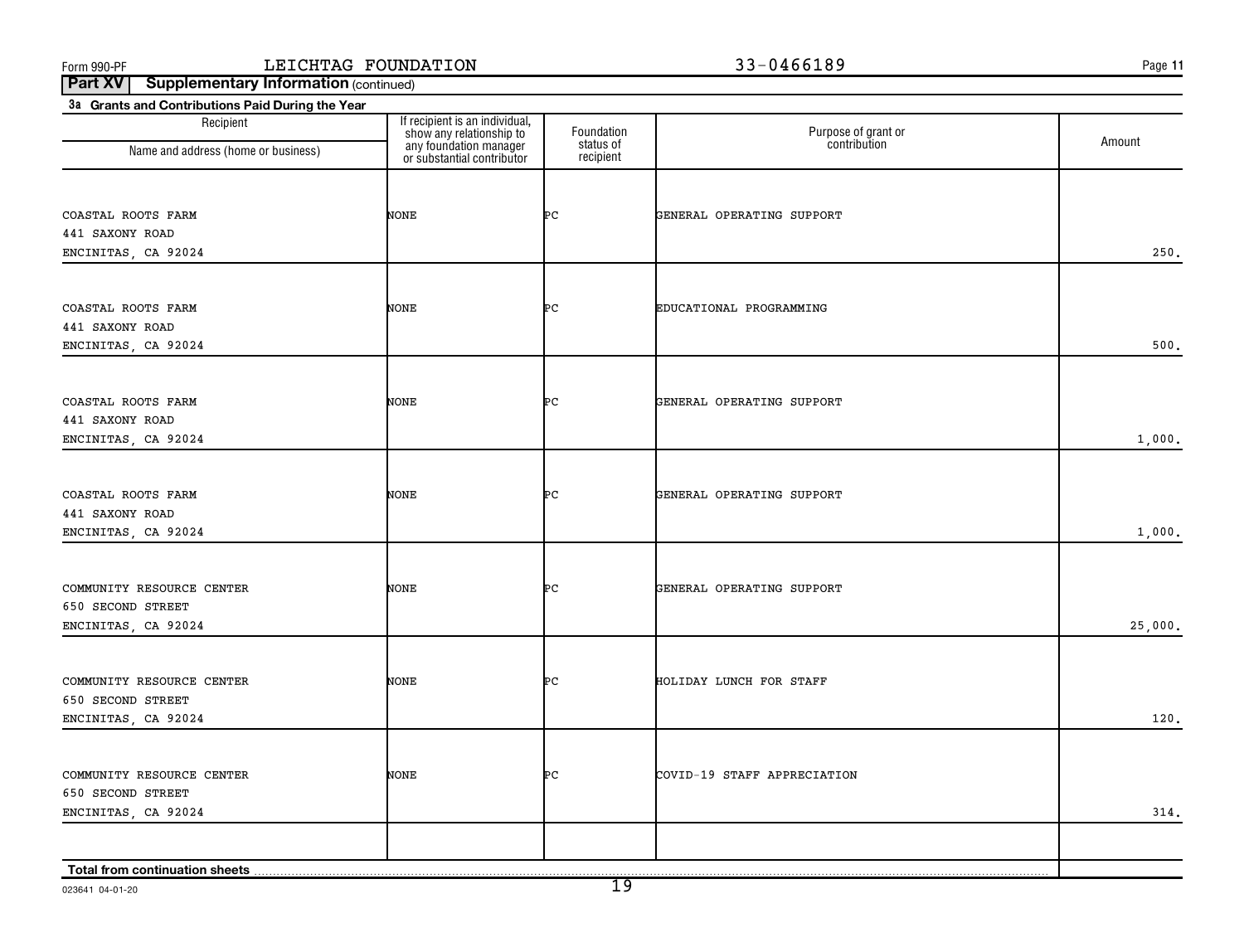**11**

| 3a Grants and Contributions Paid During the Year |                                                                                                                    |                         |                                                       |        |
|--------------------------------------------------|--------------------------------------------------------------------------------------------------------------------|-------------------------|-------------------------------------------------------|--------|
| Recipient<br>Name and address (home or business) | If recipient is an individual,<br>show any relationship to<br>any foundation manager<br>or substantial contributor | Foundation<br>status of | Purpose of grant or<br>contribution                   | Amount |
|                                                  |                                                                                                                    | recipient               |                                                       |        |
|                                                  |                                                                                                                    |                         |                                                       |        |
| COMMUNITY RESOURCE CENTER                        | NONE                                                                                                               | ÞС                      | STAFF APPRECIATION                                    |        |
| 650 SECOND STREET                                |                                                                                                                    |                         |                                                       |        |
| ENCINITAS, CA 92024                              |                                                                                                                    |                         |                                                       | 382.   |
|                                                  |                                                                                                                    |                         |                                                       |        |
|                                                  |                                                                                                                    |                         |                                                       |        |
| COMMUNITY RESOURCE CENTER                        | NONE                                                                                                               | ÞС                      | GENERAL OPERATING SUPPORT                             |        |
| 650 SECOND STREET                                |                                                                                                                    |                         |                                                       |        |
| ENCINITAS, CA 92024                              |                                                                                                                    |                         |                                                       | 250.   |
|                                                  |                                                                                                                    |                         |                                                       |        |
| CSU SAN MARCOS FOUNDATION                        | NONE                                                                                                               | ÞС                      | CSUS INNOVATION HUB                                   |        |
| 333 S. TWIN OAKS VALLEY ROAD                     |                                                                                                                    |                         |                                                       |        |
| SAN MARCOS, CA 92096                             |                                                                                                                    |                         |                                                       | 2,500. |
|                                                  |                                                                                                                    |                         |                                                       |        |
| CSU SAN MARCOS FOUNDATION                        | NONE                                                                                                               | ÞС                      | SOCIAL WORK INTERN                                    |        |
| 333 S. TWIN OAKS VALLEY ROAD                     |                                                                                                                    |                         |                                                       |        |
| SAN MARCOS, CA 92096                             |                                                                                                                    |                         |                                                       | 2,500. |
|                                                  |                                                                                                                    |                         |                                                       |        |
|                                                  |                                                                                                                    |                         |                                                       |        |
| CSU SAN MARCOS FOUNDATION                        | NONE                                                                                                               | ÞС                      | FALL 2021 PRESIDENTS REPORT                           |        |
| 333 S. TWIN OAKS VALLEY ROAD                     |                                                                                                                    |                         |                                                       |        |
| SAN MARCOS, CA 92096                             |                                                                                                                    |                         |                                                       | 8,000. |
|                                                  |                                                                                                                    |                         |                                                       |        |
| DIMENSIONS EDUCATIONAL CONSULTING                | <b>NONE</b>                                                                                                        | ÞС                      | GENERAL OPERATING SUPPORT - LEADERSHIP COUNTS WEBINAR |        |
| 716 BEACON STREET                                |                                                                                                                    |                         | HONORARIUM                                            |        |
| NEWTON, MA 02459                                 |                                                                                                                    |                         |                                                       | 1,000. |
|                                                  |                                                                                                                    |                         |                                                       |        |
| ELDERHELP OF SAN DIEGO                           | <b>NONE</b>                                                                                                        | PС                      | GENERAL OPERATING SUPPORT                             |        |
| 3860 CALLE FORTUNADA, SUITE 101                  |                                                                                                                    |                         |                                                       |        |
| SAN DIEGO, CA 92123                              |                                                                                                                    |                         |                                                       | 180.   |
|                                                  |                                                                                                                    |                         |                                                       |        |
|                                                  |                                                                                                                    |                         |                                                       |        |
| Total from continuation sheets                   |                                                                                                                    |                         |                                                       |        |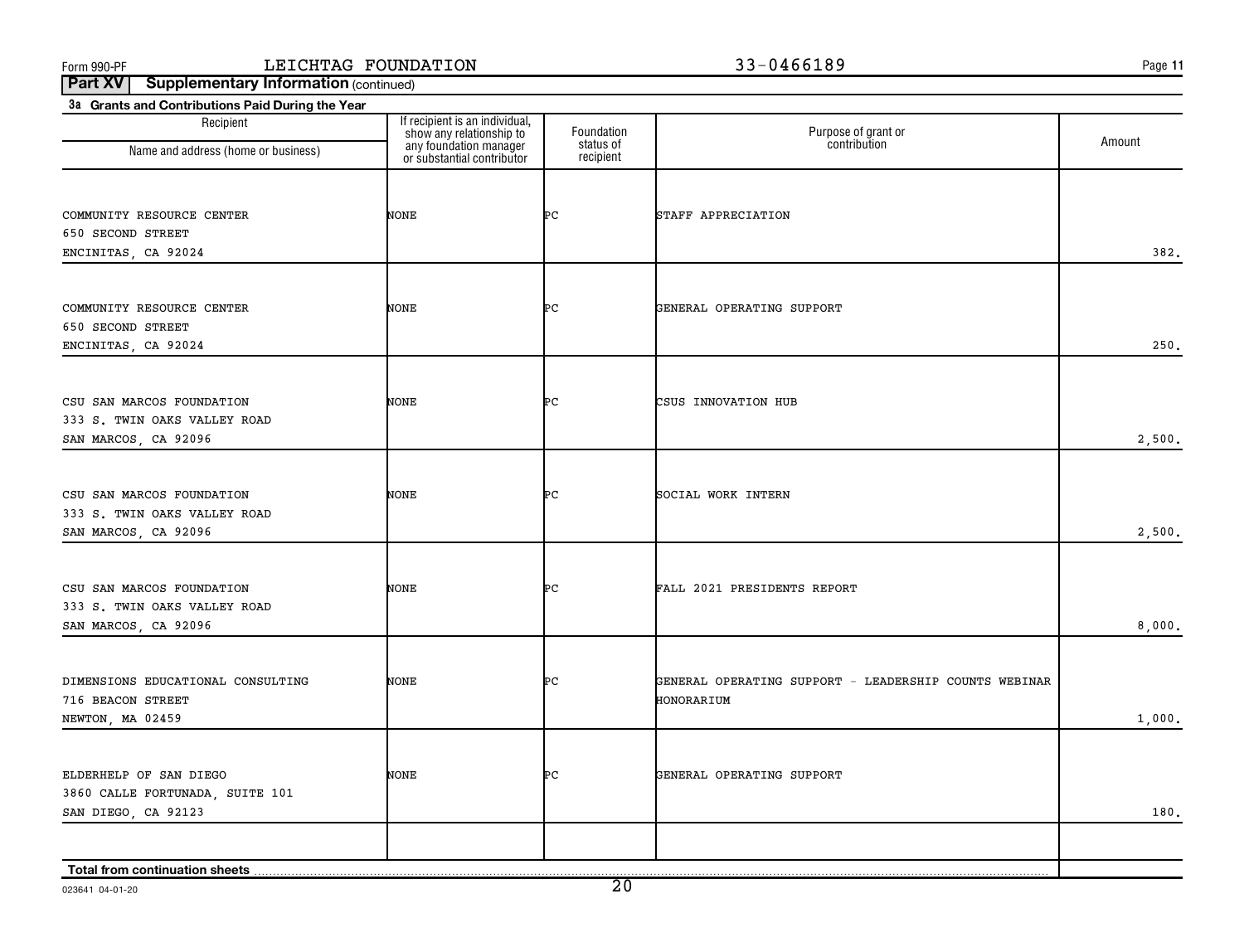**11**

| 3a Grants and Contributions Paid During the Year     |                                                            |                         |                                     |         |
|------------------------------------------------------|------------------------------------------------------------|-------------------------|-------------------------------------|---------|
| Recipient                                            | If recipient is an individual,<br>show any relationship to | Foundation<br>status of | Purpose of grant or<br>contribution | Amount  |
| Name and address (home or business)                  | any foundation manager<br>or substantial contributor       | recipient               |                                     |         |
|                                                      |                                                            |                         |                                     |         |
| ELDERHELP OF SAN DIEGO                               | NONE                                                       | ÞС                      | ANNUAL GALA                         |         |
| 3860 CALLE FORTUNADA, SUITE 101                      |                                                            |                         |                                     |         |
| SAN DIEGO, CA 92123                                  |                                                            |                         |                                     | 180.    |
|                                                      |                                                            |                         |                                     |         |
|                                                      |                                                            |                         |                                     |         |
| ENCINITAS 4 EQUALITY                                 | NONE                                                       | ÞС                      | GENERAL OPERATING SUPPORT           |         |
| 1900 NORTH COAST HIGHWAY                             |                                                            |                         |                                     |         |
| ENCINITAS, CA 92024                                  |                                                            |                         |                                     | 10,000. |
|                                                      |                                                            |                         |                                     |         |
| ENCINITAS ENVIRONMENT DAY, INC                       | NONE                                                       | ÞС                      | ECOFEST 2021                        |         |
| 1859 AUTUMN PLACE                                    |                                                            |                         |                                     |         |
| ENCINITAS, CA 92024                                  |                                                            |                         |                                     | 2,500.  |
|                                                      |                                                            |                         |                                     |         |
| ENCINITAS FRIENDS OF THE ARTS                        | NONE                                                       | ÞС                      | GENERAL OPERATING SUPPORT           |         |
| 1155 MELBA ROAD                                      |                                                            |                         |                                     |         |
| ENCINITAS, CA 92024                                  |                                                            |                         |                                     | 200.    |
|                                                      |                                                            |                         |                                     |         |
|                                                      |                                                            |                         |                                     |         |
| ENCINITAS ROTARY CLUB FOUNDATION<br>P. O. BOX 230223 | NONE                                                       | ÞС                      | ANNUAL WINE & FOOD FESTIVAL         |         |
| ENCINITAS, CA 92023                                  |                                                            |                         |                                     | 1,000.  |
|                                                      |                                                            |                         |                                     |         |
|                                                      |                                                            |                         |                                     |         |
| ENVIRONMENTAL HEALTH COALITION                       | NONE                                                       | ÞС                      | GENERAL OPERATING SUPPORT           |         |
| 2727 HOOVER AVENUE, SUITE 202                        |                                                            |                         |                                     | 100.    |
| NATIONAL CITY, CA 91950                              |                                                            |                         |                                     |         |
|                                                      |                                                            |                         |                                     |         |
| FAMILY ELDERCARE                                     | NONE                                                       | ÞС                      | WINTER FREEZE RECOVERY EFFORTS      |         |
| 1700 RUTHERFORD LANE                                 |                                                            |                         |                                     |         |
| AUSTIN, TX 78754                                     |                                                            |                         |                                     | 180.    |
|                                                      |                                                            |                         |                                     |         |
| Total from continuation sheets                       |                                                            |                         |                                     |         |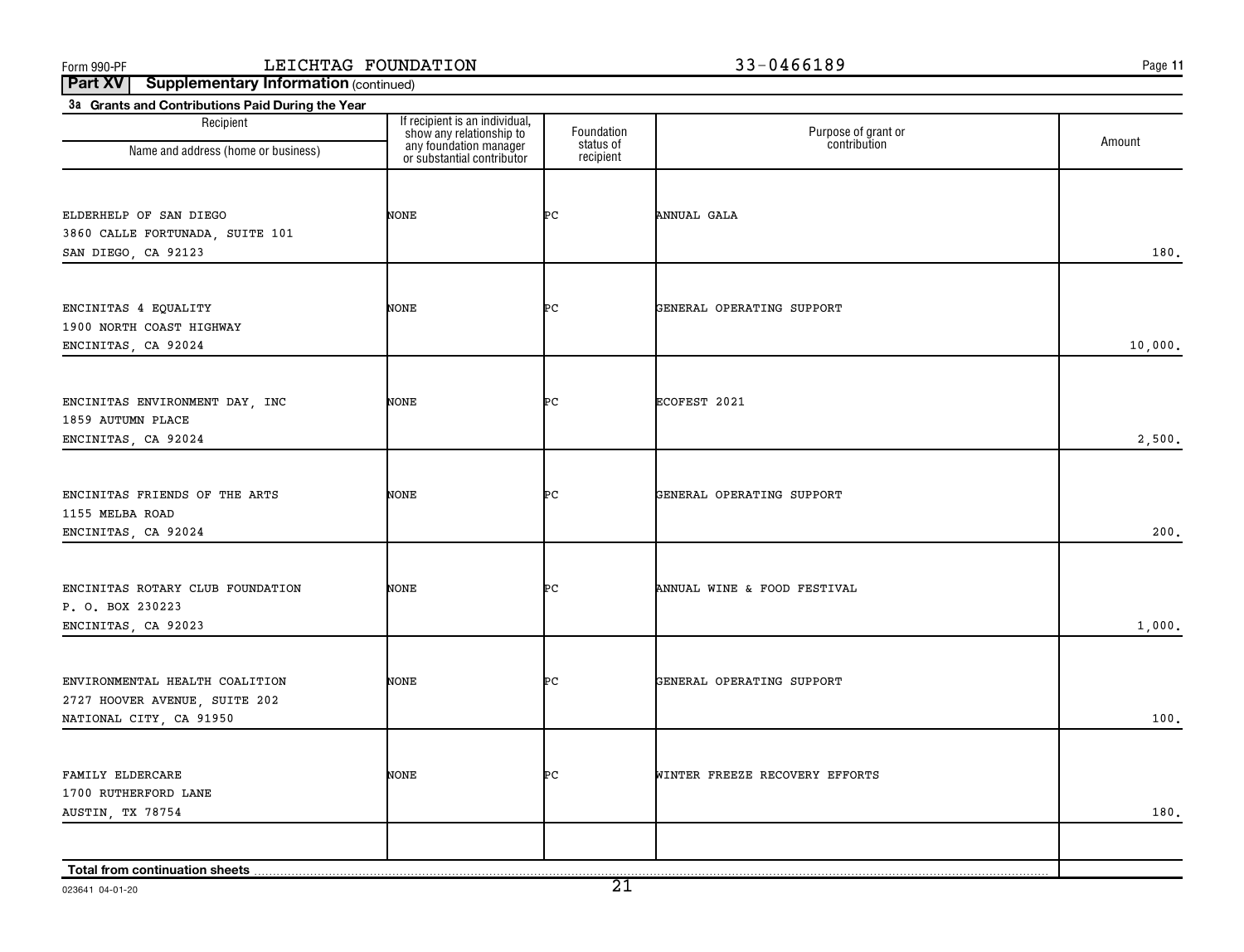**11**

| Recipient                                                                                   | If recipient is an individual,<br>show any relationship to<br>any foundation manager<br>or substantial contributor | Foundation             | Purpose of grant or<br>contribution   | Amount |
|---------------------------------------------------------------------------------------------|--------------------------------------------------------------------------------------------------------------------|------------------------|---------------------------------------|--------|
| Name and address (home or business)                                                         |                                                                                                                    | status of<br>recipient |                                       |        |
| FIRSTFRUITS FARM SLO<br>PO BOX 5157<br>SAN LUIS OBISPO, CA 93403                            | NONE                                                                                                               | ÞС                     | GENERAL OPERATING SUPPORT             | 500.   |
| FOUNDATION FOR WOMEN WARRIORS<br>1185 PARK CENTER DRIVE, SUITE O<br>VISTA, CA 92081         | NONE                                                                                                               | ÞС                     | HOLIDAY-SEASON GIFTS FOR FWW EMPLOYEE | 600.   |
| FRIENDS OF OROT FUND<br>111 JOHN STREET, SUITE 1720<br>NEW YORK, NY 10038                   | NONE                                                                                                               | ÞС                     | AMUTAH#580578151                      | 2,600. |
| GOOD PEOPLE FUND INC.<br>384 WYOMING AVENUE<br>MILBURN, NJ 07041                            | NONE                                                                                                               | ÞС                     | MOUNT MERNON RELIEF                   | 750.   |
| GOOD PEOPLE FUND INC.<br>384 WYOMING AVENUE<br>MILBURN, NJ 07041                            | NONE                                                                                                               | ÞС                     | <b>MOUNT MERNON RELIEF</b>            | 1,800. |
| GOOD PEOPLE FUND INC.<br>384 WYOMING AVENUE<br>MILBURN, NJ 07041                            | <b>NONE</b>                                                                                                        | ÞС                     | MOUNT MERNON RELIEF                   | 2,300. |
| GRANT PROFESSIONALS ASSOCIATION<br>10540 MARTY STREET, SUITE 240<br>OVERLAND PARK, KS 66212 | <b>NONE</b>                                                                                                        | ÞС                     | <b>BIPOC SCHOLARSHIPS</b>             | 5,000. |
| Total from continuation sheets                                                              |                                                                                                                    |                        |                                       |        |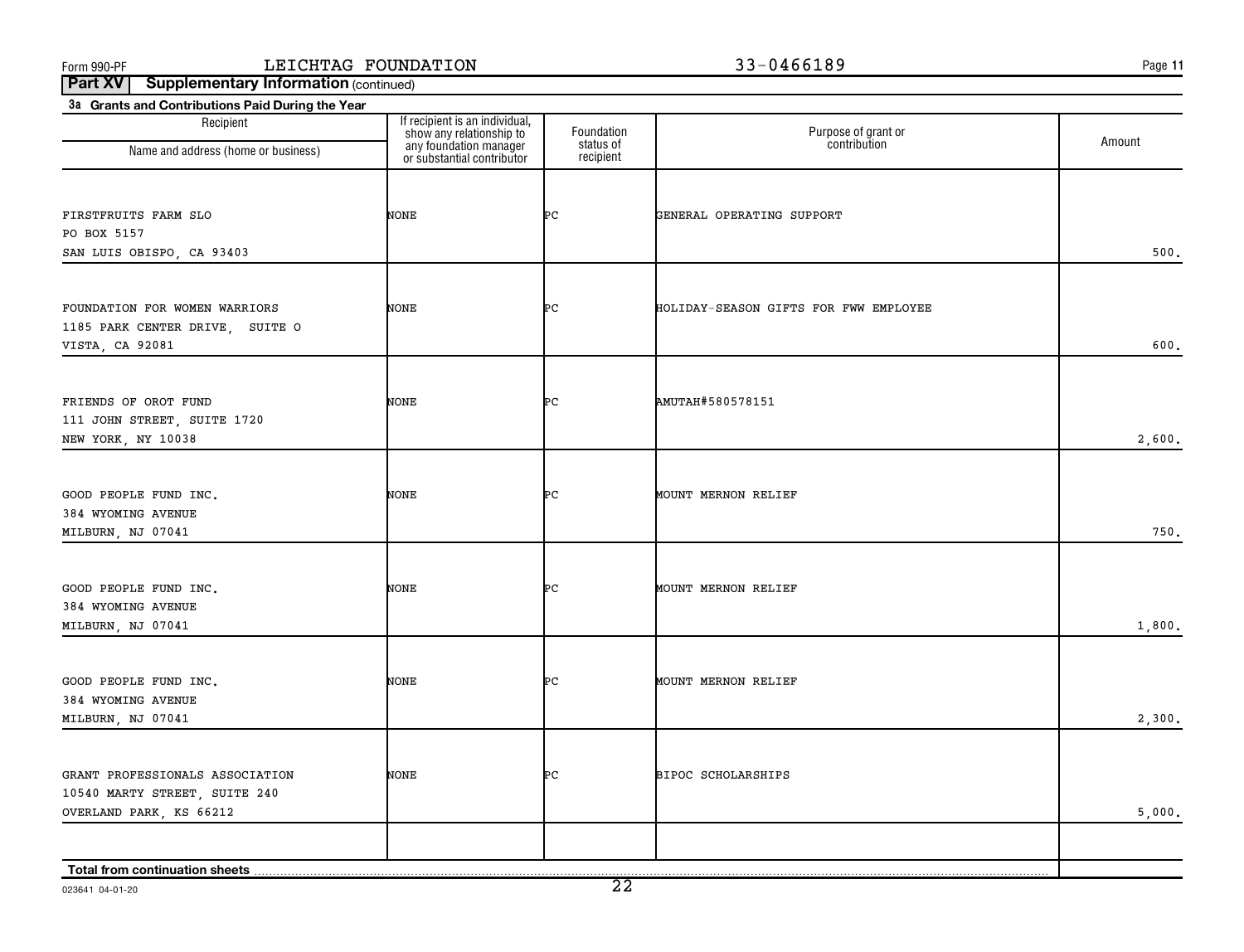**11**

| 3a Grants and Contributions Paid During the Year |                                                                                                                    |                         |                                       |         |
|--------------------------------------------------|--------------------------------------------------------------------------------------------------------------------|-------------------------|---------------------------------------|---------|
| Recipient<br>Name and address (home or business) | If recipient is an individual,<br>show any relationship to<br>any foundation manager<br>or substantial contributor | Foundation<br>status of | Purpose of grant or<br>contribution   | Amount  |
|                                                  |                                                                                                                    | recipient               |                                       |         |
|                                                  |                                                                                                                    |                         |                                       |         |
| HAMMIFAL COOPERATIVE                             | NONE                                                                                                               | ÞС                      | GENERAL OPERATING SUPPORT             |         |
| HA-MA'ARAVIM STREET NUMBER 3                     |                                                                                                                    |                         |                                       |         |
| JERUSALEM, ISRAEL 91013                          |                                                                                                                    |                         |                                       | 50,000. |
|                                                  |                                                                                                                    |                         |                                       |         |
|                                                  |                                                                                                                    |                         |                                       |         |
| HEBREW FREE LOAN OF SAN DIEGO                    | NONE                                                                                                               | ÞС                      | GENERAL OPERATING SUPPORT             |         |
| 9404 GENESEE AVENUE SUITE 200                    |                                                                                                                    |                         |                                       |         |
| LA JOLLA, CA 92037                               |                                                                                                                    |                         |                                       | 50,000. |
|                                                  |                                                                                                                    |                         |                                       |         |
| HILLEL OF SAN DIEGO                              | NONE                                                                                                               | ÞС                      | LEICHTAG AD FOR HILLEL ANNUAL MEETING |         |
| 5717 LINDO PASEO                                 |                                                                                                                    |                         |                                       |         |
| SAN DIEGO, CA 92115                              |                                                                                                                    |                         |                                       | 360.    |
|                                                  |                                                                                                                    |                         |                                       |         |
| HILLEL OF SAN DIEGO                              | NONE                                                                                                               | ÞС                      | SUPPORT NC JEWISH STUDENTS            |         |
| 5717 LINDO PASEO                                 |                                                                                                                    |                         |                                       |         |
| SAN DIEGO, CA 92115                              |                                                                                                                    |                         |                                       | 30,000. |
|                                                  |                                                                                                                    |                         |                                       |         |
| IDENTITY THEFT RESOURCE CENTER                   | NONE                                                                                                               | ÞС                      | GENERAL OPERATING SUPPORT             |         |
| 2514 JAMACHA ROAD, SUITE 502-525                 |                                                                                                                    |                         |                                       |         |
| EL CAJON, CA 92018-                              |                                                                                                                    |                         |                                       | 350.    |
|                                                  |                                                                                                                    |                         |                                       |         |
|                                                  |                                                                                                                    |                         |                                       |         |
| IMPACT CUBED                                     | NONE                                                                                                               | ÞС                      | FOR MGSDII GEN OPER SUPPORT           |         |
| 441 SAXONY RD                                    |                                                                                                                    |                         |                                       |         |
| ENCINITAS, CA 92024                              |                                                                                                                    |                         |                                       | 43,000. |
|                                                  |                                                                                                                    |                         |                                       |         |
| IMPACT CUBED                                     | NONE                                                                                                               | ÞС                      | GENERAL OPERATING SUPPORT             |         |
| 441 SAXONY RD                                    |                                                                                                                    |                         |                                       |         |
| ENCINITAS, CA 92024                              |                                                                                                                    |                         |                                       | 13,664. |
|                                                  |                                                                                                                    |                         |                                       |         |
| Total from continuation sheets                   |                                                                                                                    |                         |                                       |         |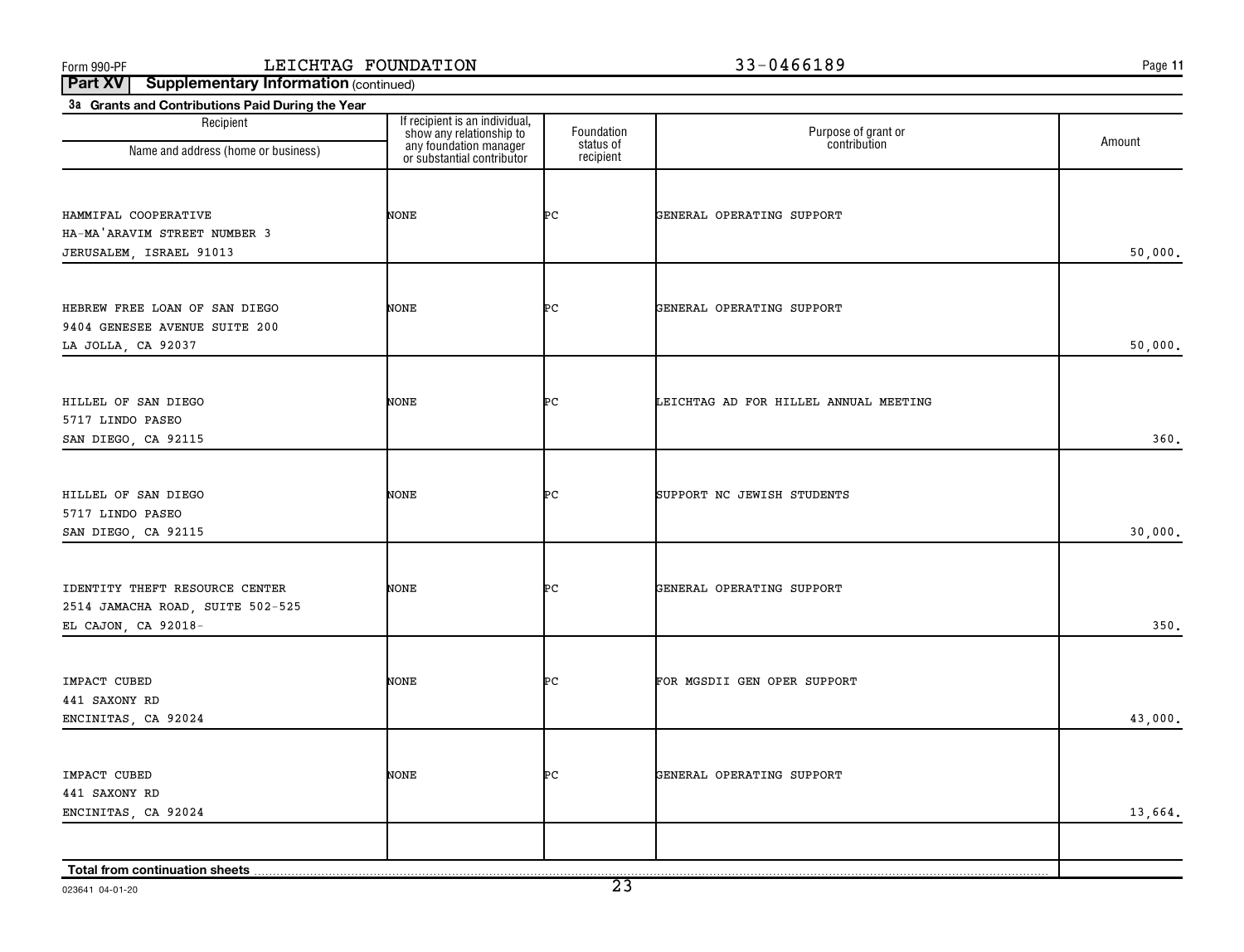**11**

**Part XV** | Supplementary Information (continued)

| 3a Grants and Contributions Paid During the Year |                                                                                                                    |                         |                                                 |         |
|--------------------------------------------------|--------------------------------------------------------------------------------------------------------------------|-------------------------|-------------------------------------------------|---------|
| Recipient                                        | If recipient is an individual,<br>show any relationship to<br>any foundation manager<br>or substantial contributor | Foundation<br>status of | Purpose of grant or<br>contribution             | Amount  |
| Name and address (home or business)              |                                                                                                                    | recipient               |                                                 |         |
|                                                  |                                                                                                                    |                         |                                                 |         |
|                                                  |                                                                                                                    |                         |                                                 |         |
| IMPACT CUBED                                     | NONE                                                                                                               | ÞС                      | MGSDII - GENERAL OPERATING SUPPORT              |         |
| 441 SAXONY RD                                    |                                                                                                                    |                         |                                                 |         |
| ENCINITAS, CA 92024                              |                                                                                                                    |                         |                                                 | 14,166. |
|                                                  |                                                                                                                    |                         |                                                 |         |
| IMPACT CUBED                                     | NONE                                                                                                               | ÞС                      | MGSDII OPERATING SUPPORT                        |         |
| 441 SAXONY RD                                    |                                                                                                                    |                         |                                                 |         |
| ENCINITAS, CA 92024                              |                                                                                                                    |                         |                                                 | 14,166. |
|                                                  |                                                                                                                    |                         |                                                 |         |
| IMPACT CUBED                                     | NONE                                                                                                               | ÞС                      | LATINA GIVING CIRCLE - GENERAL OPERTING SUPPORT |         |
| 441 SAXONY RD                                    |                                                                                                                    |                         |                                                 |         |
| ENCINITAS, CA 92024                              |                                                                                                                    |                         |                                                 | 20,000. |
|                                                  |                                                                                                                    |                         |                                                 |         |
|                                                  |                                                                                                                    |                         |                                                 |         |
| IMPACT CUBED                                     | NONE                                                                                                               | ÞС                      | SD GIVES SPONSORSHIP                            |         |
| 441 SAXONY RD                                    |                                                                                                                    |                         |                                                 |         |
| ENCINITAS, CA 92024                              |                                                                                                                    |                         |                                                 | 2,500.  |
|                                                  |                                                                                                                    |                         |                                                 |         |
| IMPACT CUBED                                     | NONE                                                                                                               | ÞС                      | OPERATING SUPPORT                               |         |
| 441 SAXONY RD                                    |                                                                                                                    |                         |                                                 |         |
| ENCINITAS, CA 92024                              |                                                                                                                    |                         |                                                 | 10,000. |
|                                                  |                                                                                                                    |                         |                                                 |         |
|                                                  |                                                                                                                    |                         |                                                 |         |
| IMPACT CUBED                                     | NONE                                                                                                               | PС                      | COVID-19 NEIGHBORHOOD HEALTHCARE                |         |
| 441 SAXONY RD                                    |                                                                                                                    |                         |                                                 |         |
| ENCINITAS, CA 92024                              |                                                                                                                    |                         |                                                 | 18,000. |
|                                                  |                                                                                                                    |                         |                                                 |         |
| IMPACT CUBED                                     | NONE                                                                                                               | PС                      | COVID-19 CHAMPIONS FOR HEALTH                   |         |
| 441 SAXONY RD                                    |                                                                                                                    |                         |                                                 |         |
| ENCINITAS, CA 92024                              |                                                                                                                    |                         |                                                 | 18,000. |
|                                                  |                                                                                                                    |                         |                                                 |         |
| Total from continuation sheets                   |                                                                                                                    |                         |                                                 |         |

023641 04-01-20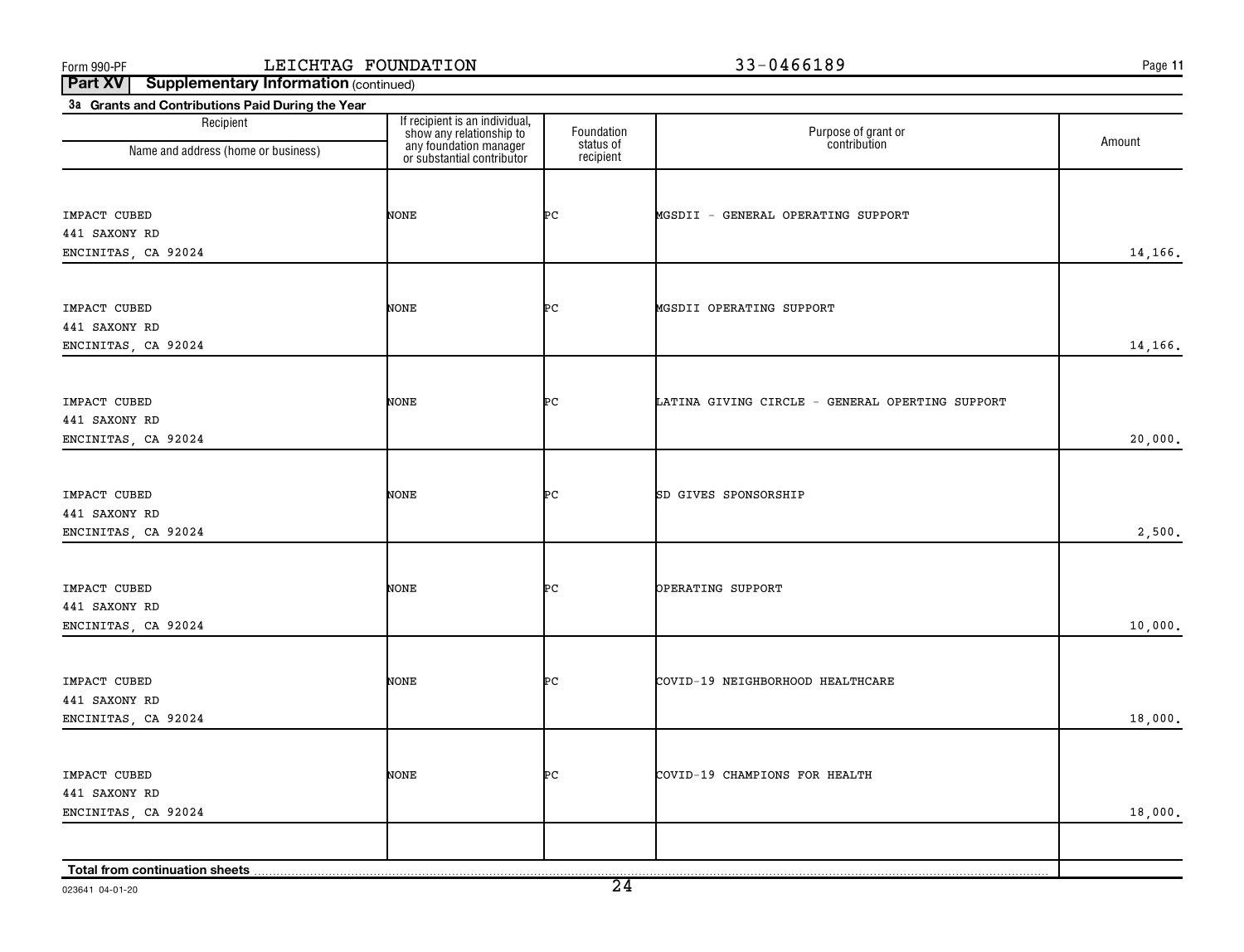**11**

| Recipient                            |                                                                                                                    | Foundation             | Purpose of grant or                               |          |
|--------------------------------------|--------------------------------------------------------------------------------------------------------------------|------------------------|---------------------------------------------------|----------|
| Name and address (home or business)  | If recipient is an individual,<br>show any relationship to<br>any foundation manager<br>or substantial contributor | status of<br>recipient | contribution                                      | Amount   |
|                                      |                                                                                                                    |                        |                                                   |          |
| IMPACT CUBED                         | NONE                                                                                                               | ÞС                     | TEXAS WINTER STORMS                               |          |
| 441 SAXONY RD                        |                                                                                                                    |                        |                                                   |          |
| ENCINITAS, CA 92024                  |                                                                                                                    |                        |                                                   | 18,612.  |
|                                      |                                                                                                                    |                        |                                                   |          |
| IMPACT CUBED                         | NONE                                                                                                               | ÞС                     | JERUSALEM PHILANTHROPIC INITIATIVES - GENERAL     |          |
| 441 SAXONY RD<br>ENCINITAS, CA 92024 |                                                                                                                    |                        | OPERATING SUPPORT                                 | 50,000.  |
|                                      |                                                                                                                    |                        |                                                   |          |
| IMPACT CUBED                         | NONE                                                                                                               | ÞС                     | JPI GENERAL OPERATING SUPPORT                     |          |
| 441 SAXONY RD                        |                                                                                                                    |                        |                                                   |          |
| ENCINITAS, CA 92024                  |                                                                                                                    |                        |                                                   | 1,000.   |
|                                      |                                                                                                                    |                        |                                                   |          |
| INTERFAITH COMMUNITY SERVICES        | NONE                                                                                                               | ÞС                     | GENERAL OPERATING SUPPORT                         |          |
| 550 W. WASHINGTON AVE., SUITE B      |                                                                                                                    |                        |                                                   |          |
| ESCONDIDO, CA 92025                  |                                                                                                                    |                        |                                                   | 125,000. |
|                                      |                                                                                                                    |                        |                                                   |          |
| INTERFAITH COMMUNITY SERVICES        | NONE                                                                                                               | ÞС                     | GENERAL OPERATING SUPPORT - ALLIANCE FOR REGIONAL |          |
| 550 W. WASHINGTON AVE., SUITE B      |                                                                                                                    |                        | SOLUTIONS                                         |          |
| ESCONDIDO, CA 92025                  |                                                                                                                    |                        |                                                   | 30,000.  |
|                                      |                                                                                                                    |                        |                                                   |          |
| INTERFAITH COMMUNITY SERVICES        | NONE                                                                                                               | ÞС                     | STAFF HOLIDAY GIFT CARDS                          |          |
| 550 W. WASHINGTON AVE., SUITE B      |                                                                                                                    |                        |                                                   |          |
| ESCONDIDO, CA 92025                  |                                                                                                                    |                        |                                                   | 2,250.   |
|                                      |                                                                                                                    |                        |                                                   |          |
| INTERFAITH COMMUNITY SERVICES        | NONE                                                                                                               | ÞС                     | STAFF APPRECIATION LUNCH                          |          |
| 550 W. WASHINGTON AVE., SUITE B      |                                                                                                                    |                        |                                                   |          |
| ESCONDIDO, CA 92025                  |                                                                                                                    |                        |                                                   | 3,600.   |
|                                      |                                                                                                                    |                        |                                                   |          |
| Total from continuation sheets       |                                                                                                                    |                        |                                                   |          |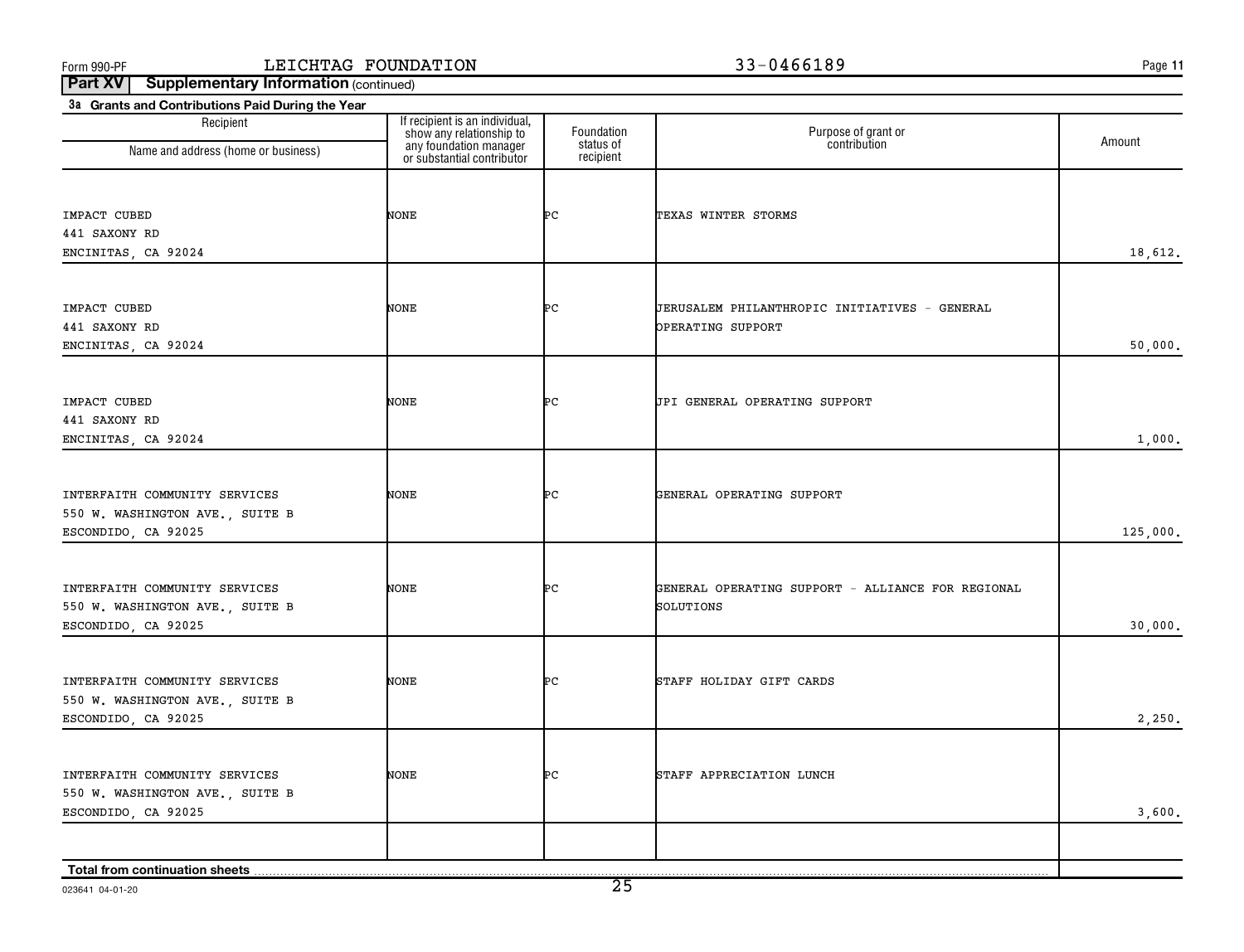**11**

| 3a Grants and Contributions Paid During the Year |                                                            |                         |                                             |          |
|--------------------------------------------------|------------------------------------------------------------|-------------------------|---------------------------------------------|----------|
| Recipient<br>Name and address (home or business) | If recipient is an individual,<br>show any relationship to | Foundation<br>status of | Purpose of grant or<br>contribution         | Amount   |
|                                                  | any foundation manager<br>or substantial contributor       | recipient               |                                             |          |
|                                                  |                                                            |                         |                                             |          |
| INTERFAITH COMMUNITY SERVICES                    | <b>NONE</b>                                                | ÞС                      | OPERATING SUPPORT                           |          |
| 550 W. WASHINGTON AVE., SUITE B                  |                                                            |                         |                                             |          |
| ESCONDIDO, CA 92025                              |                                                            |                         |                                             | 250.     |
|                                                  |                                                            |                         |                                             |          |
| INTERNATIONAL REFUGEE ASSISTANCE PROJECT         | NONE                                                       | ÞС                      | <b>AFGHAN REFUGEE SUPPORT</b>               |          |
| ONE BATTERY PARK PLAZA 4TH FLOOR                 |                                                            |                         |                                             |          |
| NEW YORK, NY 10004                               |                                                            |                         |                                             | 290.     |
|                                                  |                                                            |                         |                                             |          |
| JERUSALEM INTERCULTURAL CENTER                   | NONE                                                       | ÞС                      | COMMUNITY GARDEN, GENERAL OPERATING SUPPORT |          |
| P.O. BOX 1477                                    |                                                            |                         |                                             |          |
| JERUSALEM, ISRAEL 91013                          |                                                            |                         |                                             | 121,545. |
|                                                  |                                                            |                         |                                             |          |
| JERUSALEM PHILANTHROPIC INITATIVES               | NONE                                                       | ÞС                      | GENERAL OPERATING SUPPORT                   |          |
| SHLOMZION HAMALKA NUMBER 4                       |                                                            |                         |                                             | 405,246. |
| JERUSALEM, ISRAEL                                |                                                            |                         |                                             |          |
|                                                  |                                                            |                         |                                             |          |
| JEWISH COMMUNITY FEDERATION OF SF                | NONE                                                       | ÞС                      | JEWISH PRIDE FUND GIVING CIRCLE             |          |
| 121 STEUART STREET<br>SAN FRANCISCO, CA 94105    |                                                            |                         |                                             | 500.     |
|                                                  |                                                            |                         |                                             |          |
| JEWISH FAMILY SERVICE OF SAN DIEGO               | <b>NONE</b>                                                | ÞС                      | GENERAL OPERATING SUPPORT                   |          |
| 8804 BALBOA AVE.                                 |                                                            |                         |                                             |          |
| SAN DIEGO, CA 92123                              |                                                            |                         |                                             | 50,000.  |
|                                                  |                                                            |                         |                                             |          |
| JEWISH FEDERATION OF SAN DIEGO COUNTY            | <b>NONE</b>                                                | PС                      | GENERAL OPERATING SUPPORT                   |          |
| 4950 MURPHY CANYON ROAD                          |                                                            |                         |                                             |          |
| SAN DIEGO, CA 92123                              |                                                            |                         |                                             | 180.     |
|                                                  |                                                            |                         |                                             |          |
| Total from continuation sheets                   |                                                            |                         |                                             |          |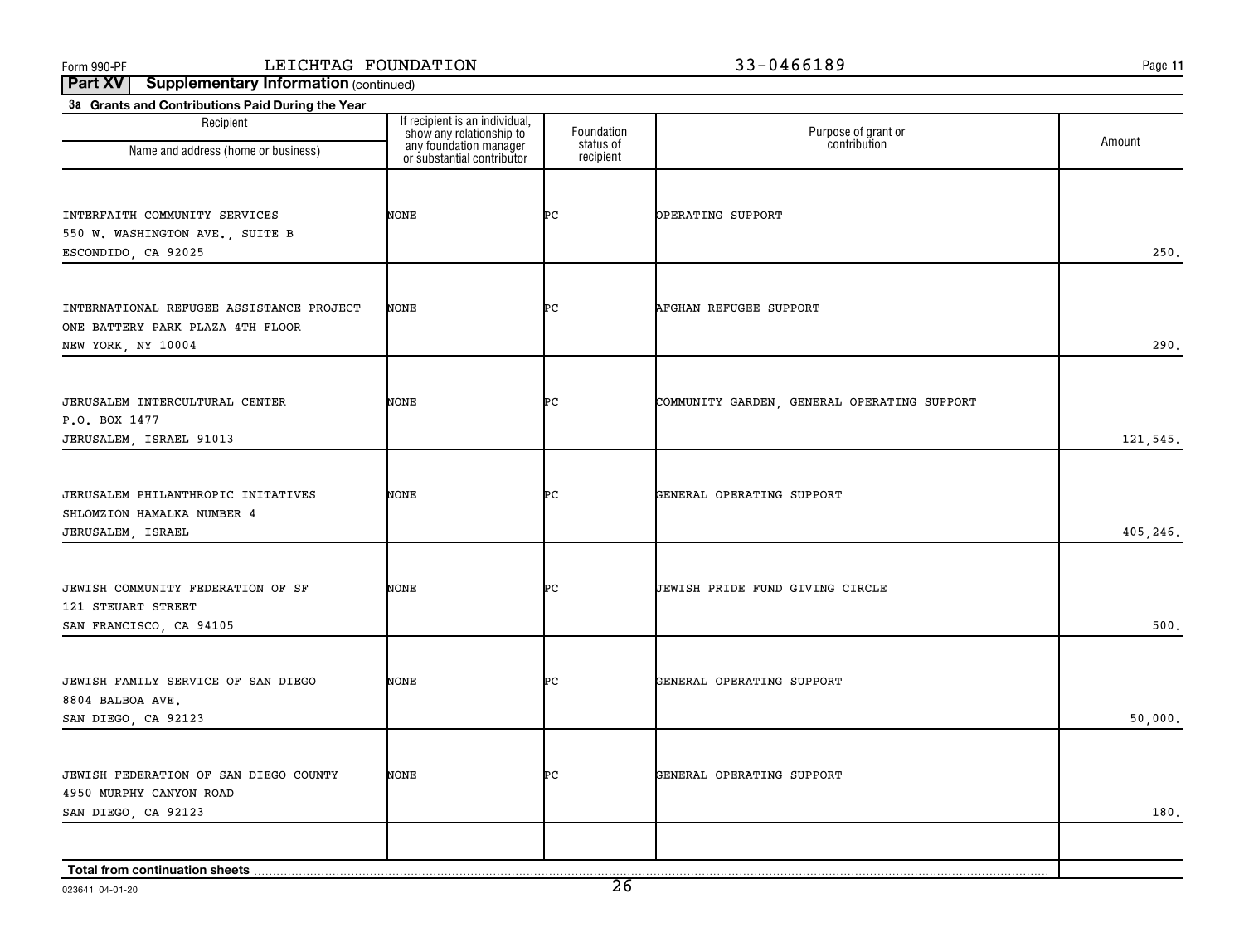**11**

| 3a Grants and Contributions Paid During the Year |                                                                                                                    |                         |                                                     |         |
|--------------------------------------------------|--------------------------------------------------------------------------------------------------------------------|-------------------------|-----------------------------------------------------|---------|
| Recipient<br>Name and address (home or business) | If recipient is an individual,<br>show any relationship to<br>any foundation manager<br>or substantial contributor | Foundation<br>status of | Purpose of grant or<br>contribution                 | Amount  |
|                                                  |                                                                                                                    | recipient               |                                                     |         |
|                                                  |                                                                                                                    |                         |                                                     |         |
| JEWISH FEDERATION OF SAN DIEGO COUNTY            | NONE                                                                                                               | ÞС                      | MICHAEL JESER OUTSTANDING JEWISH PROFESSIONAL AWARD |         |
| 4950 MURPHY CANYON ROAD                          |                                                                                                                    |                         | FUND                                                |         |
| SAN DIEGO, CA 92123                              |                                                                                                                    |                         |                                                     | 18,000. |
|                                                  |                                                                                                                    |                         |                                                     |         |
| JEWISH FEDERATION OF SAN DIEGO COUNTY            | NONE                                                                                                               | ÞС                      | 2021 CAMPAIGN                                       |         |
| 4950 MURPHY CANYON ROAD                          |                                                                                                                    |                         |                                                     |         |
| SAN DIEGO, CA 92123                              |                                                                                                                    |                         |                                                     | 250.    |
|                                                  |                                                                                                                    |                         |                                                     |         |
| JEWISH FEDERATIONS OF NORTH AMERICA              | NONE                                                                                                               | ÞС                      | BELIBA CHOMA COVID-19                               |         |
| 25 BROADWAY, SUITE 1700                          |                                                                                                                    |                         |                                                     |         |
| NEW YORK, NY 10004                               |                                                                                                                    |                         |                                                     | 40,000. |
|                                                  |                                                                                                                    |                         |                                                     |         |
| <b>JEWISH JUMPSTART</b>                          | NONE                                                                                                               | ÞС                      | ECOSYSTEM 2.0                                       |         |
| 2801 OCEAN PARK BLVD, #348                       |                                                                                                                    |                         |                                                     |         |
| SANTA MONICA, CA 90405                           |                                                                                                                    |                         |                                                     | 3,000.  |
|                                                  |                                                                                                                    |                         |                                                     |         |
| JEWISH WOMEN INTERNATIONAL                       | NONE                                                                                                               | ÞС                      | HIVE NEGOTIATION WORKSHOPS                          |         |
| 1129 20TH STREET NW SUITE 801                    |                                                                                                                    |                         |                                                     |         |
| WASHINGTON, DC 20036                             |                                                                                                                    |                         |                                                     | 1,800.  |
|                                                  |                                                                                                                    |                         |                                                     |         |
| JEWS FOR RACIAL & ECONOMIC JUSTICE               | <b>NONE</b>                                                                                                        | ÞС                      | HIVE'S REBBEE - RABBI MIRA RIVERA                   |         |
| 330 7TH AVE, SUITE 1901                          |                                                                                                                    |                         |                                                     |         |
| NEW YORK, NY 10001                               |                                                                                                                    |                         |                                                     | 1,500.  |
|                                                  |                                                                                                                    |                         |                                                     |         |
| <b>JOIN ISRAEL</b>                               | NONE                                                                                                               | ÞС                      | LEV SHOMEA - MOUNT MERON RELIEF                     |         |
| 135 ROCKAWAY TURNPIKE SUITE 101                  |                                                                                                                    |                         |                                                     |         |
| LAWRENCE, NY 11559                               |                                                                                                                    |                         |                                                     | 1,500.  |
|                                                  |                                                                                                                    |                         |                                                     |         |
| Total from continuation sheets                   |                                                                                                                    |                         |                                                     |         |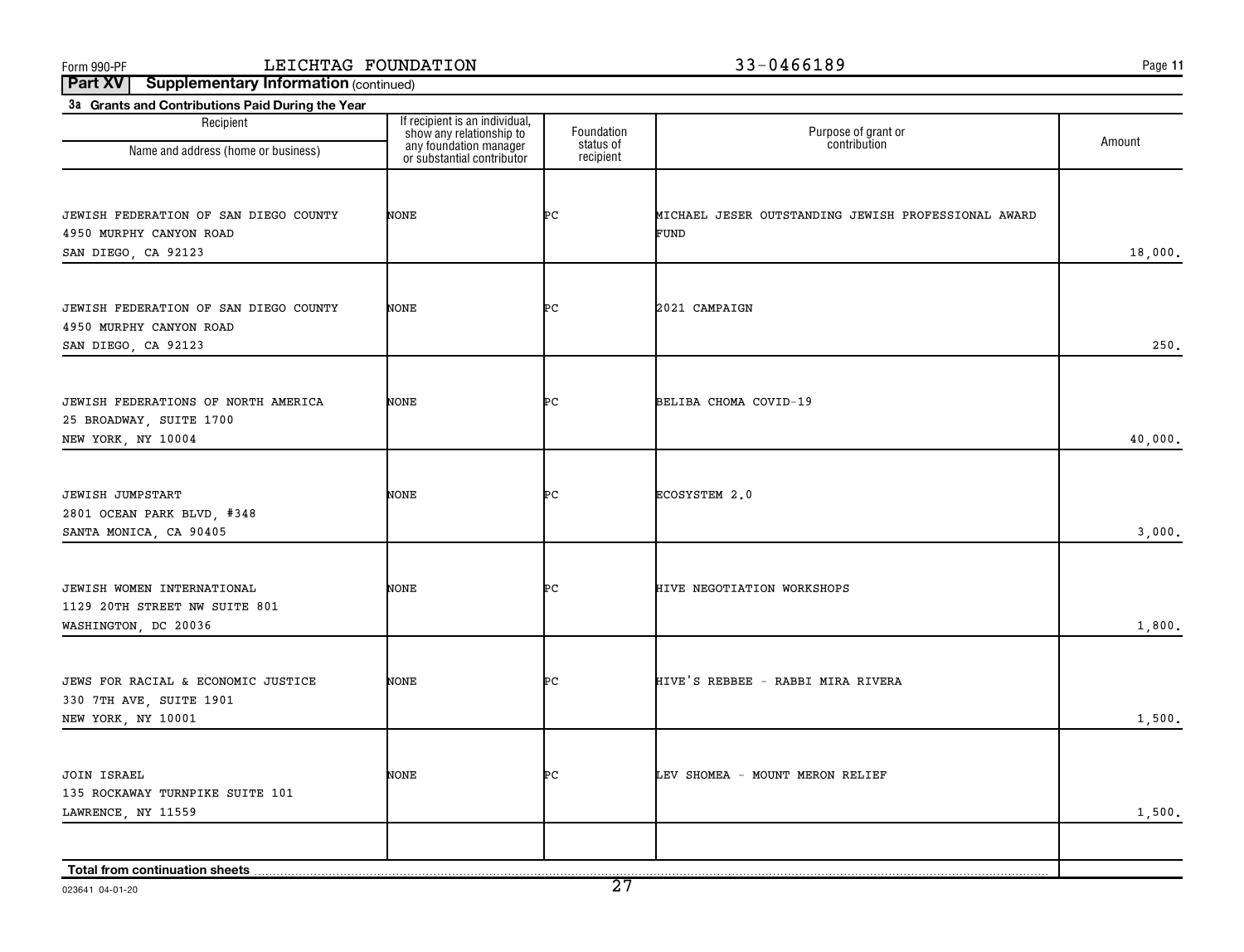**11**

| 3a Grants and Contributions Paid During the Year |                                                                                                                    |                         |                                         |          |
|--------------------------------------------------|--------------------------------------------------------------------------------------------------------------------|-------------------------|-----------------------------------------|----------|
| Recipient<br>Name and address (home or business) | If recipient is an individual,<br>show any relationship to<br>any foundation manager<br>or substantial contributor | Foundation<br>status of | Purpose of grant or<br>contribution     | Amount   |
|                                                  |                                                                                                                    | recipient               |                                         |          |
|                                                  |                                                                                                                    |                         |                                         |          |
| JPRO                                             | <b>NONE</b>                                                                                                        | ÞС                      | LEICHTAG FOUNDATION MEMBERSHIP FY 2022  |          |
| 25 BROADWAY                                      |                                                                                                                    |                         |                                         |          |
| NEW YORK, NY 10004                               |                                                                                                                    |                         |                                         | 1,000.   |
|                                                  |                                                                                                                    |                         |                                         |          |
| JTA - MJL DBA -70 FACES MEDIA                    | NONE                                                                                                               | ÞС                      | ALMA - ISRAEL-RELATED CONTENT           |          |
| DBA 70 FACES MEDIA                               |                                                                                                                    |                         |                                         |          |
| NEW YORK, NY 10018                               |                                                                                                                    |                         |                                         | 50,000.  |
|                                                  |                                                                                                                    |                         |                                         |          |
|                                                  | NONE                                                                                                               | ÞС                      | GENERAL OPERATING SUPPORT               |          |
| JUST IN TIME<br>PO BOX 601627                    |                                                                                                                    |                         |                                         |          |
| SAN DIEGO, CA 92160                              |                                                                                                                    |                         |                                         | 180.     |
|                                                  |                                                                                                                    |                         |                                         |          |
|                                                  |                                                                                                                    |                         |                                         |          |
| KEREN SHITUF TORMIN DONOR-AVISED FUND, LTD       | <b>NONE</b>                                                                                                        | ÞС                      | <b>JERUSALEM GRANTMAKING</b>            |          |
| P.O. BOX 376                                     |                                                                                                                    |                         |                                         |          |
| SHFAYIM, ISRAEL 6099000                          |                                                                                                                    |                         |                                         | 500,000. |
|                                                  |                                                                                                                    |                         |                                         |          |
| <b>KESHET</b>                                    | NONE                                                                                                               | ÞС                      | HIVE'S REBBEE - RABBI MICAH BUCK-YAEL'S |          |
| 284 AMORY STREET                                 |                                                                                                                    |                         |                                         |          |
| BOSTON, MA 02130                                 |                                                                                                                    |                         |                                         | 1,500.   |
|                                                  |                                                                                                                    |                         |                                         |          |
| KITCHENS FOR GOOD                                | <b>NONE</b>                                                                                                        | ÞС                      | GENERAL OPERATING SUPPORT               |          |
| 404 EUCLID AVENUE                                |                                                                                                                    |                         |                                         |          |
| SAN DIEGO, CA 92114                              |                                                                                                                    |                         |                                         | 100.     |
|                                                  |                                                                                                                    |                         |                                         |          |
| LAWRENCE FAMILY JCC OF SD COUNTY                 | NONE                                                                                                               | PС                      | SHABBAT SAN DIEGO CELEBRATION           |          |
| 4126 EXECUTIVE DRIVE                             |                                                                                                                    |                         |                                         |          |
| LA JOLLA, CA 92037                               |                                                                                                                    |                         |                                         | 5,000.   |
|                                                  |                                                                                                                    |                         |                                         |          |
| Total from continuation sheets                   |                                                                                                                    |                         |                                         |          |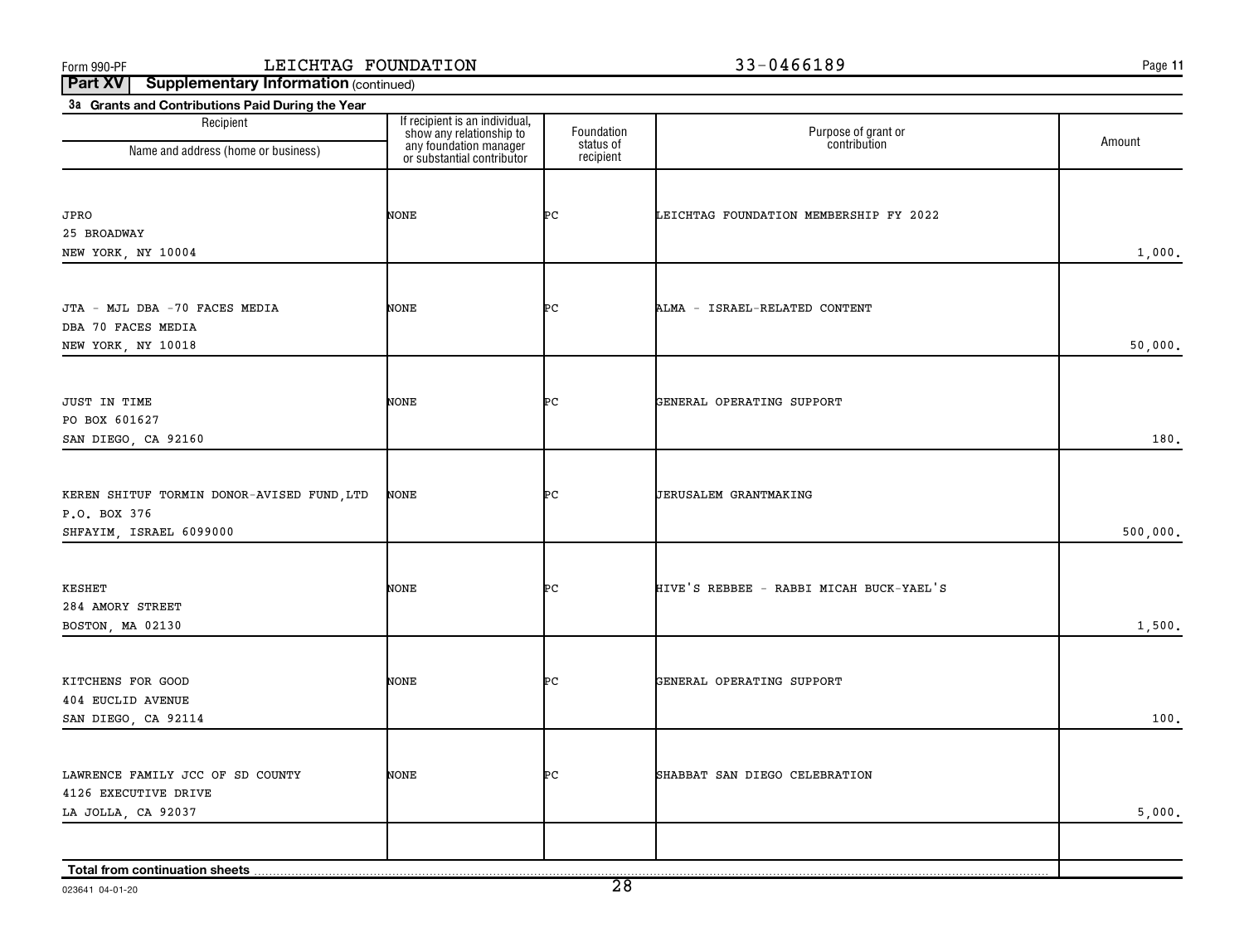**11**

| 3a Grants and Contributions Paid During the Year<br>Recipient                  | If recipient is an individual,<br>show any relationship to<br>any foundation manager<br>or substantial contributor | Foundation             | Purpose of grant or<br>contribution | Amount   |
|--------------------------------------------------------------------------------|--------------------------------------------------------------------------------------------------------------------|------------------------|-------------------------------------|----------|
| Name and address (home or business)                                            |                                                                                                                    | status of<br>recipient |                                     |          |
| LAWRENCE FAMILY JCC OF SD COUNTY<br>4126 EXECUTIVE DRIVE<br>LA JOLLA, CA 92037 | NONE                                                                                                               | ÞС                     | GENERAL OPERATING SUPPORT           | 36, 250. |
| LITVAK DANCE ARTS FOUNDATION<br>2031 SHADOW GROVE WAY<br>ENCINITAS, CA 92024   | NONE                                                                                                               | ÞС                     | CHOREOGRAPHY BY RONEN IZHAKI - HIVE | 3,000.   |
| MAGDELENA ECKE FAMILY YMCA<br>200 SAXONY ROAD<br>ENCINITAS, CA 92024           | NONE                                                                                                               | ÞС                     | POINSETTIA BALL SPONSOR             | 10,000.  |
| MAGDELENA ECKE FAMILY YMCA<br>200 SAXONY ROAD<br>ENCINITAS, CA 92024           | NONE                                                                                                               | ÞС                     | DISTANCE LEARNING PROGRAM           | 10,000.  |
| MAMA'S KITCHEN<br>3960 HOME AVENUE<br>SAN DIEGO, CA 92105                      | NONE                                                                                                               | ÞС                     | GENERAL OPERATING SUPPORT           | 180.     |
| MEALS-ON-WHEELS SAN DIEGO<br>2254 SAN DIEGO AVE., #200<br>SAN DIEGO, CA 92110  | <b>NONE</b>                                                                                                        | ÞС                     | GENERAL OPERATING SUPPORT           | 250.     |
| MIDDLE COLLEGIATE CHURCH<br>50 EAST 7TH STREET<br>NEW YORK, NY 10003           | <b>NONE</b>                                                                                                        | ÞС                     | GENERAL OPERATING SUPPORT           | 500.     |
| Total from continuation sheets                                                 |                                                                                                                    |                        |                                     |          |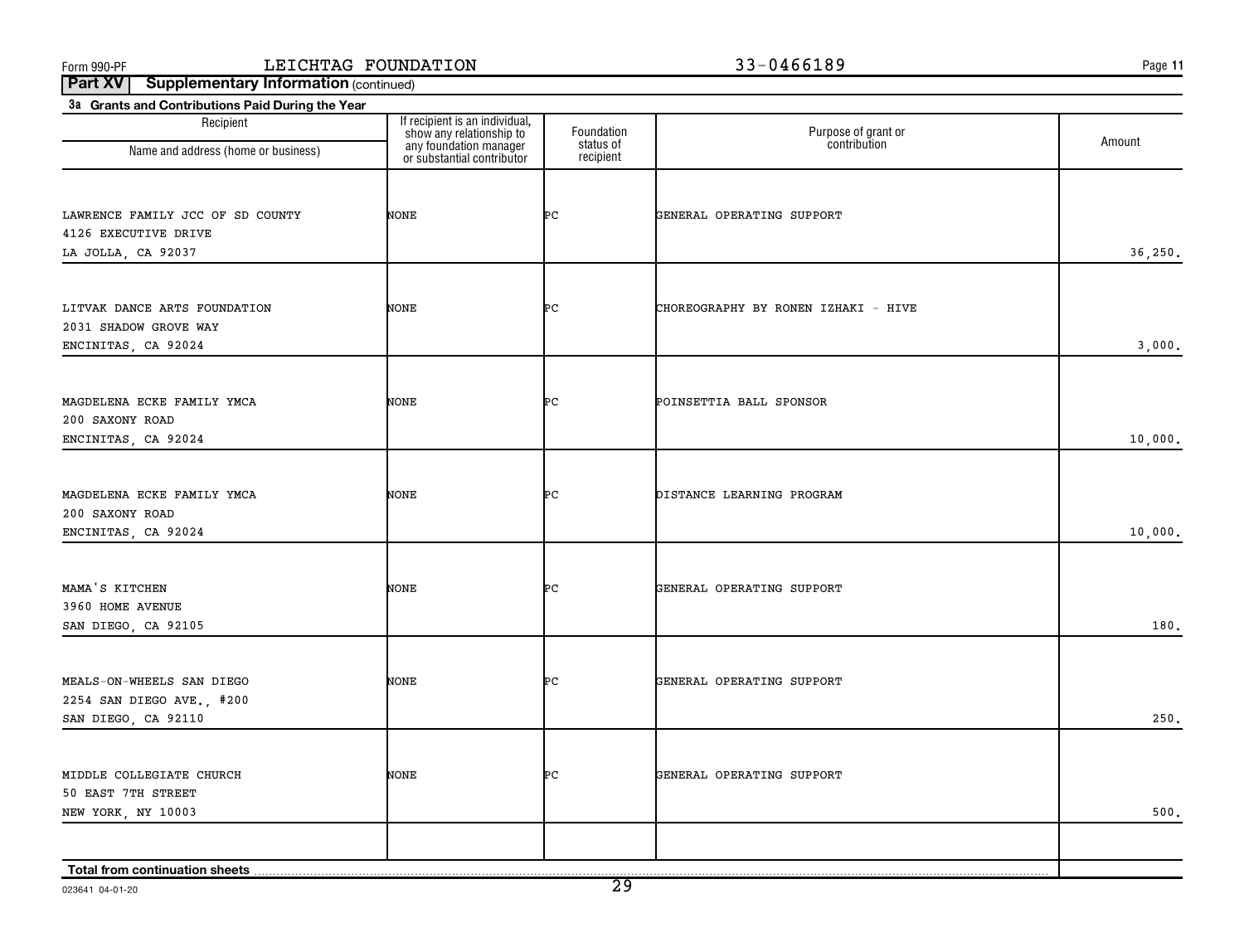**11**

| 3a Grants and Contributions Paid During the Year                                  |                                                                                                                    |                                      |                                                                    |           |
|-----------------------------------------------------------------------------------|--------------------------------------------------------------------------------------------------------------------|--------------------------------------|--------------------------------------------------------------------|-----------|
| Recipient<br>Name and address (home or business)                                  | If recipient is an individual,<br>show any relationship to<br>any foundation manager<br>or substantial contributor | Foundation<br>status of<br>recipient | Purpose of grant or<br>contribution                                | Amount    |
| MOISHE HOUSE<br>441 SAXONY ROAD<br>ENCINITAS, CA 92024                            | NONE                                                                                                               | Þс                                   | FOR OPERATING SUPPORT                                              | 200, 500. |
| NATIONAL COUNCIL OF JEWISH WOMEN INC.<br>2055 L STREET NW<br>WASHINGTON, DC 20036 | NONE                                                                                                               | Þс                                   | GENERAL OPERATING SUPPORT- LEADERSHIP COUNTS WEBINAR<br>HONARARIUM | 1,000.    |
| NEIGHBORHOOD HEALTHCARE<br>1540 E. VALLEY PARKWAY<br>ESCONDIDO, CA 92027          | NONE                                                                                                               | Þс                                   | GENERAL OPERATING SUPPORT                                          | 500.      |
| NEW ISRAEL FUND<br>6 EAST 39TH STREET, SUITE 301<br>NEW YORK, NY 10016            | NONE                                                                                                               | Þс                                   | MADRASSA - GENERAL OPERATING SUPPORT                               | 40,000.   |
| NEW ISRAEL FUND<br>6 EAST 39TH STREET, SUITE 301<br>NEW YORK, NY 10016            | NONE                                                                                                               | ÞС                                   | JERUSALEM AFRICAN COMMUNITY - GENERAL OPERATING<br><b>SUPPORT</b>  | 30,000.   |
| NEW ISRAEL FUND<br>6 EAST 39TH STREET, SUITE 301<br>NEW YORK, NY 10016            | NONE                                                                                                               | ÞС                                   | JACC                                                               | 1,000.    |
| NEW ISRAEL FUND<br>6 EAST 39TH STREET, SUITE 301<br>NEW YORK, NY 10016            | NONE                                                                                                               | ÞС                                   | JACC - GENERAL OPERATING SUPPORT                                   | 20,000.   |
| Total from continuation sheets                                                    |                                                                                                                    |                                      |                                                                    |           |

023641 04-01-20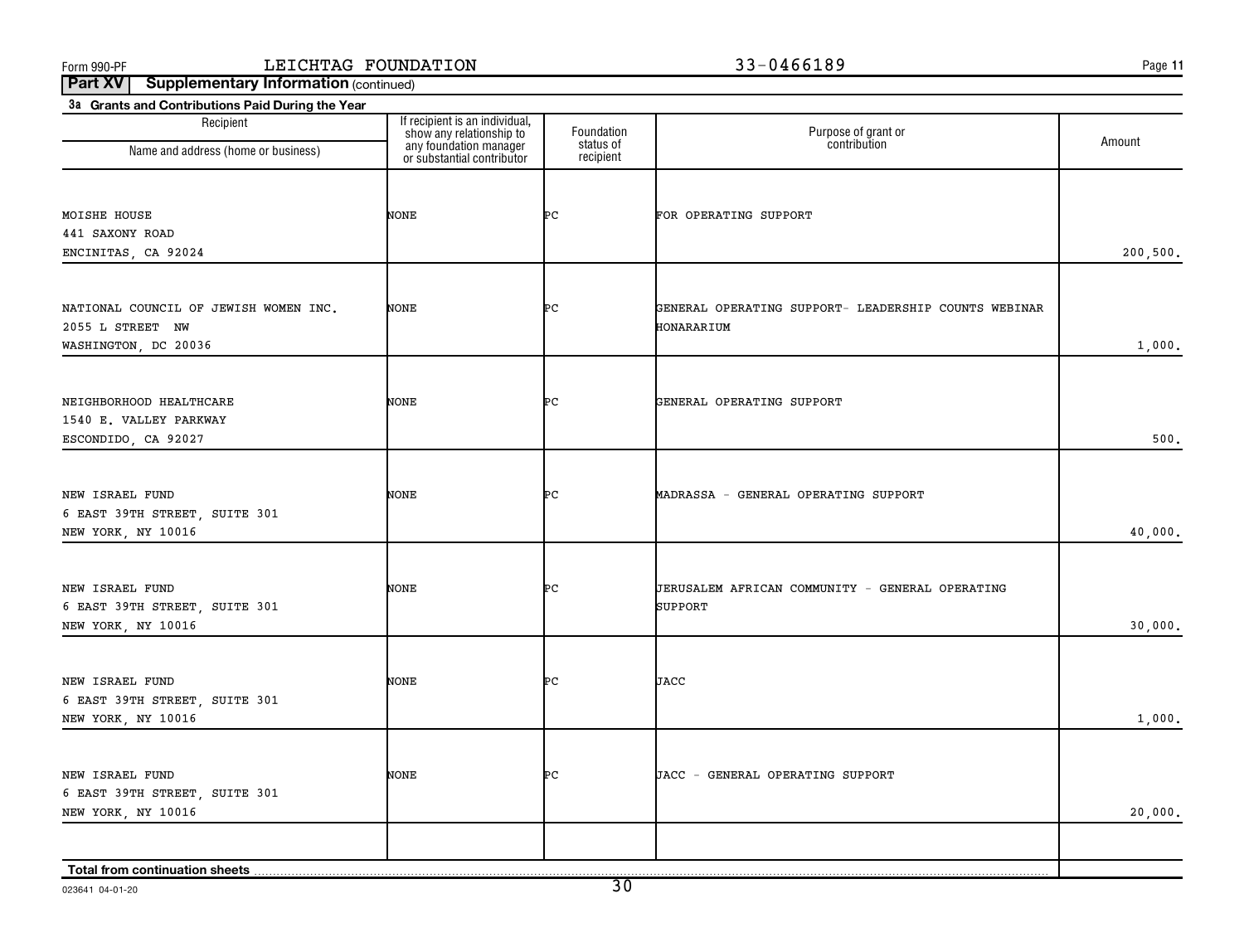**11**

**Part XV** | Supplementary Information (continued)

| 3a Grants and Contributions Paid During the Year<br>Recipient                         |                                                                                                                    |                                      |                                           |          |
|---------------------------------------------------------------------------------------|--------------------------------------------------------------------------------------------------------------------|--------------------------------------|-------------------------------------------|----------|
| Name and address (home or business)                                                   | If recipient is an individual,<br>show any relationship to<br>any foundation manager<br>or substantial contributor | Foundation<br>status of<br>recipient | Purpose of grant or<br>contribution       | Amount   |
|                                                                                       |                                                                                                                    |                                      |                                           |          |
| NEW SPIRIT<br>P.O. BOX 2750                                                           | NONE                                                                                                               | ÞС                                   | RESTREET RENTS, GENERAL OPERATING SUPPORT |          |
| JERUSALEM, ISRAEL 9102602                                                             |                                                                                                                    |                                      |                                           | 107,600. |
| NEW VENTURE FUND<br>1201 CONNECTICUT AVENUE, NW, STE 300                              | NONE                                                                                                               | ÞС                                   | COALITION/ GENERAL OPERATING COSTS        |          |
| WASHINGTON, DC 20036                                                                  |                                                                                                                    |                                      |                                           | 50,000.  |
| NORTH COAST REPERTORY THEATRE<br>987 LOMAS SANTA FE, STE. D<br>SOLANA BEACH, CA 92075 | NONE                                                                                                               | ÞС                                   | BECOMING DR. RUTH PRODUCTION              | 7,000.   |
| NORTH COUNTY AFRICAN AMERICAN WOMEN'S<br>ASSOCIATION<br>4140 OCEANSIDE BLVD #159-161  | NONE                                                                                                               | ÞС                                   | GENERAL OPERATING SUPPORT                 |          |
| OCEANSIDE, CA 92056                                                                   |                                                                                                                    |                                      |                                           | 250.     |
| NORTH COUNTY LGBTQ RESOURCE CNTR<br>3220 MISSION AVENUE<br>OCEANSIDE, CA 92058        | NONE                                                                                                               | ÞС                                   | STAFF APPRECIATION LUNCH COVID-19         | 200.     |
|                                                                                       |                                                                                                                    |                                      |                                           |          |
| NORTH COUNTY LIFELINE INC.<br>200 MICHIGAN AVENUE<br>VISTA, CA 92084                  | NONE                                                                                                               | ÞС                                   | EXECUTIVE SUCCESSION PLAN CONSULTANT      | 20,000.  |
| NORTH COUNTY LIFELINE INC.<br>200 MICHIGAN AVENUE                                     | NONE                                                                                                               | ÞС                                   | GENERAL OPERATING SUPPORT                 |          |
| VISTA, CA 92084                                                                       |                                                                                                                    |                                      |                                           | 25,000.  |
| Total from continuation sheets                                                        |                                                                                                                    |                                      |                                           |          |

023641 04-01-20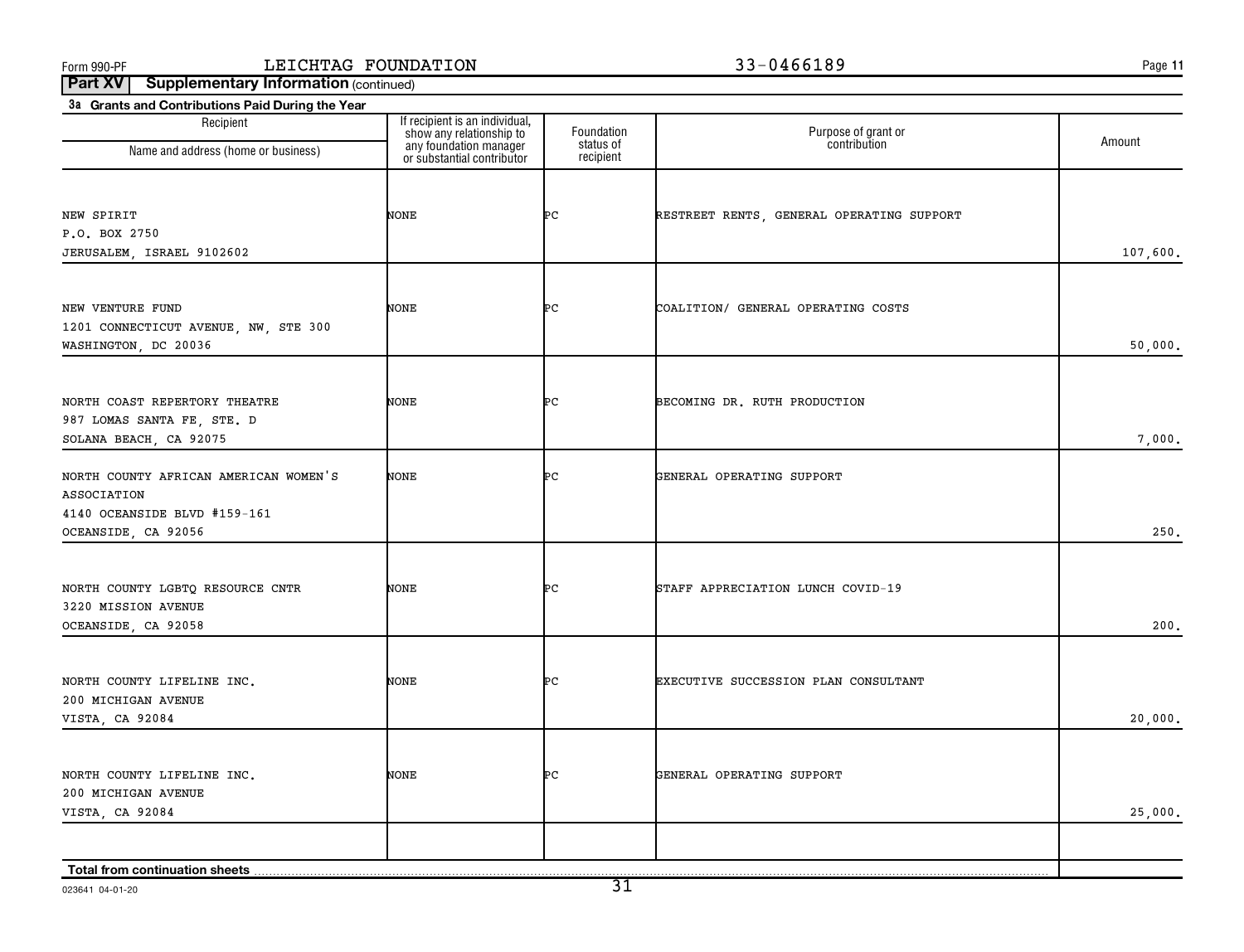**11**

| 3a Grants and Contributions Paid During the Year    |                                                            |                         |                                                 |        |
|-----------------------------------------------------|------------------------------------------------------------|-------------------------|-------------------------------------------------|--------|
| Recipient<br>Name and address (home or business)    | If recipient is an individual,<br>show any relationship to | Foundation<br>status of | Purpose of grant or<br>contribution             | Amount |
|                                                     | any foundation manager<br>or substantial contributor       | recipient               |                                                 |        |
|                                                     |                                                            |                         |                                                 |        |
| NORTH COUNTY LIFELINE INC.                          | NONE                                                       | ÞС                      | HOLIDAY SEASON GIFTS FOR LIFELINE EMPLOYEES     |        |
| 200 MICHIGAN AVENUE                                 |                                                            |                         |                                                 |        |
| VISTA, CA 92084                                     |                                                            |                         |                                                 | 2,000. |
|                                                     |                                                            |                         |                                                 |        |
|                                                     | NONE                                                       | Þс                      |                                                 |        |
| NORTH COUNTY LIFELINE INC.<br>200 MICHIGAN AVENUE   |                                                            |                         | STAFF THANK YOU - GIFT CARDS- COVID-19          |        |
| VISTA, CA 92084                                     |                                                            |                         |                                                 | 3,500. |
|                                                     |                                                            |                         |                                                 |        |
|                                                     |                                                            |                         |                                                 |        |
| NORTH COUNTY PHILANTHROPY COUNCIL<br>P. O. BOX 1641 | NONE                                                       | Þс                      | ANNUAL MEMBERSHIP                               |        |
| CARLSBAD, CA 92018                                  |                                                            |                         |                                                 | 500.   |
|                                                     |                                                            |                         |                                                 |        |
|                                                     |                                                            |                         |                                                 |        |
| NORTH COUNTY PHILANTHROPY COUNCIL                   | NONE                                                       | ÞС                      | BIPOC MEMBERSHIP & WORKSHOP SCHOLARSHIPS        |        |
| P. O. BOX 1641<br>CARLSBAD, CA 92018                |                                                            |                         |                                                 | 1,500. |
|                                                     |                                                            |                         |                                                 |        |
|                                                     |                                                            |                         |                                                 |        |
| NORTH COUNTY PHILANTHROPY COUNCIL                   | NONE                                                       | ÞС                      | NCPC VOLUNTEER AWARDS NOV 2021                  |        |
| P. O. BOX 1641<br>CARLSBAD, CA 92018                |                                                            |                         |                                                 | 2,500. |
|                                                     |                                                            |                         |                                                 |        |
|                                                     |                                                            |                         |                                                 |        |
| NORTH COUNTY PHILANTHROPY COUNCIL                   | <b>NONE</b>                                                | ÞС                      | WEBINAR SCHOLARSHIPS: COUNTYING ON COUNTY MONEY |        |
| P. O. BOX 1641                                      |                                                            |                         |                                                 | 230.   |
| CARLSBAD, CA 92018                                  |                                                            |                         |                                                 |        |
|                                                     |                                                            |                         |                                                 |        |
| NORTH COUNTY PHILANTHROPY COUNCIL                   | NONE                                                       | ÞС                      | MEMBERSHIP                                      |        |
| P. O. BOX 1641                                      |                                                            |                         |                                                 |        |
| CARLSBAD, CA 92018                                  |                                                            |                         |                                                 | 500.   |
|                                                     |                                                            |                         |                                                 |        |
| Total from continuation sheets                      |                                                            |                         |                                                 |        |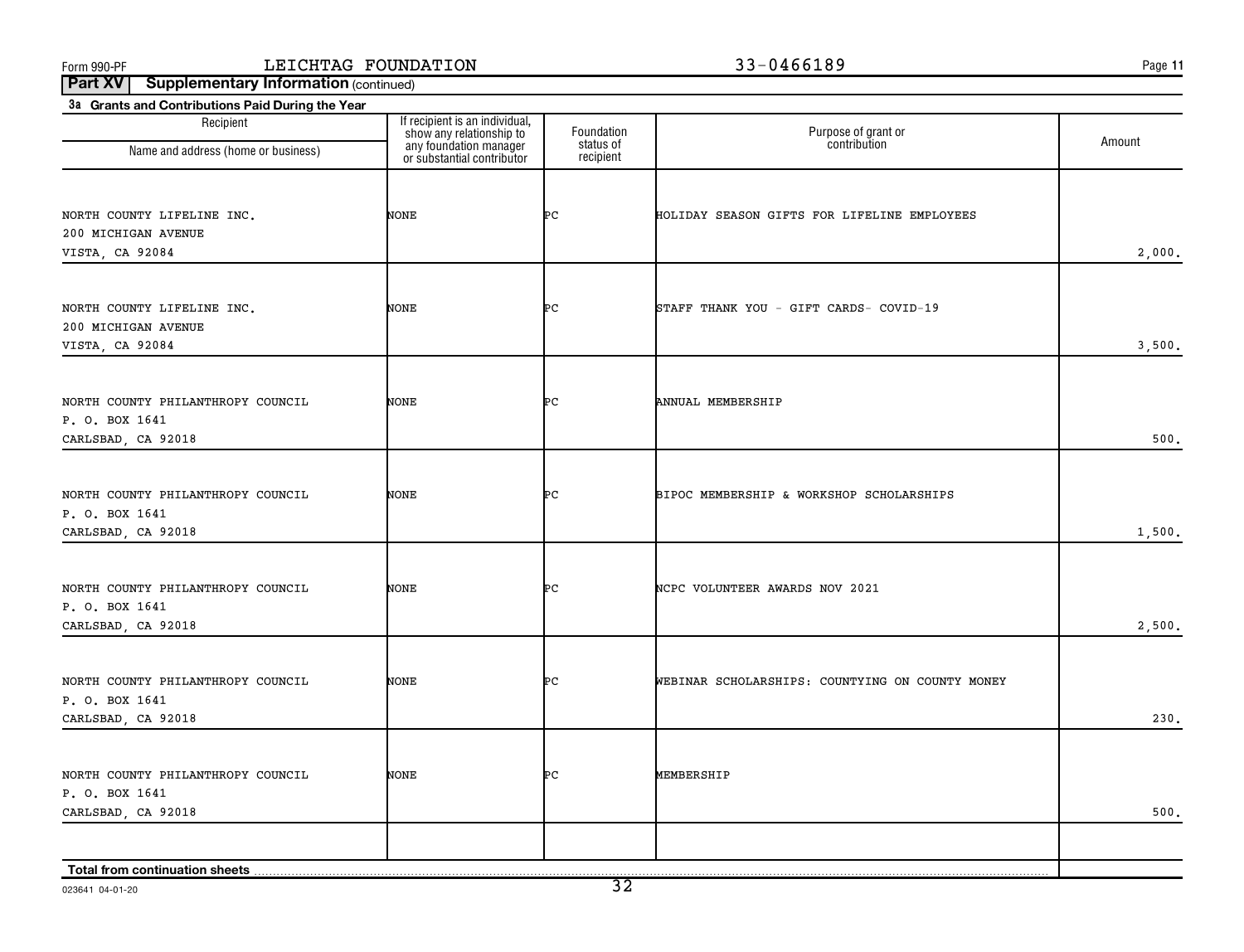**11**

| 3a Grants and Contributions Paid During the Year<br>Recipient                           |                                                                                                                    | Foundation             |                                                |         |
|-----------------------------------------------------------------------------------------|--------------------------------------------------------------------------------------------------------------------|------------------------|------------------------------------------------|---------|
| Name and address (home or business)                                                     | If recipient is an individual,<br>show any relationship to<br>any foundation manager<br>or substantial contributor | status of<br>recipient | Purpose of grant or<br>contribution            | Amount  |
| NORTH COUNTY PHILANTHROPY COUNCIL                                                       | NONE                                                                                                               | ÞС                     | MEMBERSHIP & WORKSHOP SCHOLARSHIPS             |         |
| P. O. BOX 1641<br>CARLSBAD, CA 92018                                                    |                                                                                                                    |                        |                                                | 5,000.  |
| OTAY RANCH FOOTBALL BOOSTERS<br>601 E PALOMAR ST., SUITE #C116<br>CHULA VISTA, CA 91911 | NONE                                                                                                               | ÞС                     | 2021 SEASON - YEAR END BANQUET                 | 1,700.  |
| P.E.F. ISRAEL ENDOWMENT FUNDS<br>630 THIRD AVENUE, 15TH FLR<br>NEW YORK, NY 10017       | NONE                                                                                                               | ÞС                     | AVRATECH - GENERAL OPERATING SUPPORT           | 40,000. |
| P.E.F. ISRAEL ENDOWMENT FUNDS<br>630 THIRD AVENUE, 15TH FLR<br>NEW YORK, NY 10017       | NONE                                                                                                               | ÞС                     | OUT FOR CHANGE - GENERAL OPERATING SUPPORT     | 40,000. |
| P.E.F. ISRAEL ENDOWMENT FUNDS<br>630 THIRD AVENUE, 15TH FLR<br>NEW YORK, NY 10017       | NONE                                                                                                               | ÞС                     | JERUSALEM SECULAR YESHIVA                      | 25,000. |
| P.E.F. ISRAEL ENDOWMENT FUNDS<br>630 THIRD AVENUE, 15TH FLR<br>NEW YORK, NY 10017       | NONE                                                                                                               | ÞС                     | JERUSALEM BIENNALE - GENERAL OPERATING SUPPORT | 40,000. |
| P.E.F. ISRAEL ENDOWMENT FUNDS<br>630 THIRD AVENUE, 15TH FLR<br>NEW YORK, NY 10017       | NONE                                                                                                               | ÞС                     | BEIT PRAT - JERUSALEM PROGRAMMING              | 80,000. |
| Total from continuation sheets                                                          |                                                                                                                    |                        |                                                |         |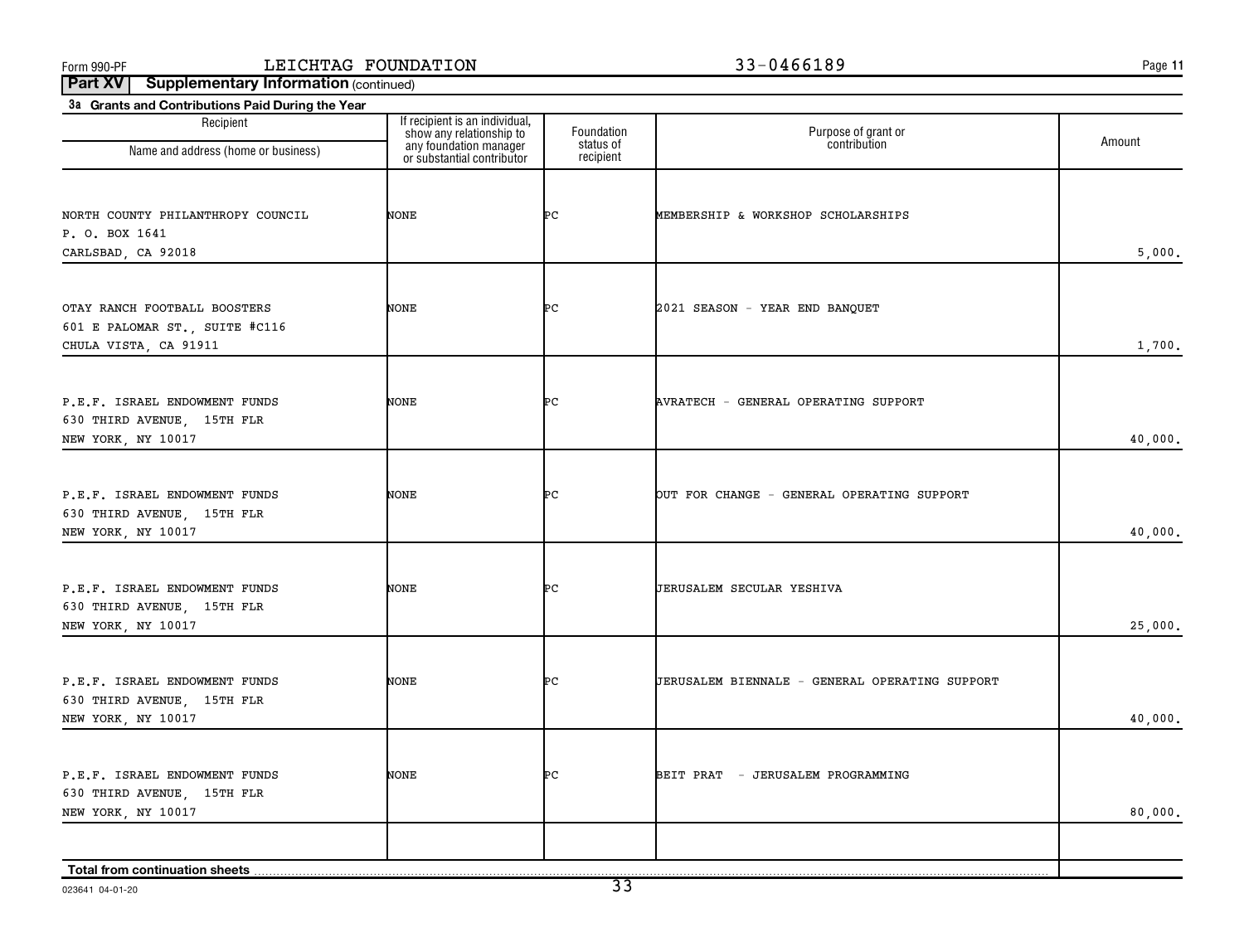**11**

| Recipient                                                   | If recipient is an individual,                                                   | Foundation             | Purpose of grant or                             |         |
|-------------------------------------------------------------|----------------------------------------------------------------------------------|------------------------|-------------------------------------------------|---------|
| Name and address (home or business)                         | show any relationship to<br>any foundation manager<br>or substantial contributor | status of<br>recipient | contribution                                    | Amount  |
|                                                             |                                                                                  |                        |                                                 |         |
| P.E.F. ISRAEL ENDOWMENT FUNDS<br>630 THIRD AVENUE, 15TH FLR | NONE                                                                             | ÞС                     | MUSLALA - JFR PROGRAM                           |         |
| NEW YORK, NY 10017                                          |                                                                                  |                        |                                                 | 20,000. |
| P.E.F. ISRAEL ENDOWMENT FUNDS                               | <b>NONE</b>                                                                      | ÞС                     | MOUNT MERNON RELIEF                             |         |
| 630 THIRD AVENUE, 15TH FLR                                  |                                                                                  |                        |                                                 |         |
| NEW YORK, NY 10017                                          |                                                                                  |                        |                                                 | 2,500.  |
|                                                             |                                                                                  |                        |                                                 |         |
| P.E.F. ISRAEL ENDOWMENT FUNDS<br>630 THIRD AVENUE, 15TH FLR | NONE                                                                             | ÞС                     | MOUNT MERNON RELIEF                             |         |
| NEW YORK, NY 10017                                          |                                                                                  |                        |                                                 | 1,800.  |
|                                                             |                                                                                  |                        |                                                 |         |
| P.E.F. ISRAEL ENDOWMENT FUNDS                               | NONE                                                                             | ÞС                     | KULNA YERUSHALAYIM COVID-19                     |         |
| 630 THIRD AVENUE, 15TH FLR<br>NEW YORK, NY 10017            |                                                                                  |                        |                                                 | 2,600.  |
|                                                             |                                                                                  |                        |                                                 |         |
| P.E.F. ISRAEL ENDOWMENT FUNDS                               | <b>NONE</b>                                                                      | ÞС                     | KULNA YERUSHALAYIM COVID-19                     |         |
| 630 THIRD AVENUE, 15TH FLR<br>NEW YORK, NY 10017            |                                                                                  |                        |                                                 | 2,600.  |
|                                                             |                                                                                  |                        |                                                 |         |
| P.E.F. ISRAEL ENDOWMENT FUNDS                               | <b>NONE</b>                                                                      | ÞС                     | NEHORA DE'ORAITA FOR FAMILIES ACTIVITY PACKS    |         |
| 630 THIRD AVENUE, 15TH FLR<br>NEW YORK, NY 10017            |                                                                                  |                        |                                                 | 2,600.  |
|                                                             |                                                                                  |                        |                                                 |         |
| P.E.F. ISRAEL ENDOWMENT FUNDS                               | <b>NONE</b>                                                                      | ÞС                     | SHLAVIM FOR RELIEF EFFORTS IN BNOT YERUSHALAYIM |         |
| 630 THIRD AVENUE, 15TH FLR<br>NEW YORK, NY 10017            |                                                                                  |                        |                                                 | 3,860.  |
|                                                             |                                                                                  |                        |                                                 |         |
| Total from continuation sheets                              |                                                                                  |                        |                                                 |         |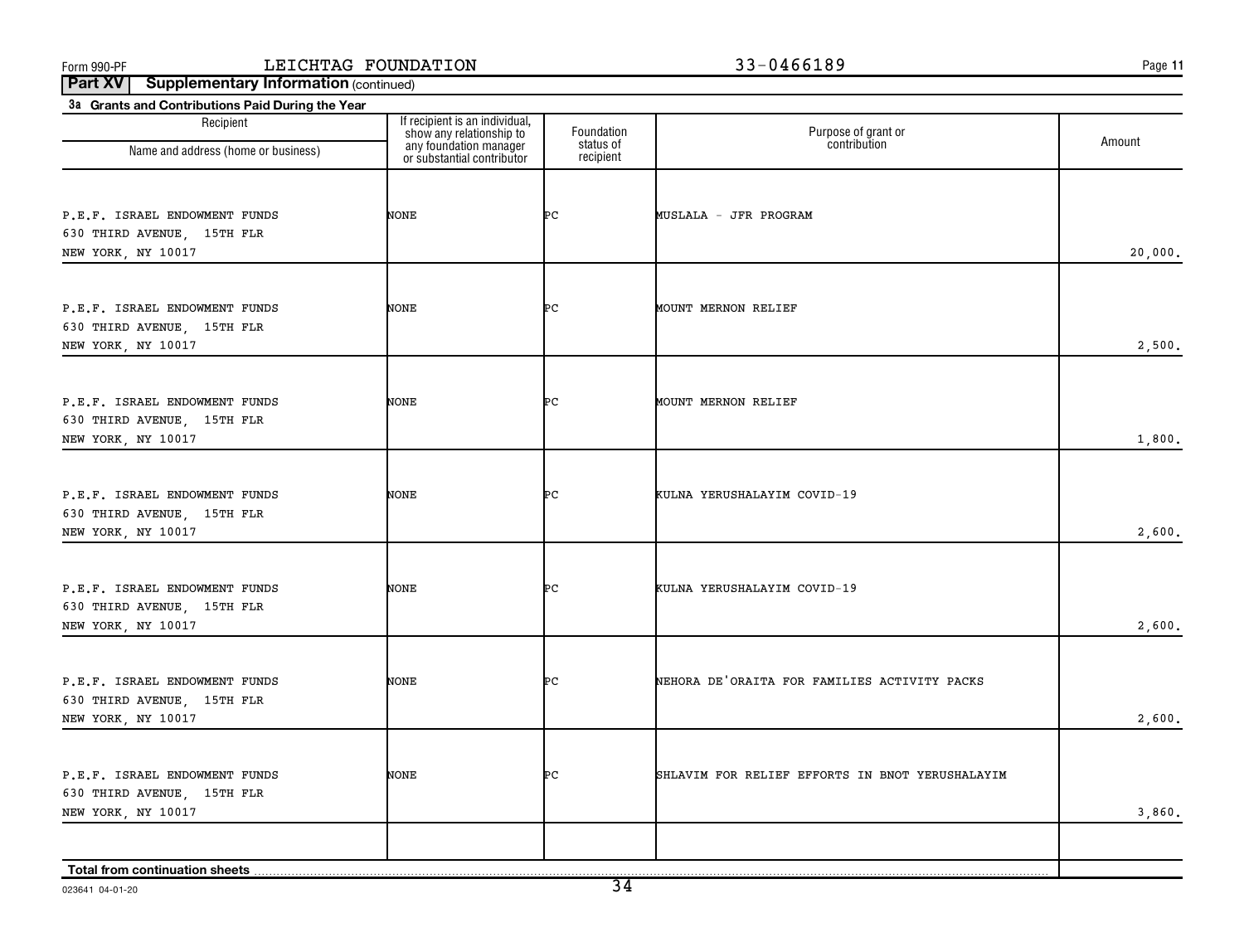**11**

| 3a Grants and Contributions Paid During the Year |                                                            |                         |                                                       |        |
|--------------------------------------------------|------------------------------------------------------------|-------------------------|-------------------------------------------------------|--------|
| Recipient                                        | If recipient is an individual,<br>show any relationship to | Foundation<br>status of | Purpose of grant or<br>contribution                   | Amount |
| Name and address (home or business)              | any foundation manager<br>or substantial contributor       | recipient               |                                                       |        |
|                                                  |                                                            |                         |                                                       |        |
| P.E.F. ISRAEL ENDOWMENT FUNDS                    | NONE                                                       | ÞС                      | KULNA YERUSHALAYIM - COVID-19                         |        |
| 630 THIRD AVENUE, 15TH FLR                       |                                                            |                         |                                                       |        |
| NEW YORK, NY 10017                               |                                                            |                         |                                                       | 2,600. |
|                                                  |                                                            |                         |                                                       |        |
|                                                  |                                                            |                         |                                                       |        |
| P.E.F. ISRAEL ENDOWMENT FUNDS                    | NONE                                                       | ÞС                      | KULNA YERUSHALAYIM-SPEAK DIFFERENTLY PROGRAM COVID-19 |        |
| 630 THIRD AVENUE, 15TH FLR                       |                                                            |                         |                                                       |        |
| NEW YORK, NY 10017                               |                                                            |                         |                                                       | 2,600. |
|                                                  |                                                            |                         |                                                       |        |
| P.E.F. ISRAEL ENDOWMENT FUNDS                    | NONE                                                       | ÞС                      | KULNA YERUSHALAYIM - ACTIVITY PACKS FOR FAMILIES      |        |
| 630 THIRD AVENUE, 15TH FLR                       |                                                            |                         |                                                       |        |
| NEW YORK, NY 10017                               |                                                            |                         |                                                       | 2,600. |
|                                                  |                                                            |                         |                                                       |        |
| P.E.F. ISRAEL ENDOWMENT FUNDS                    | NONE                                                       | ÞС                      | KULNA YERUSHALAYIM-RAMADAN EVENT - MENINO BOM ACADEMY |        |
| 630 THIRD AVENUE, 15TH FLR                       |                                                            |                         |                                                       |        |
| NEW YORK, NY 10017                               |                                                            |                         |                                                       | 4,000. |
|                                                  |                                                            |                         |                                                       |        |
|                                                  |                                                            |                         |                                                       |        |
| P.E.F. ISRAEL ENDOWMENT FUNDS                    | NONE                                                       | ÞС                      | KULNA YERUSHALAYIM-RAMADAN EVENT - MENINO BOM ACADEMY |        |
| 630 THIRD AVENUE, 15TH FLR<br>NEW YORK, NY 10017 |                                                            |                         |                                                       | 4,000. |
|                                                  |                                                            |                         |                                                       |        |
|                                                  |                                                            |                         |                                                       |        |
| P.E.F. ISRAEL ENDOWMENT FUNDS                    | NONE                                                       | ÞС                      | KULNA YERUSHALAYIM-BEIT HANINA SHUAFAT NEIGHBORHOOD   |        |
| 630 THIRD AVENUE, 15TH FLR                       |                                                            |                         |                                                       |        |
| NEW YORK, NY 10017                               |                                                            |                         |                                                       | 3,500. |
|                                                  |                                                            |                         |                                                       |        |
| P.E.F. ISRAEL ENDOWMENT FUNDS                    | NONE                                                       | PС                      | KULNA YERUSHALAYIM - FOOD BASKETS FOR BEIT HANINA     |        |
| 630 THIRD AVENUE, 15TH FLR                       |                                                            |                         | SHUAFAT NEIGHBORHOOD                                  |        |
| NEW YORK, NY 10017                               |                                                            |                         |                                                       | 5,000. |
|                                                  |                                                            |                         |                                                       |        |
|                                                  |                                                            |                         |                                                       |        |
|                                                  |                                                            |                         |                                                       |        |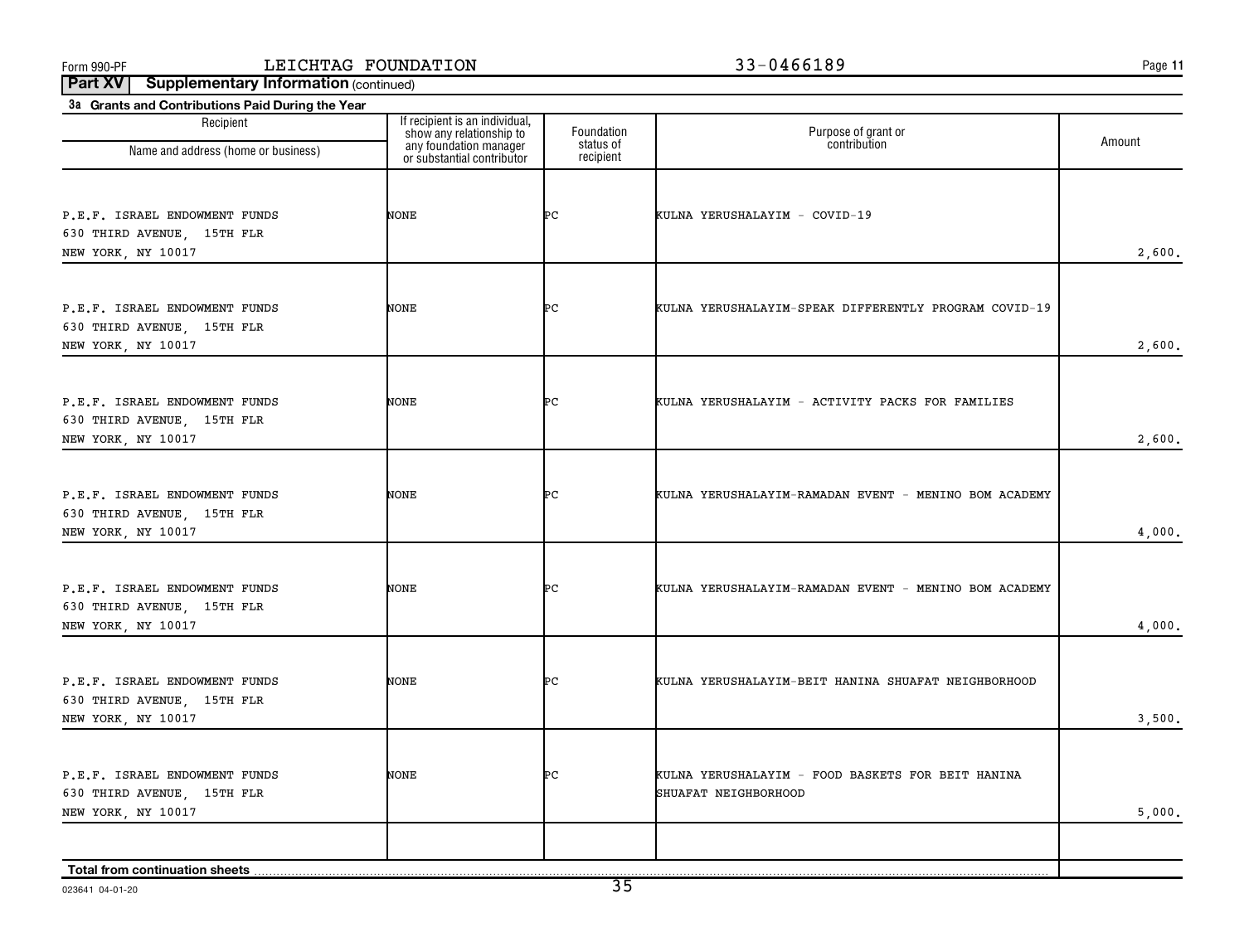**11**

| If recipient is an individual,<br>show any relationship to<br>any foundation manager<br>or substantial contributor<br>Recipient<br>Foundation<br>Purpose of grant or<br>contribution<br>Amount<br>status of<br>Name and address (home or business)<br>recipient<br>NONE<br>ÞС<br>PRODUCEGOOD<br>GENERAL OPERATING SUPPORT<br>4057 VIA DE LA PAZ<br>OCEANSIDE, CA 92057<br>180.<br>PROJECT SOUTH<br>NONE<br>ÞС<br>IMAGINE WATER WORKS HURRICANE IDA RELIEF<br>9 GAMMON AVENUE SE<br>ATLANTA, GA 30315<br>NONE<br>RANCHO COASTAL HUMANE SOCIETY<br>ÞС<br>GENERAL OPERATING SUPPORT<br>389 REQUEZA STREET<br>ENCINITAS, CA 92024<br>NONE<br>RANCHO SANTA FE FOUNDATION<br>ÞС<br>COMMUNITY FUND IHO CHRISTY WILSON<br>P. O. BOX 811<br>RANCHO SANTA FE, CA 92067<br>1,800.<br>ÞС<br>RANCHO SANTA FE FOUNDATION<br>NONE<br>NORTH COUNTY COVID-19 RESPONSE FUND<br>P. O. BOX 811<br>RANCHO SANTA FE, CA 92067<br>15,000.<br>NONE<br>ÞС<br>RANCHO SANTA FE FOUNDATION<br>CREATION OF DONOR ADVISED FUNDS<br>P. O. BOX 811<br>180,000.<br>RANCHO SANTA FE, CA 92067<br>NONE<br>CREATION OF DONOR ADVISED FUNDS<br>RANCHO SANTA FE FOUNDATION<br>PС<br>P. O. BOX 811<br>RANCHO SANTA FE, CA 92067 | 3a Grants and Contributions Paid During the Year |  |         |
|------------------------------------------------------------------------------------------------------------------------------------------------------------------------------------------------------------------------------------------------------------------------------------------------------------------------------------------------------------------------------------------------------------------------------------------------------------------------------------------------------------------------------------------------------------------------------------------------------------------------------------------------------------------------------------------------------------------------------------------------------------------------------------------------------------------------------------------------------------------------------------------------------------------------------------------------------------------------------------------------------------------------------------------------------------------------------------------------------------------------------------------------------------------------------------------|--------------------------------------------------|--|---------|
|                                                                                                                                                                                                                                                                                                                                                                                                                                                                                                                                                                                                                                                                                                                                                                                                                                                                                                                                                                                                                                                                                                                                                                                          |                                                  |  |         |
|                                                                                                                                                                                                                                                                                                                                                                                                                                                                                                                                                                                                                                                                                                                                                                                                                                                                                                                                                                                                                                                                                                                                                                                          |                                                  |  |         |
|                                                                                                                                                                                                                                                                                                                                                                                                                                                                                                                                                                                                                                                                                                                                                                                                                                                                                                                                                                                                                                                                                                                                                                                          |                                                  |  |         |
|                                                                                                                                                                                                                                                                                                                                                                                                                                                                                                                                                                                                                                                                                                                                                                                                                                                                                                                                                                                                                                                                                                                                                                                          |                                                  |  |         |
|                                                                                                                                                                                                                                                                                                                                                                                                                                                                                                                                                                                                                                                                                                                                                                                                                                                                                                                                                                                                                                                                                                                                                                                          |                                                  |  |         |
|                                                                                                                                                                                                                                                                                                                                                                                                                                                                                                                                                                                                                                                                                                                                                                                                                                                                                                                                                                                                                                                                                                                                                                                          |                                                  |  |         |
|                                                                                                                                                                                                                                                                                                                                                                                                                                                                                                                                                                                                                                                                                                                                                                                                                                                                                                                                                                                                                                                                                                                                                                                          |                                                  |  |         |
|                                                                                                                                                                                                                                                                                                                                                                                                                                                                                                                                                                                                                                                                                                                                                                                                                                                                                                                                                                                                                                                                                                                                                                                          |                                                  |  |         |
|                                                                                                                                                                                                                                                                                                                                                                                                                                                                                                                                                                                                                                                                                                                                                                                                                                                                                                                                                                                                                                                                                                                                                                                          |                                                  |  |         |
|                                                                                                                                                                                                                                                                                                                                                                                                                                                                                                                                                                                                                                                                                                                                                                                                                                                                                                                                                                                                                                                                                                                                                                                          |                                                  |  |         |
|                                                                                                                                                                                                                                                                                                                                                                                                                                                                                                                                                                                                                                                                                                                                                                                                                                                                                                                                                                                                                                                                                                                                                                                          |                                                  |  | 500.    |
|                                                                                                                                                                                                                                                                                                                                                                                                                                                                                                                                                                                                                                                                                                                                                                                                                                                                                                                                                                                                                                                                                                                                                                                          |                                                  |  |         |
|                                                                                                                                                                                                                                                                                                                                                                                                                                                                                                                                                                                                                                                                                                                                                                                                                                                                                                                                                                                                                                                                                                                                                                                          |                                                  |  |         |
|                                                                                                                                                                                                                                                                                                                                                                                                                                                                                                                                                                                                                                                                                                                                                                                                                                                                                                                                                                                                                                                                                                                                                                                          |                                                  |  |         |
|                                                                                                                                                                                                                                                                                                                                                                                                                                                                                                                                                                                                                                                                                                                                                                                                                                                                                                                                                                                                                                                                                                                                                                                          |                                                  |  | 100.    |
|                                                                                                                                                                                                                                                                                                                                                                                                                                                                                                                                                                                                                                                                                                                                                                                                                                                                                                                                                                                                                                                                                                                                                                                          |                                                  |  |         |
|                                                                                                                                                                                                                                                                                                                                                                                                                                                                                                                                                                                                                                                                                                                                                                                                                                                                                                                                                                                                                                                                                                                                                                                          |                                                  |  |         |
|                                                                                                                                                                                                                                                                                                                                                                                                                                                                                                                                                                                                                                                                                                                                                                                                                                                                                                                                                                                                                                                                                                                                                                                          |                                                  |  |         |
|                                                                                                                                                                                                                                                                                                                                                                                                                                                                                                                                                                                                                                                                                                                                                                                                                                                                                                                                                                                                                                                                                                                                                                                          |                                                  |  |         |
|                                                                                                                                                                                                                                                                                                                                                                                                                                                                                                                                                                                                                                                                                                                                                                                                                                                                                                                                                                                                                                                                                                                                                                                          |                                                  |  |         |
|                                                                                                                                                                                                                                                                                                                                                                                                                                                                                                                                                                                                                                                                                                                                                                                                                                                                                                                                                                                                                                                                                                                                                                                          |                                                  |  |         |
|                                                                                                                                                                                                                                                                                                                                                                                                                                                                                                                                                                                                                                                                                                                                                                                                                                                                                                                                                                                                                                                                                                                                                                                          |                                                  |  |         |
|                                                                                                                                                                                                                                                                                                                                                                                                                                                                                                                                                                                                                                                                                                                                                                                                                                                                                                                                                                                                                                                                                                                                                                                          |                                                  |  |         |
|                                                                                                                                                                                                                                                                                                                                                                                                                                                                                                                                                                                                                                                                                                                                                                                                                                                                                                                                                                                                                                                                                                                                                                                          |                                                  |  |         |
|                                                                                                                                                                                                                                                                                                                                                                                                                                                                                                                                                                                                                                                                                                                                                                                                                                                                                                                                                                                                                                                                                                                                                                                          |                                                  |  |         |
|                                                                                                                                                                                                                                                                                                                                                                                                                                                                                                                                                                                                                                                                                                                                                                                                                                                                                                                                                                                                                                                                                                                                                                                          |                                                  |  |         |
|                                                                                                                                                                                                                                                                                                                                                                                                                                                                                                                                                                                                                                                                                                                                                                                                                                                                                                                                                                                                                                                                                                                                                                                          |                                                  |  |         |
|                                                                                                                                                                                                                                                                                                                                                                                                                                                                                                                                                                                                                                                                                                                                                                                                                                                                                                                                                                                                                                                                                                                                                                                          |                                                  |  |         |
|                                                                                                                                                                                                                                                                                                                                                                                                                                                                                                                                                                                                                                                                                                                                                                                                                                                                                                                                                                                                                                                                                                                                                                                          |                                                  |  |         |
|                                                                                                                                                                                                                                                                                                                                                                                                                                                                                                                                                                                                                                                                                                                                                                                                                                                                                                                                                                                                                                                                                                                                                                                          |                                                  |  |         |
|                                                                                                                                                                                                                                                                                                                                                                                                                                                                                                                                                                                                                                                                                                                                                                                                                                                                                                                                                                                                                                                                                                                                                                                          |                                                  |  |         |
|                                                                                                                                                                                                                                                                                                                                                                                                                                                                                                                                                                                                                                                                                                                                                                                                                                                                                                                                                                                                                                                                                                                                                                                          |                                                  |  | 10,000. |
|                                                                                                                                                                                                                                                                                                                                                                                                                                                                                                                                                                                                                                                                                                                                                                                                                                                                                                                                                                                                                                                                                                                                                                                          |                                                  |  |         |
| Total from continuation sheets                                                                                                                                                                                                                                                                                                                                                                                                                                                                                                                                                                                                                                                                                                                                                                                                                                                                                                                                                                                                                                                                                                                                                           |                                                  |  |         |

023641 04-01-20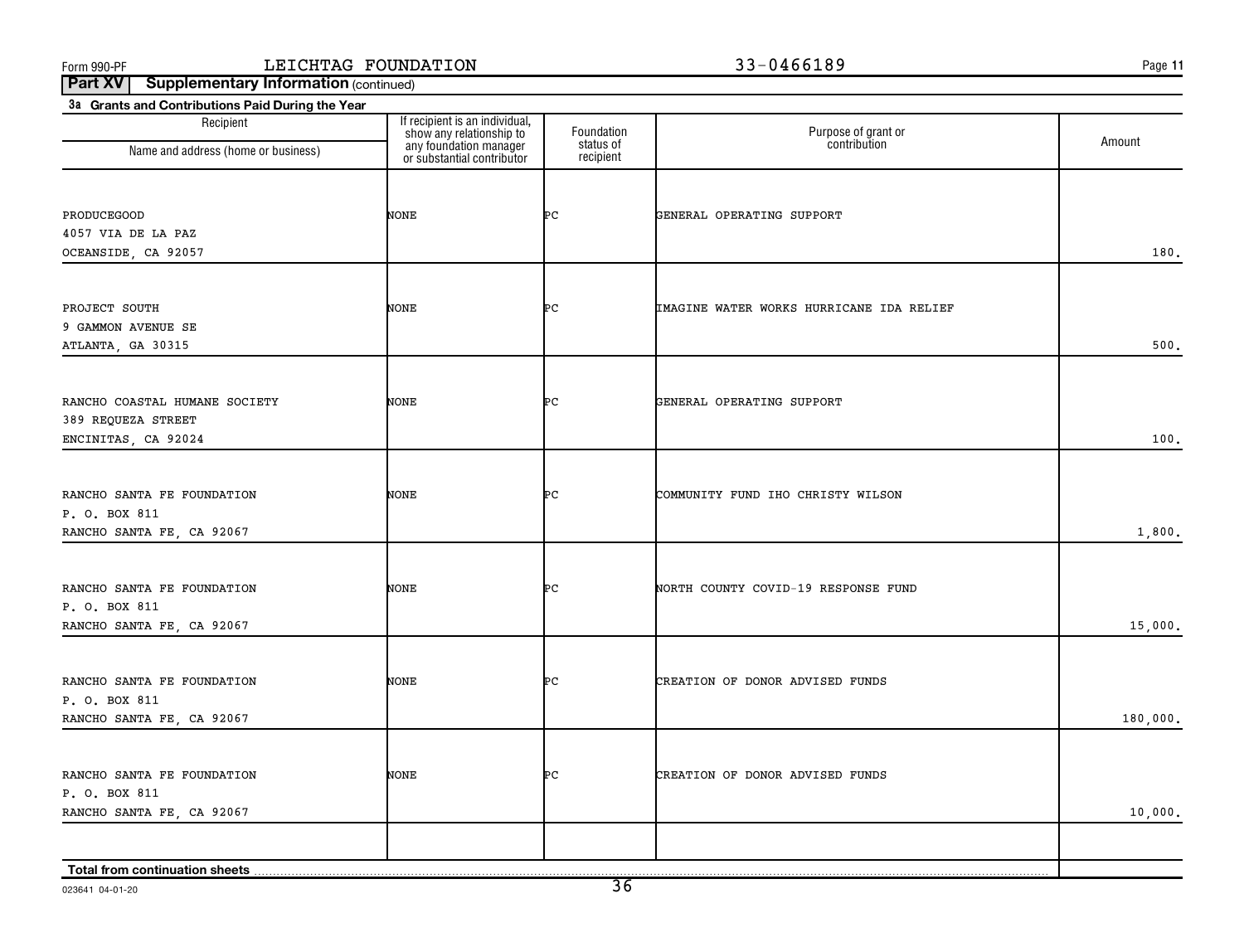**11**

| Recipient                                                                         |                                                                                                                    | Foundation             | Purpose of grant or<br>contribution |          |
|-----------------------------------------------------------------------------------|--------------------------------------------------------------------------------------------------------------------|------------------------|-------------------------------------|----------|
| Name and address (home or business)                                               | If recipient is an individual,<br>show any relationship to<br>any foundation manager<br>or substantial contributor | status of<br>recipient |                                     | Amount   |
| RANCHO SANTA FE FOUNDATION<br>P. O. BOX 811                                       | NONE                                                                                                               | ÞС                     | NORTH COUNTY COVID-19 RESPONSE FUND |          |
| RANCHO SANTA FE, CA 92067                                                         |                                                                                                                    |                        |                                     | 250.     |
| RANCHO SANTA FE FOUNDATION<br>P. O. BOX 811                                       | NONE                                                                                                               | ÞС                     | LEO SPIEGEL FUND                    |          |
| RANCHO SANTA FE, CA 92067                                                         |                                                                                                                    |                        |                                     | 25,000.  |
| REACHING THE HUNGRY<br>1018 RANGER ROAD<br>FALLBROOK, CA 92028                    | NONE                                                                                                               | ÞС                     | GENERAL OPERATING SUPPORT           | 250.     |
|                                                                                   |                                                                                                                    |                        |                                     |          |
| SAN ANTONIO FOOD BANK<br>5200 ENRIQUE M. BARRERA PARKWAY<br>SAN ANTONIO, TX 78227 | NONE                                                                                                               | ÞС                     | GENERAL OPERATING SUPPORT           | 500.     |
|                                                                                   |                                                                                                                    |                        |                                     |          |
| SAN DIEGO BALLET<br>2650 TRUXTUN RD. STE. 102<br>SAN DIEGO, CA 92106              | NONE                                                                                                               | ÞС                     | HIVE'S PURIM PROGRAM                | 2,000.   |
|                                                                                   |                                                                                                                    |                        |                                     |          |
| SAN DIEGO BOTANIC GARDEN<br>P. O. BOX 230005<br>ENCINITAS, CA 92023               | NONE                                                                                                               | ÞС                     | GENERAL OPERATING SUPPORT           | 190,000. |
|                                                                                   |                                                                                                                    |                        |                                     |          |
| SAN DIEGO BOTANIC GARDEN<br>P. O. BOX 230005                                      | NONE                                                                                                               | ÞС                     | THE GARDEN PARTY SPONSORSHIP        |          |
| ENCINITAS, CA 92023                                                               |                                                                                                                    |                        |                                     | 5,000.   |
| Total from continuation sheets.                                                   |                                                                                                                    |                        |                                     |          |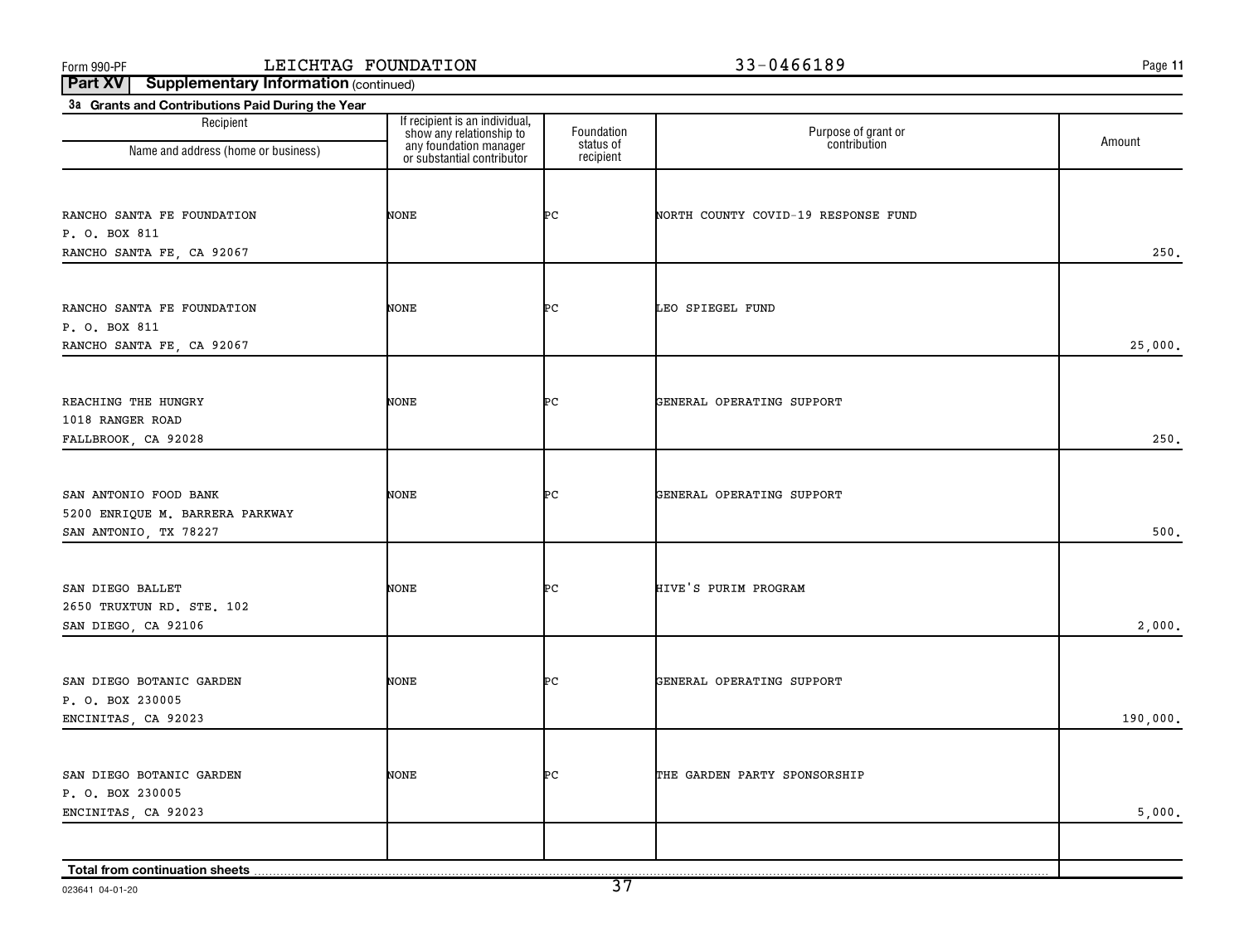**11**

**Part XV** | Supplementary Information (continued)

| 3a Grants and Contributions Paid During the Year |                                                                                                                    |                         |                                         |         |
|--------------------------------------------------|--------------------------------------------------------------------------------------------------------------------|-------------------------|-----------------------------------------|---------|
| Recipient                                        | If recipient is an individual,<br>show any relationship to<br>any foundation manager<br>or substantial contributor | Foundation<br>status of | Purpose of grant or<br>contribution     | Amount  |
| Name and address (home or business)              |                                                                                                                    | recipient               |                                         |         |
|                                                  |                                                                                                                    |                         |                                         |         |
| SAN DIEGO BOTANIC GARDEN                         | NONE                                                                                                               | ÞС                      | GARDEN PARTY                            |         |
| P. O. BOX 230005                                 |                                                                                                                    |                         |                                         |         |
| ENCINITAS, CA 92023                              |                                                                                                                    |                         |                                         | 500.    |
|                                                  |                                                                                                                    |                         |                                         |         |
|                                                  |                                                                                                                    |                         |                                         |         |
| SAN DIEGO BOTANIC GARDEN                         | NONE                                                                                                               | ÞС                      | GARDEN PARTY                            |         |
| P. O. BOX 230005                                 |                                                                                                                    |                         |                                         |         |
| ENCINITAS, CA 92023                              |                                                                                                                    |                         |                                         | 250.    |
|                                                  |                                                                                                                    |                         |                                         |         |
| SAN DIEGO FIRE RESCUE FOUNDATION                 | NONE                                                                                                               | ÞС                      | GENERAL OPERATING SUPPORT               |         |
| PO BOX 235837                                    |                                                                                                                    |                         |                                         |         |
| ENCINITAS, CA 92024                              |                                                                                                                    |                         |                                         | 800.    |
|                                                  |                                                                                                                    |                         |                                         |         |
|                                                  |                                                                                                                    |                         |                                         |         |
| SAN DIEGO GRANTMAKERS                            | NONE                                                                                                               | ÞС                      | NANCY JAMISON FUND FOR SOCIAL JUSTICE   |         |
| 5060 SHOREHAM PLACE                              |                                                                                                                    |                         |                                         |         |
| SAN DIEGO, CA 92122                              |                                                                                                                    |                         |                                         | 12,500. |
|                                                  |                                                                                                                    |                         |                                         |         |
| SAN DIEGO LGBT PRIDE                             | NONE                                                                                                               | ÞС                      | GUARDIAN OF PRIDE                       |         |
| 3620 30TH STREET SUITE C                         |                                                                                                                    |                         |                                         |         |
| SAN DIEGO, CA 92104                              |                                                                                                                    |                         |                                         | 1,800.  |
|                                                  |                                                                                                                    |                         |                                         |         |
| SAN DIEGO REPERTORY THEATRE                      | NONE                                                                                                               | ÞС                      | SOULFARM CONCERT                        |         |
| 79 HORTON PLAZA                                  |                                                                                                                    |                         |                                         |         |
| SAN DIEGO, CA 92101                              |                                                                                                                    |                         |                                         | 1,700.  |
|                                                  |                                                                                                                    |                         |                                         |         |
|                                                  |                                                                                                                    |                         |                                         |         |
| SAN DIEGO REPERTORY THEATRE                      | NONE                                                                                                               | ÞС                      | LIPINSKY FAMILY SD JEWISH ARTS FESTIVAL |         |
| 79 HORTON PLAZA                                  |                                                                                                                    |                         |                                         |         |
| SAN DIEGO, CA 92101                              |                                                                                                                    |                         |                                         | 20,000. |
|                                                  |                                                                                                                    |                         |                                         |         |
| Total from continuation sheets                   |                                                                                                                    |                         |                                         |         |

023641 04-01-20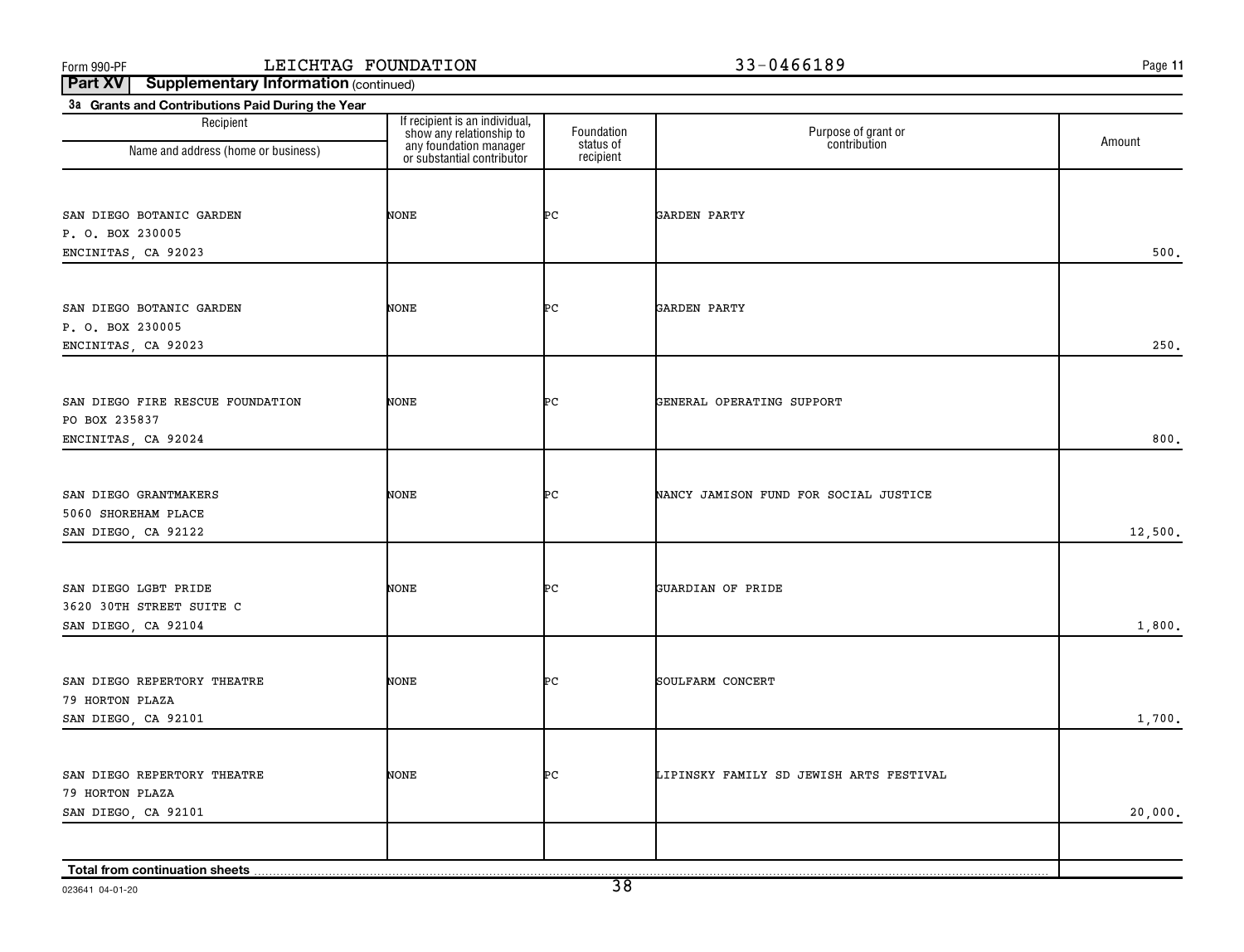**11**

| 3a Grants and Contributions Paid During the Year |                                                                                                                    |                         |                                       |          |
|--------------------------------------------------|--------------------------------------------------------------------------------------------------------------------|-------------------------|---------------------------------------|----------|
| Recipient                                        | If recipient is an individual,<br>show any relationship to<br>any foundation manager<br>or substantial contributor | Foundation<br>status of | Purpose of grant or<br>contribution   | Amount   |
| Name and address (home or business)              |                                                                                                                    | recipient               |                                       |          |
|                                                  |                                                                                                                    |                         |                                       |          |
|                                                  |                                                                                                                    |                         |                                       |          |
| SAN MARCOS PROMISE                               | NONE                                                                                                               | ÞС                      | FOR JOLI ANN LEICHTAG SCHOOL AND PACE |          |
| 255 PICO AVENUE                                  |                                                                                                                    |                         |                                       |          |
| SAN MARCOS, CA 92069                             |                                                                                                                    |                         |                                       | 500,000. |
|                                                  |                                                                                                                    |                         |                                       |          |
| SAN MARCOS PROMISE                               | NONE                                                                                                               | ÞС                      | TWIN OAK HIGH SCHOOL COVID-19 SUPPORT |          |
| 255 PICO AVENUE                                  |                                                                                                                    |                         |                                       |          |
| SAN MARCOS, CA 92069                             |                                                                                                                    |                         |                                       | 3,600.   |
|                                                  |                                                                                                                    |                         |                                       |          |
| SAN MARCOS PROMISE                               | NONE                                                                                                               | ÞС                      | GENERAL OPERATING SUPPORT             |          |
| 255 PICO AVENUE                                  |                                                                                                                    |                         |                                       |          |
| SAN MARCOS, CA 92069                             |                                                                                                                    |                         |                                       | 250.     |
|                                                  |                                                                                                                    |                         |                                       |          |
|                                                  |                                                                                                                    |                         |                                       |          |
| SEACREST FOUNDATION                              | <b>NONE</b>                                                                                                        | ÞС                      | STAFF APPRECIATION DINNER             |          |
| 211 SAXONY ROAD                                  |                                                                                                                    |                         |                                       |          |
| ENCINITAS, CA 92024                              |                                                                                                                    |                         |                                       | 2,000.   |
|                                                  |                                                                                                                    |                         |                                       |          |
| SEACREST FOUNDATION                              | NONE                                                                                                               | ÞС                      | STAFF APPRECIATION DINNER             |          |
| 211 SAXONY ROAD                                  |                                                                                                                    |                         |                                       |          |
| ENCINITAS, CA 92024                              |                                                                                                                    |                         |                                       | 3,500.   |
|                                                  |                                                                                                                    |                         |                                       |          |
| SEACREST FOUNDATION                              | <b>NONE</b>                                                                                                        | ÞС                      | 2020 GIVING TUESDAY CAMPAIGN          |          |
| 211 SAXONY ROAD                                  |                                                                                                                    |                         |                                       |          |
| ENCINITAS, CA 92024                              |                                                                                                                    |                         |                                       | 500.     |
|                                                  |                                                                                                                    |                         |                                       |          |
|                                                  |                                                                                                                    |                         |                                       |          |
| SOCIAL GOOD FUND                                 | NONE                                                                                                               | ÞС                      | DAYENU D.C. & SAN DIEGO               |          |
| 12651-5473 SAN PABLO AVE                         |                                                                                                                    |                         |                                       |          |
| RICHMOND, CA 94805                               |                                                                                                                    |                         |                                       | 100,000. |
|                                                  |                                                                                                                    |                         |                                       |          |
| Total from continuation sheets                   |                                                                                                                    |                         |                                       |          |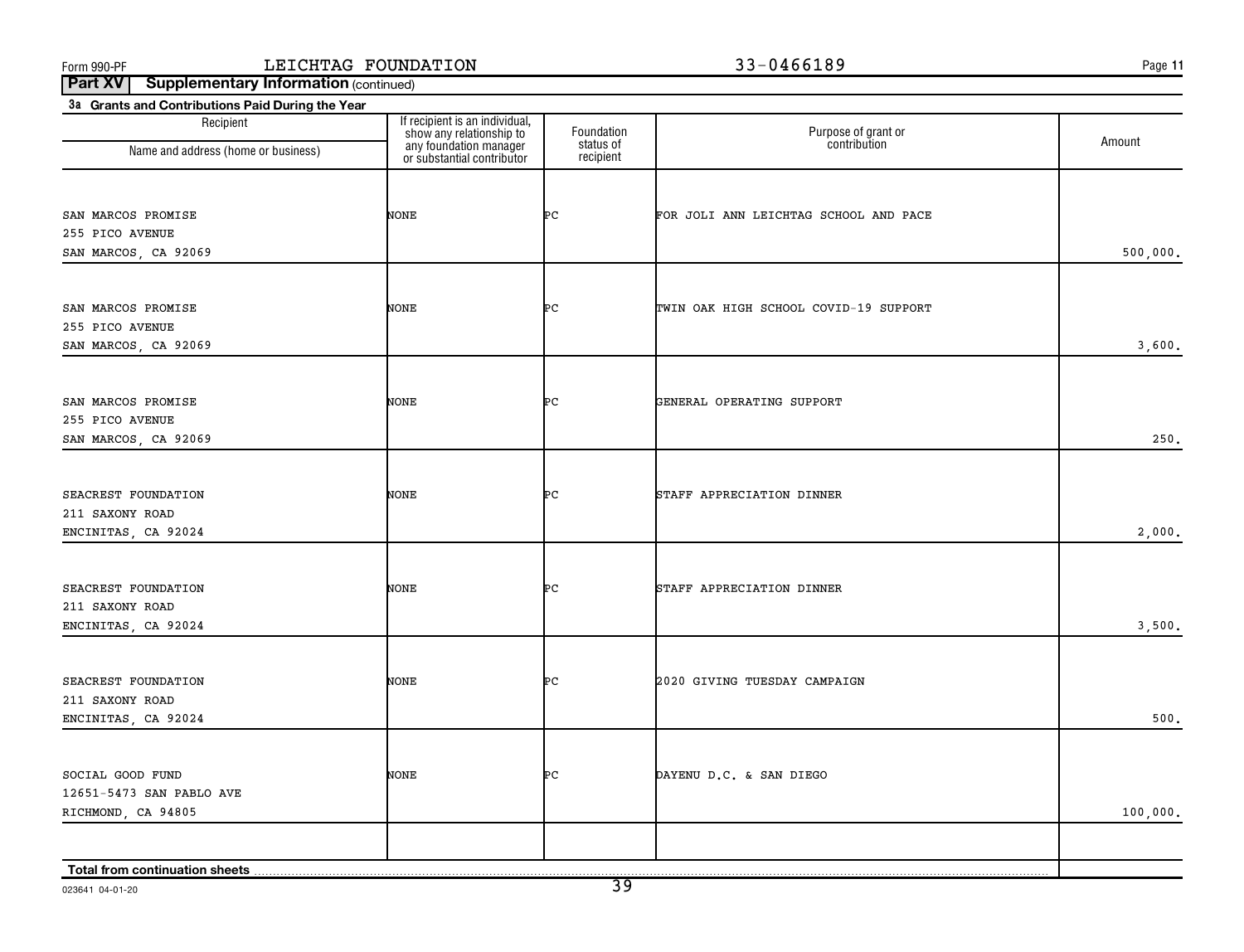**11**

**Part XV** | Supplementary Information (continued)

| 3a Grants and Contributions Paid During the Year |                                                            |                         |                                       |         |
|--------------------------------------------------|------------------------------------------------------------|-------------------------|---------------------------------------|---------|
| Recipient                                        | If recipient is an individual,<br>show any relationship to | Foundation<br>status of | Purpose of grant or<br>contribution   | Amount  |
| Name and address (home or business)              | any foundation manager<br>or substantial contributor       | recipient               |                                       |         |
|                                                  |                                                            |                         |                                       |         |
| SOILLE SAN DIEGO HEBREW DAY SCHOOL               | <b>NONE</b>                                                | ÞС                      | VIRTUAL GALA                          |         |
| 3630 AFTON ROAD                                  |                                                            |                         |                                       |         |
| SAN DIEGO, CA 92123                              |                                                            |                         |                                       | 5,000.  |
|                                                  |                                                            |                         |                                       |         |
|                                                  |                                                            |                         |                                       |         |
| ST. JUDE CHILDREN'S RESEARCH HOSPTIAL            | NONE                                                       | ÞС                      | GENERAL OPERATING SUPPORT             |         |
| 501 ST. JUDE PLACE                               |                                                            |                         |                                       |         |
| MEMPHIS, TN 38105                                |                                                            |                         |                                       | 500.    |
|                                                  |                                                            |                         |                                       |         |
| SUSAN G. KOMEN BREAST CANCER FOUNDATION          | NONE                                                       | ÞС                      | IHO MILEA MERRITT - RACE FOR THE CURE |         |
| 2817 MCGAW AVE                                   |                                                            |                         |                                       |         |
| IRVINE, CA 92614                                 |                                                            |                         |                                       | 500.    |
|                                                  |                                                            |                         |                                       |         |
|                                                  | NONE                                                       | ÞС                      | COMMUNA PROGRAM                       |         |
| TEMECH, INC.<br>45 BROADWAY, 25TH FLR            |                                                            |                         |                                       |         |
| NEW YORK, NY 10006                               |                                                            |                         |                                       | 40,000. |
|                                                  |                                                            |                         |                                       |         |
|                                                  |                                                            |                         |                                       |         |
| TEMPLE SOLEL                                     | NONE                                                       | ÞС                      | SUMMER DAY CAMP SCHOLARSHIPS          |         |
| 3575 MANCHESTER AVE.                             |                                                            |                         |                                       |         |
| CARDIFF BY THE SEA, CA 92007                     |                                                            |                         |                                       | 3,640.  |
|                                                  |                                                            |                         |                                       |         |
| TEMPLE SOLEL                                     | <b>NONE</b>                                                | ÞС                      | ANNUAL MEMBERSHIP                     |         |
| 3575 MANCHESTER AVE.                             |                                                            |                         |                                       |         |
| CARDIFF BY THE SEA, CA 92007                     |                                                            |                         |                                       | 5,000.  |
|                                                  |                                                            |                         |                                       |         |
| THEATRE DYBBUK                                   | NONE                                                       | PС                      | FACILITATION OF HIVE WORKSHOPS        |         |
| PO BOX 292576                                    |                                                            |                         |                                       |         |
| LOS ANGELES, CA 90029                            |                                                            |                         |                                       | 2,250.  |
|                                                  |                                                            |                         |                                       |         |
|                                                  |                                                            |                         |                                       |         |
| Total from continuation sheets                   |                                                            |                         |                                       |         |

023641 04-01-20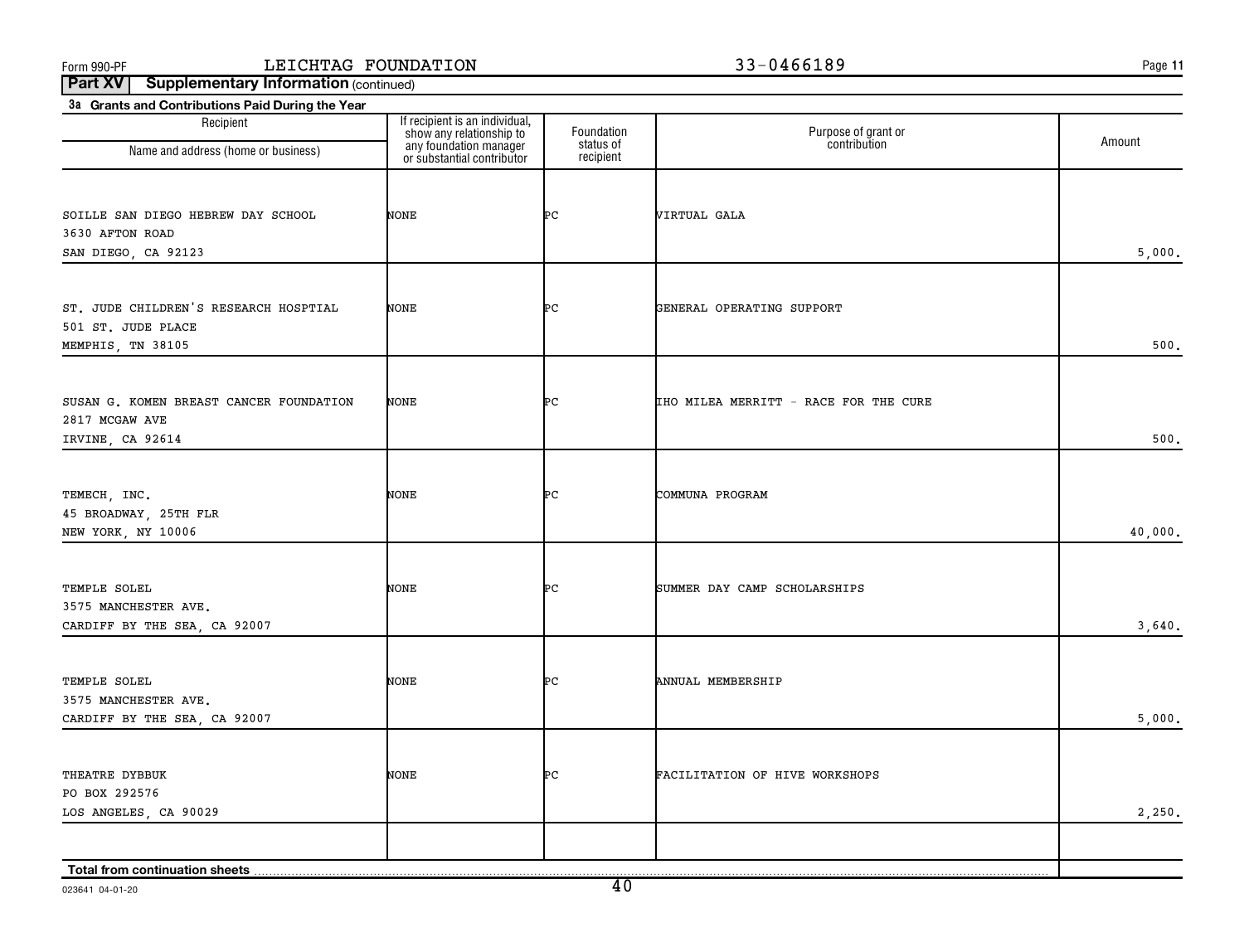**11**

| 3a Grants and Contributions Paid During the Year<br>Recipient |                                                                                                                    |                                      |                                        |          |
|---------------------------------------------------------------|--------------------------------------------------------------------------------------------------------------------|--------------------------------------|----------------------------------------|----------|
| Name and address (home or business)                           | If recipient is an individual,<br>show any relationship to<br>any foundation manager<br>or substantial contributor | Foundation<br>status of<br>recipient | Purpose of grant or<br>contribution    | Amount   |
|                                                               |                                                                                                                    |                                      |                                        |          |
|                                                               |                                                                                                                    |                                      |                                        |          |
| TIDES CENTER                                                  | NONE                                                                                                               | Þс                                   | LEICHTAG FOUNDATION MEMBERSHIP FY 2022 |          |
| 1014 TORNEY AVENUE                                            |                                                                                                                    |                                      |                                        |          |
| SAN FRANCISCO, CA 94129                                       |                                                                                                                    |                                      |                                        | 350.     |
| TRUE BLUE ANIMAL RESCUE                                       |                                                                                                                    | ÞС                                   |                                        |          |
| PO BOX 1107                                                   | <b>NONE</b>                                                                                                        |                                      | GENERAL OPERATING SUPPORT              |          |
| BRENHAM, TX 77837                                             |                                                                                                                    |                                      |                                        | $500.$   |
|                                                               |                                                                                                                    |                                      |                                        |          |
| UC SAN DIEGO FOUNDATION                                       | NONE                                                                                                               | ÞС                                   | BIOMEDICAL RESEARCH BUILDING           |          |
| 9500 GILMAN DRIVE, #0937                                      |                                                                                                                    |                                      |                                        |          |
| LA JOLLA, CA 92093                                            |                                                                                                                    |                                      |                                        | 500,000. |
|                                                               |                                                                                                                    |                                      |                                        |          |
| VARIETY CHILDREN'S CHARITY OF ST LOUIS                        | <b>NONE</b>                                                                                                        | ÞС                                   | VARIETY THEATRE PROGRAM                |          |
| 11840 WESTLINE INDUSTRAL DRIVE, SUITE 22                      |                                                                                                                    |                                      |                                        |          |
| ST. LOUIS, MO 63146                                           |                                                                                                                    |                                      |                                        | 400.     |
|                                                               |                                                                                                                    |                                      |                                        |          |
|                                                               |                                                                                                                    |                                      |                                        |          |
|                                                               |                                                                                                                    |                                      |                                        |          |
|                                                               |                                                                                                                    |                                      |                                        |          |
|                                                               |                                                                                                                    |                                      |                                        |          |
|                                                               |                                                                                                                    |                                      |                                        |          |
|                                                               |                                                                                                                    |                                      |                                        |          |
|                                                               |                                                                                                                    |                                      |                                        |          |
|                                                               |                                                                                                                    |                                      |                                        |          |
|                                                               |                                                                                                                    |                                      |                                        |          |
|                                                               |                                                                                                                    |                                      |                                        |          |
|                                                               |                                                                                                                    |                                      |                                        |          |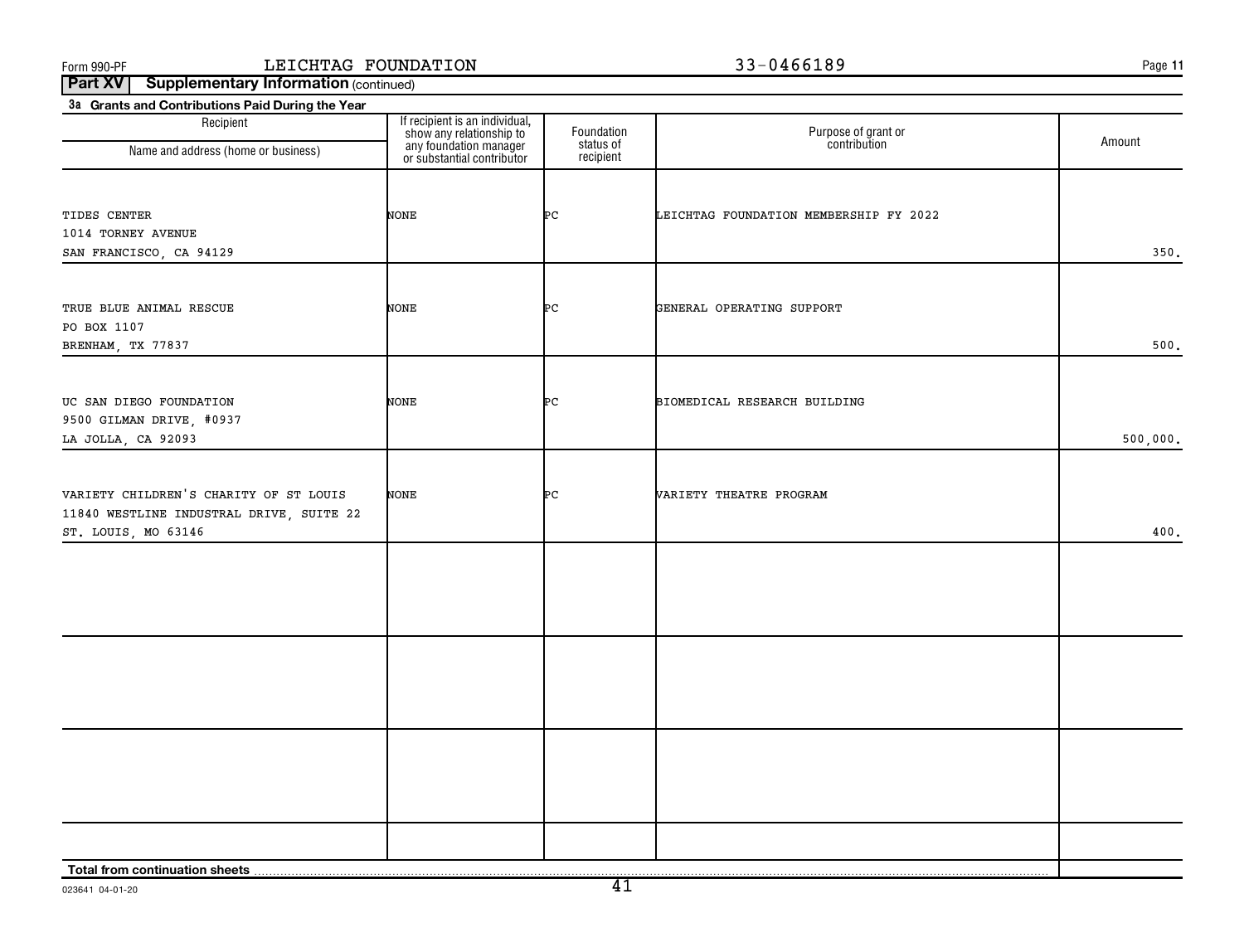Department of the Treasury Internal Revenue Service **(Form 990, 990-EZ,**

Name of the organization

### \*\* Public Disclosure Copy \*\*

# **Schedule B Schedule of Contributors**

**or 990-PF) | Attach to Form 990, Form 990-EZ, or Form 990-PF. | Go to www.irs.gov/Form990 for the latest information.** OMB No. 1545-0047

**2020**

**Employer identification number**

| 3-0466189 |  |
|-----------|--|
|-----------|--|

#### LEICHTAG FOUNDATION 3

|                    | <b>Organization type (check one):</b>                                     |  |  |  |
|--------------------|---------------------------------------------------------------------------|--|--|--|
| Filers of:         | Section:                                                                  |  |  |  |
| Form 990 or 990-EZ | 501(c)(<br>) (enter number) organization                                  |  |  |  |
|                    | 4947(a)(1) nonexempt charitable trust not treated as a private foundation |  |  |  |
|                    | 527 political organization                                                |  |  |  |
| Form 990-PF        | $\mathbf{X}$<br>501(c)(3) exempt private foundation                       |  |  |  |
|                    | 4947(a)(1) nonexempt charitable trust treated as a private foundation     |  |  |  |
|                    | 501(c)(3) taxable private foundation                                      |  |  |  |

Check if your organization is covered by the General Rule or a Special Rule. **Note:**  Only a section 501(c)(7), (8), or (10) organization can check boxes for both the General Rule and a Special Rule. See instructions.

#### **General Rule**

**K** For an organization filing Form 990, 990-EZ, or 990-PF that received, during the year, contributions totaling \$5,000 or more (in money or property) from any one contributor. Complete Parts I and II. See instructions for determining a contributor's total contributions.

#### **Special Rules**

 $\mathcal{L}^{\text{eff}}$ 

any one contributor, during the year, total contributions of the greater of (1) \$5,000; or (2) 2% of the amount on (i) Form 990, Part VIII, line 1h; For an organization described in section 501(c)(3) filing Form 990 or 990-EZ that met the 33 1/3% support test of the regulations under sections 509(a)(1) and 170(b)(1)(A)(vi), that checked Schedule A (Form 990 or 990-EZ), Part II, line 13, 16a, or 16b, and that received from or (ii) Form 990-EZ, line 1. Complete Parts I and II.  $\mathcal{L}^{\text{eff}}$ 

For an organization described in section 501(c)(7), (8), or (10) filing Form 990 or 990-EZ that received from any one contributor, during the year, total contributions of more than \$1,000 exclusively for religious, charitable, scientific, literary, or educational purposes, or for the prevention of cruelty to children or animals. Complete Parts I (entering "N/A" in column (b) instead of the contributor name and address), II, and III.  $\mathcal{L}^{\text{eff}}$ 

purpose. Don't complete any of the parts unless the General Rule applies to this organization because it received nonexclusively year, contributions exclusively for religious, charitable, etc., purposes, but no such contributions totaled more than \$1,000. If this box is checked, enter here the total contributions that were received during the year for an exclusively religious, charitable, etc., For an organization described in section 501(c)(7), (8), or (10) filing Form 990 or 990-EZ that received from any one contributor, during the religious, charitable, etc., contributions totaling \$5,000 or more during the year  $\ldots$  $\ldots$  $\ldots$  $\ldots$  $\ldots$  $\ldots$ 

**Caution:**  An organization that isn't covered by the General Rule and/or the Special Rules doesn't file Schedule B (Form 990, 990-EZ, or 990-PF),  **must** but it answer "No" on Part IV, line 2, of its Form 990; or check the box on line H of its Form 990-EZ or on its Form 990-PF, Part I, line 2, to certify that it doesn't meet the filing requirements of Schedule B (Form 990, 990-EZ, or 990-PF).

**For Paperwork Reduction Act Notice, see the instructions for Form 990, 990-EZ, or 990-PF. Schedule B (Form 990, 990-EZ, or 990-PF) (2020)** LHA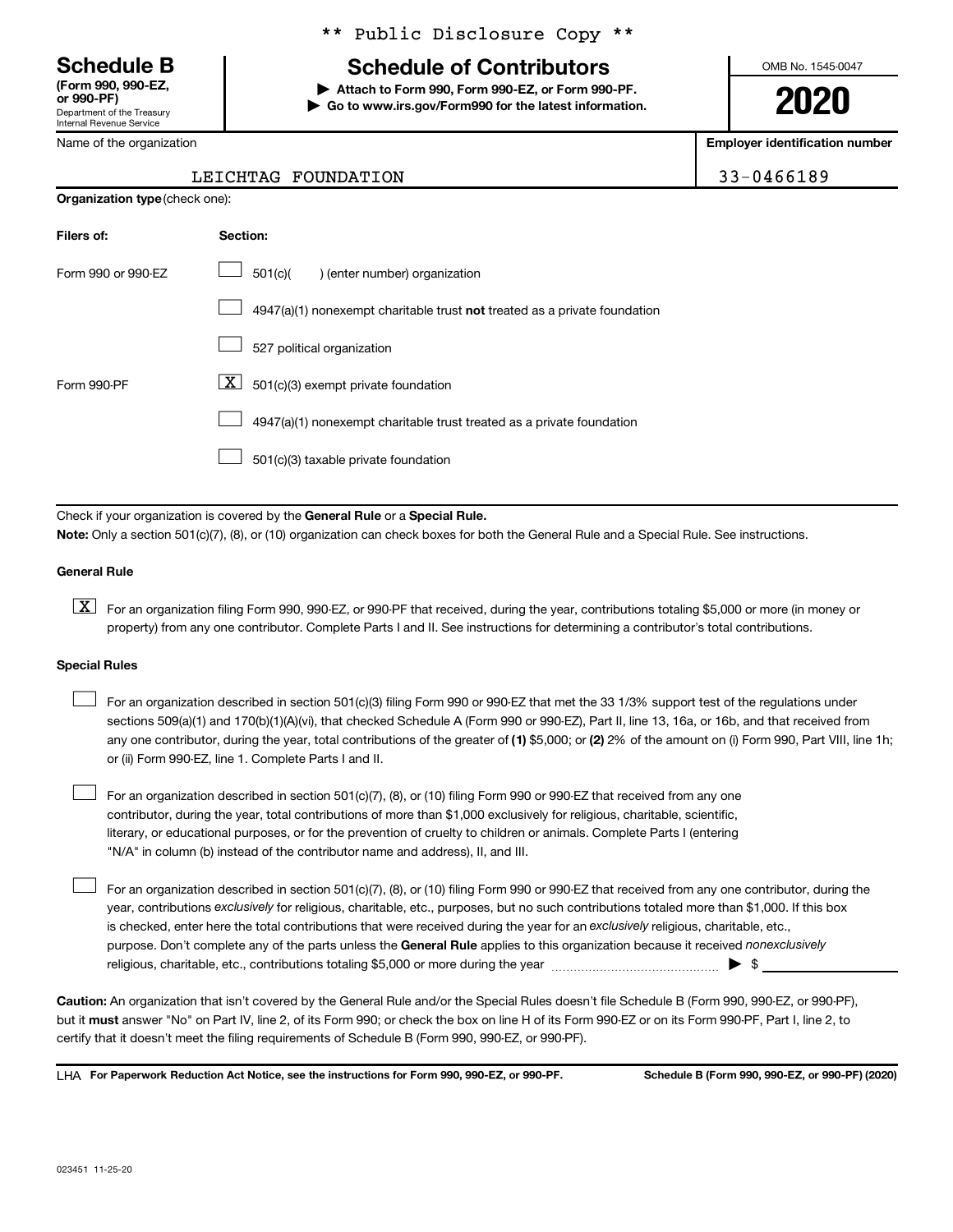Name of organization

**Employer identification number**

LEICHTAG FOUNDATION 33-0466189

| Part I          | <b>Contributors</b> (see instructions). Use duplicate copies of Part I if additional space is needed. |                                   |                                                                                                  |
|-----------------|-------------------------------------------------------------------------------------------------------|-----------------------------------|--------------------------------------------------------------------------------------------------|
| (a)<br>No.      | (b)<br>Name, address, and ZIP + 4                                                                     | (c)<br><b>Total contributions</b> | (d)<br>Type of contribution                                                                      |
| 1               | CALIFORNIA GOVERNOR'S OFFICE OF<br>EMERGENCY SERVICES<br>3650 SCHRIEVER AVENUE<br>MATHER, CA 95655    | 15,000.<br>\$                     | $\mathbf{X}$<br>Person<br>Payroll<br>Noncash<br>(Complete Part II for<br>noncash contributions.) |
| (a)<br>No.      | (b)<br>Name, address, and ZIP + 4                                                                     | (c)<br><b>Total contributions</b> | (d)<br>Type of contribution                                                                      |
|                 |                                                                                                       | \$                                | Person<br>Payroll<br>Noncash<br>(Complete Part II for<br>noncash contributions.)                 |
| (a)<br>No.      | (b)<br>Name, address, and ZIP + 4                                                                     | (c)<br><b>Total contributions</b> | (d)<br>Type of contribution                                                                      |
|                 |                                                                                                       | \$                                | Person<br>Payroll<br>Noncash<br>(Complete Part II for<br>noncash contributions.)                 |
| (a)<br>No.      | (b)<br>Name, address, and ZIP + 4                                                                     | (c)<br><b>Total contributions</b> | (d)<br>Type of contribution                                                                      |
|                 |                                                                                                       | \$                                | Person<br>Payroll<br><b>Noncash</b><br>(Complete Part II for<br>noncash contributions.)          |
| (a)<br>No.      | (b)<br>Name, address, and ZIP + 4                                                                     | (c)<br><b>Total contributions</b> | (d)<br>Type of contribution                                                                      |
|                 |                                                                                                       | \$                                | Person<br>Payroll<br><b>Noncash</b><br>(Complete Part II for<br>noncash contributions.)          |
| (a)<br>No.      | (b)<br>Name, address, and ZIP + 4                                                                     | (c)<br><b>Total contributions</b> | (d)<br>Type of contribution                                                                      |
|                 |                                                                                                       | \$                                | Person<br>Payroll<br><b>Noncash</b><br>(Complete Part II for<br>noncash contributions.)          |
| 023452 11-25-20 | 43                                                                                                    |                                   | Schedule B (Form 990, 990-EZ, or 990-PF) (2020)                                                  |

16290602 310575 16357.000 2020.05095 LEICHTAG FOUNDATION 16357\_41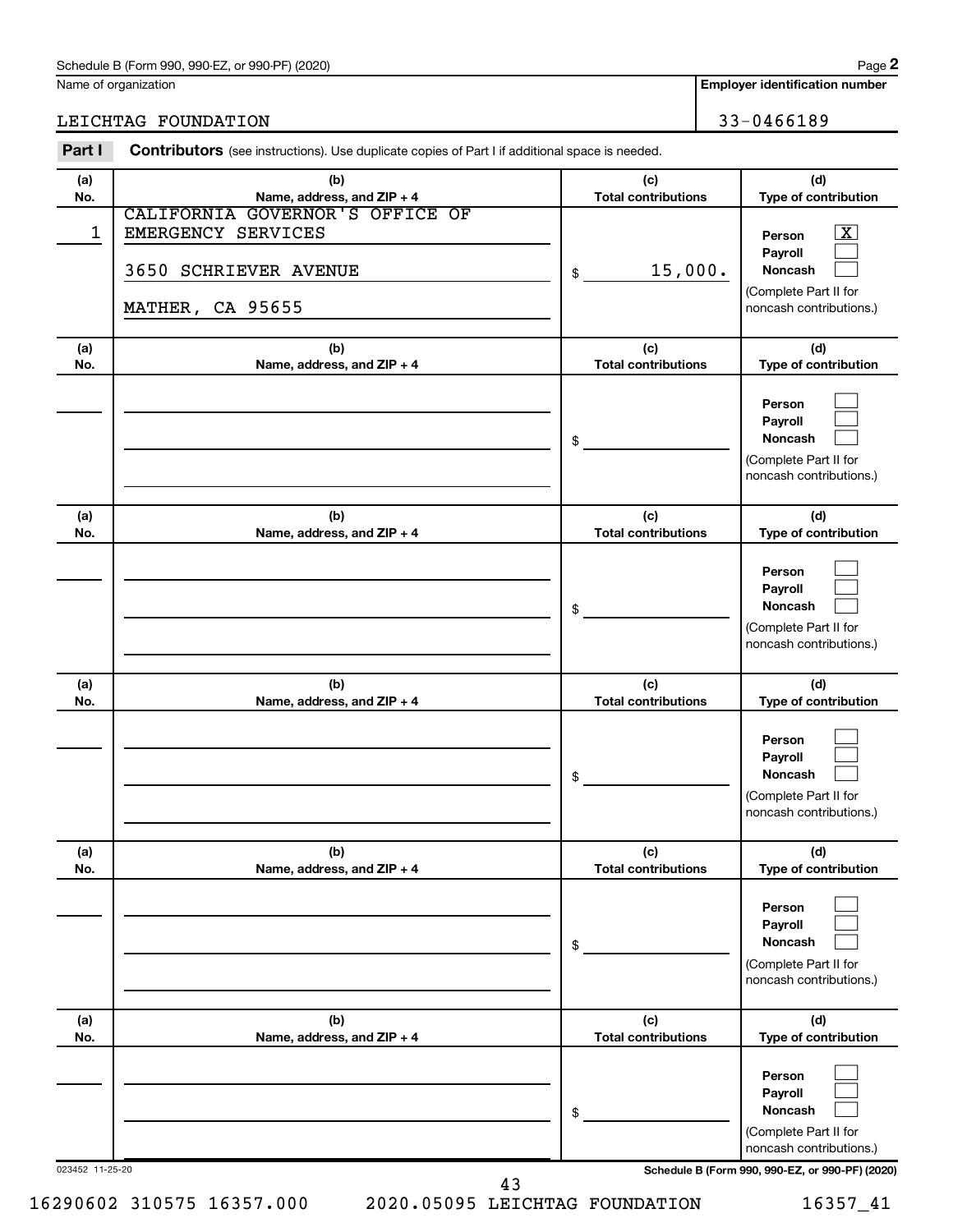Name of organization

### LEICHTAG FOUNDATION 33-0466189

Part II Noncash Property (see instructions). Use duplicate copies of Part II if additional space is needed.

| (a)<br>No.<br>from<br>Part I | (b)<br>Description of noncash property given | (c)<br>FMV (or estimate)<br>(See instructions.) | (d)<br>Date received                            |
|------------------------------|----------------------------------------------|-------------------------------------------------|-------------------------------------------------|
|                              |                                              | $\frac{1}{2}$                                   |                                                 |
| (a)<br>No.<br>from<br>Part I | (b)<br>Description of noncash property given | (c)<br>FMV (or estimate)<br>(See instructions.) | (d)<br>Date received                            |
|                              |                                              | $\frac{1}{2}$                                   |                                                 |
| (a)<br>No.<br>from<br>Part I | (b)<br>Description of noncash property given | (c)<br>FMV (or estimate)<br>(See instructions.) | (d)<br>Date received                            |
|                              |                                              | $\frac{1}{2}$                                   |                                                 |
| (a)<br>No.<br>from<br>Part I | (b)<br>Description of noncash property given | (c)<br>FMV (or estimate)<br>(See instructions.) | (d)<br>Date received                            |
|                              |                                              | $\mathfrak s$                                   |                                                 |
| (a)<br>No.<br>from<br>Part I | (b)<br>Description of noncash property given | (c)<br>FMV (or estimate)<br>(See instructions.) | (d)<br>Date received                            |
|                              |                                              | \$                                              |                                                 |
| (a)<br>No.<br>from<br>Part I | (b)<br>Description of noncash property given | (c)<br>FMV (or estimate)<br>(See instructions.) | (d)<br>Date received                            |
|                              |                                              | \$                                              | Schedule B (Form 990, 990-EZ, or 990-PF) (2020) |

16290602 310575 16357.000 2020.05095 LEICHTAG FOUNDATION 16357\_41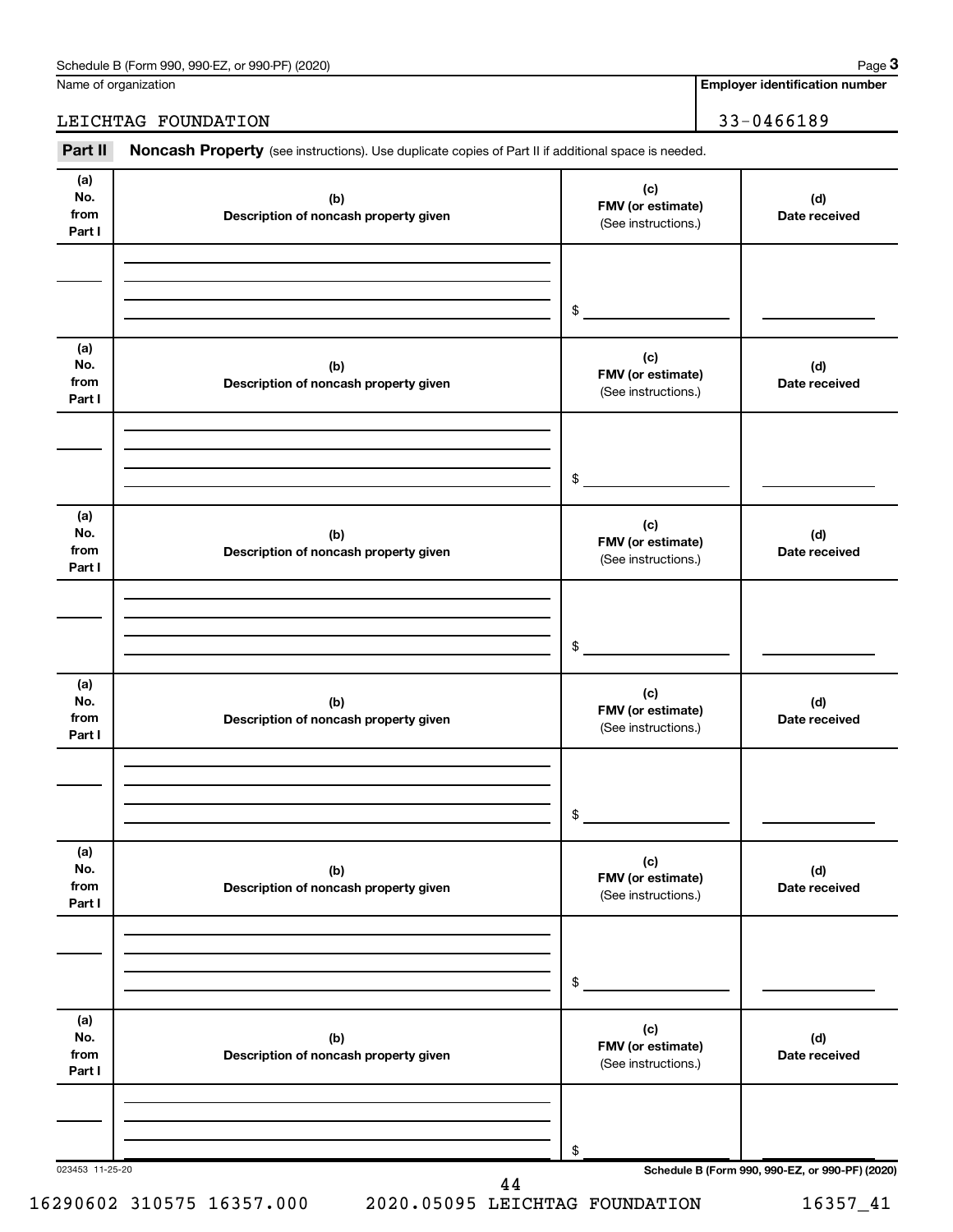**4**

|                                        | Name of organization                                                                                                                                                                                                                                                                                                                                                                                                                                                                                        |                      | <b>Employer identification number</b>           |
|----------------------------------------|-------------------------------------------------------------------------------------------------------------------------------------------------------------------------------------------------------------------------------------------------------------------------------------------------------------------------------------------------------------------------------------------------------------------------------------------------------------------------------------------------------------|----------------------|-------------------------------------------------|
|                                        | LEICHTAG FOUNDATION                                                                                                                                                                                                                                                                                                                                                                                                                                                                                         |                      | 33-0466189                                      |
| Part III                               | Exclusively religious, charitable, etc., contributions to organizations described in section 501(c)(7), (8), or (10) that total more than \$1,000 for the year<br>from any one contributor. Complete columns (a) through (e) and the following line entry. For organizations<br>completing Part III, enter the total of exclusively religious, charitable, etc., contributions of \$1,000 or less for the year. (Enter this info. once.)<br>Use duplicate copies of Part III if additional space is needed. |                      |                                                 |
| (a) No.<br>from                        | (b) Purpose of gift                                                                                                                                                                                                                                                                                                                                                                                                                                                                                         | (c) Use of gift      | (d) Description of how gift is held             |
| Part I                                 |                                                                                                                                                                                                                                                                                                                                                                                                                                                                                                             |                      |                                                 |
|                                        |                                                                                                                                                                                                                                                                                                                                                                                                                                                                                                             | (e) Transfer of gift |                                                 |
|                                        | Transferee's name, address, and ZIP + 4                                                                                                                                                                                                                                                                                                                                                                                                                                                                     |                      | Relationship of transferor to transferee        |
| $(a)$ No.                              |                                                                                                                                                                                                                                                                                                                                                                                                                                                                                                             |                      |                                                 |
| from<br>Part I                         | (b) Purpose of gift                                                                                                                                                                                                                                                                                                                                                                                                                                                                                         | (c) Use of gift      | (d) Description of how gift is held             |
|                                        |                                                                                                                                                                                                                                                                                                                                                                                                                                                                                                             | (e) Transfer of gift |                                                 |
|                                        | Transferee's name, address, and ZIP + 4                                                                                                                                                                                                                                                                                                                                                                                                                                                                     |                      | Relationship of transferor to transferee        |
|                                        |                                                                                                                                                                                                                                                                                                                                                                                                                                                                                                             |                      |                                                 |
| $\overline{a}$ ) No.<br>from<br>Part I | (b) Purpose of gift                                                                                                                                                                                                                                                                                                                                                                                                                                                                                         | (c) Use of gift      | (d) Description of how gift is held             |
|                                        |                                                                                                                                                                                                                                                                                                                                                                                                                                                                                                             | (e) Transfer of gift |                                                 |
|                                        | Transferee's name, address, and ZIP + 4                                                                                                                                                                                                                                                                                                                                                                                                                                                                     |                      | Relationship of transferor to transferee        |
|                                        |                                                                                                                                                                                                                                                                                                                                                                                                                                                                                                             |                      |                                                 |
| (a) No.<br>from<br>Part I              | (b) Purpose of gift                                                                                                                                                                                                                                                                                                                                                                                                                                                                                         | (c) Use of gift      | (d) Description of how gift is held             |
|                                        |                                                                                                                                                                                                                                                                                                                                                                                                                                                                                                             |                      |                                                 |
|                                        |                                                                                                                                                                                                                                                                                                                                                                                                                                                                                                             | (e) Transfer of gift |                                                 |
|                                        | Transferee's name, address, and ZIP + 4                                                                                                                                                                                                                                                                                                                                                                                                                                                                     |                      | Relationship of transferor to transferee        |
|                                        |                                                                                                                                                                                                                                                                                                                                                                                                                                                                                                             |                      |                                                 |
| 023454 11-25-20                        |                                                                                                                                                                                                                                                                                                                                                                                                                                                                                                             | 45                   | Schedule B (Form 990, 990-EZ, or 990-PF) (2020) |

16290602 310575 16357.000 2020.05095 LEICHTAG FOUNDATION 16357\_41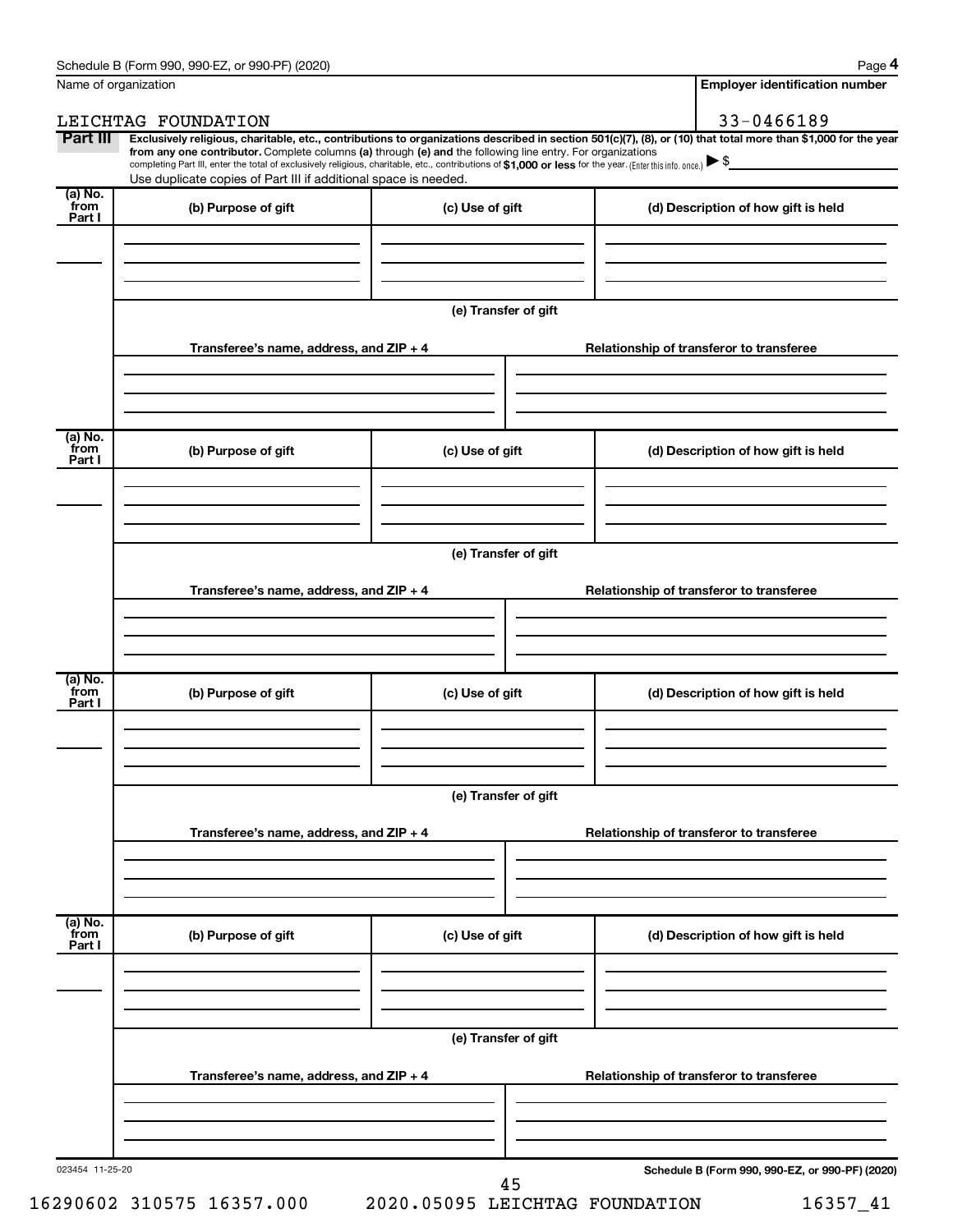| FORM $990-PF$                                                         | INTEREST ON SAVINGS AND TEMPORARY CASH INVESTMENTS |                                        |        |                                        |                                      | <b>STATEMENT</b><br>1                |
|-----------------------------------------------------------------------|----------------------------------------------------|----------------------------------------|--------|----------------------------------------|--------------------------------------|--------------------------------------|
| <b>SOURCE</b>                                                         |                                                    | (A)<br><b>REVENUE</b><br>PER BOOKS     |        | (B)<br>NET INVESTMENT<br><b>INCOME</b> | (C)<br><b>ADJUSTED</b><br>NET INCOME |                                      |
| INTEREST INCOME<br>JVP VII-VIII                                       |                                                    | 2,551.<br>70.                          |        | 2,551.<br>70.                          |                                      |                                      |
| TOTAL TO PART I, LINE 3                                               |                                                    |                                        | 2,621. |                                        | 2,621.                               |                                      |
| FORM 990-PF                                                           |                                                    | DIVIDENDS AND INTEREST FROM SECURITIES |        |                                        |                                      | 2<br><b>STATEMENT</b>                |
| <b>SOURCE</b>                                                         | GROSS<br><b>AMOUNT</b>                             | CAPITAL<br>GAINS<br><b>DIVIDENDS</b>   |        | (A)<br><b>REVENUE</b><br>PER BOOKS     | (B)<br>NET INVEST-<br>MENT INCOME    | (C)<br><b>ADJUSTED</b><br>NET INCOME |
| <b>GENERATION</b><br><b>INVESTMENT</b><br>MANAGEMENT<br><b>SCHWAB</b> | 19,744.<br>1,366,444.                              | $0$ .<br>0.                            |        | 1,366,444.                             | $19,744.$ $19,744.$<br>1,366,444.    |                                      |
| TO PART I, LINE 4                                                     | 1,386,188.                                         | $0$ .                                  |        | 1,386,188.                             | 1,386,188.                           |                                      |
| FORM 990-PF                                                           |                                                    | RENTAL INCOME                          |        |                                        |                                      | 3<br><b>STATEMENT</b>                |
| KIND AND LOCATION OF PROPERTY                                         |                                                    |                                        |        |                                        | <b>ACTIVITY</b><br>NUMBER            | GROSS<br>RENTAL INCOME               |
| RENTAL INCOME                                                         |                                                    |                                        |        |                                        | $\mathbf{1}$                         | 2,218,890.                           |
| TOTAL TO FORM 990-PF, PART I, LINE 5A                                 |                                                    |                                        |        |                                        |                                      | 2,218,890.                           |

~~~~~~~~~~~~~~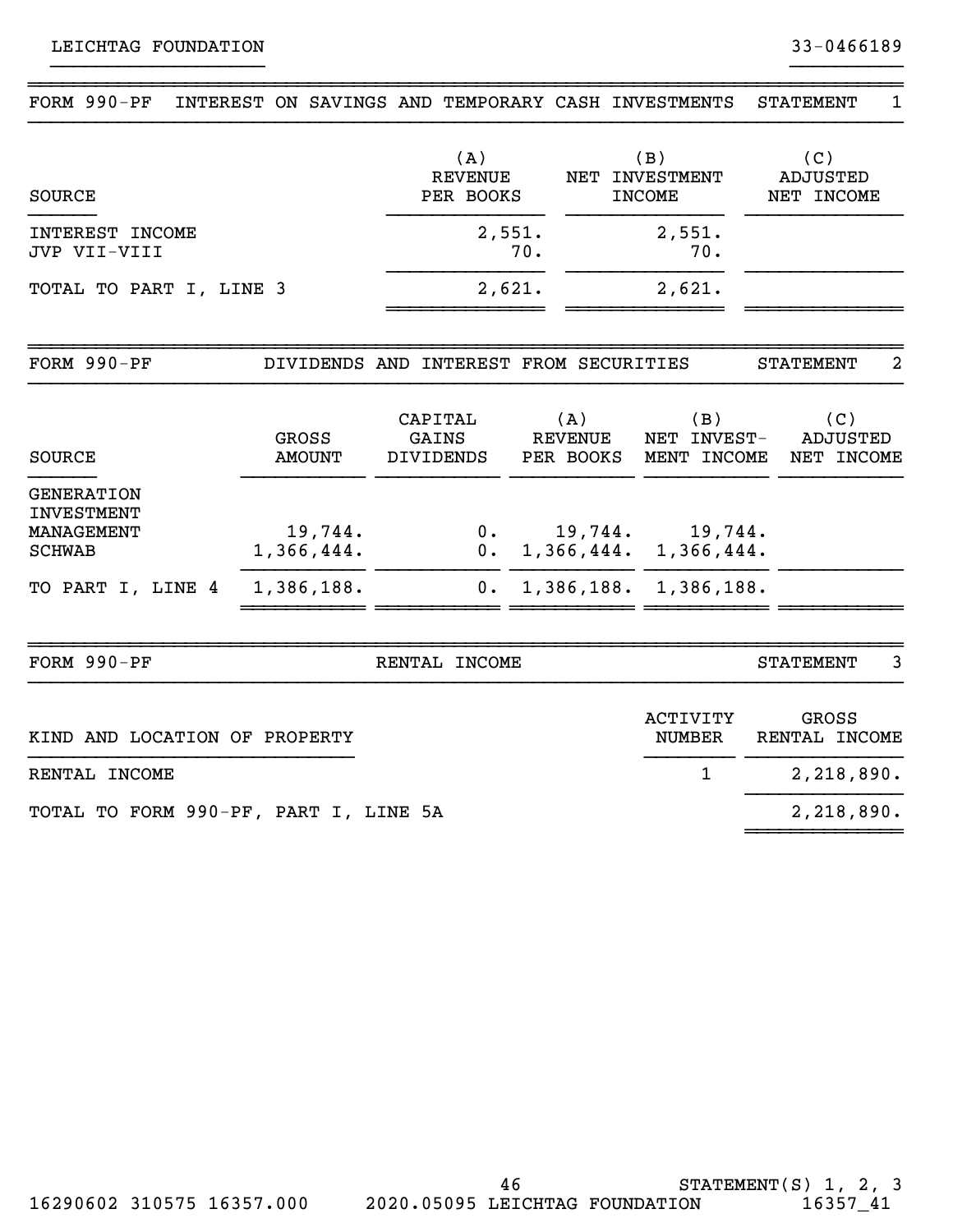| FORM 990-PF                                                    | OTHER INCOME                        |                                    |                                      | <b>STATEMENT</b><br>4                |
|----------------------------------------------------------------|-------------------------------------|------------------------------------|--------------------------------------|--------------------------------------|
| DESCRIPTION                                                    |                                     | (A)<br><b>REVENUE</b><br>PER BOOKS | (B)<br>NET INVEST-<br>MENT INCOME    | (C)<br><b>ADJUSTED</b><br>NET INCOME |
| HIVE CATERING                                                  |                                     | 5,376.                             | 0.                                   |                                      |
| TOTAL TO FORM 990-PF, PART I, LINE 11                          |                                     | 5,376.                             | 0.                                   |                                      |
| FORM $990-PF$                                                  |                                     | LEGAL FEES                         |                                      | 5<br><b>STATEMENT</b>                |
| DESCRIPTION                                                    | (A)<br><b>EXPENSES</b><br>PER BOOKS | (B)<br>NET INVEST-<br>MENT INCOME  | (C)<br><b>ADJUSTED</b><br>NET INCOME | (D)<br>CHARITABLE<br><b>PURPOSES</b> |
| LEGAL                                                          | 246,361.                            | 238,049.                           |                                      | 2,633.                               |
| TO FM 990-PF, PG 1, LN 16A                                     | 246,361.                            | 238,049.                           |                                      | 2,633.                               |
| FORM 990-PF                                                    | <b>ACCOUNTING FEES</b>              |                                    |                                      | <b>STATEMENT</b><br>6                |
| DESCRIPTION                                                    | (A)<br><b>EXPENSES</b><br>PER BOOKS | (B)<br>NET INVEST-<br>MENT INCOME  | (C)<br>ADJUSTED<br>NET INCOME        | (D)<br>CHARITABLE<br>PURPOSES        |
| <b>ACCOUNTING</b>                                              | 49,645.                             | 0.                                 |                                      | 0.                                   |
| TO FORM 990-PF, PG 1, LN 16B                                   | 49,645.                             | 0.                                 |                                      | 0.                                   |
| FORM 990-PF                                                    |                                     | OTHER PROFESSIONAL FEES            |                                      | 7<br><b>STATEMENT</b>                |
| DESCRIPTION                                                    | (A)<br><b>EXPENSES</b><br>PER BOOKS | (B)<br>NET INVEST-<br>MENT INCOME  | (C)<br><b>ADJUSTED</b><br>NET INCOME | (D)<br>CHARITABLE<br>PURPOSES        |
| INVESTMENT CONSULTING<br>OTHER CONSULTING FEES<br>PAYROLL FEES | 94,000.<br>62,311.<br>16,745.       | 94,000.<br>9,649.<br>0.            |                                      | 0.<br>26,415.<br>0.                  |
| TO FORM 990-PF, PG 1, LN 16C                                   | 173,056.                            | 103,649.                           |                                      | 26,415.                              |
|                                                                |                                     |                                    |                                      |                                      |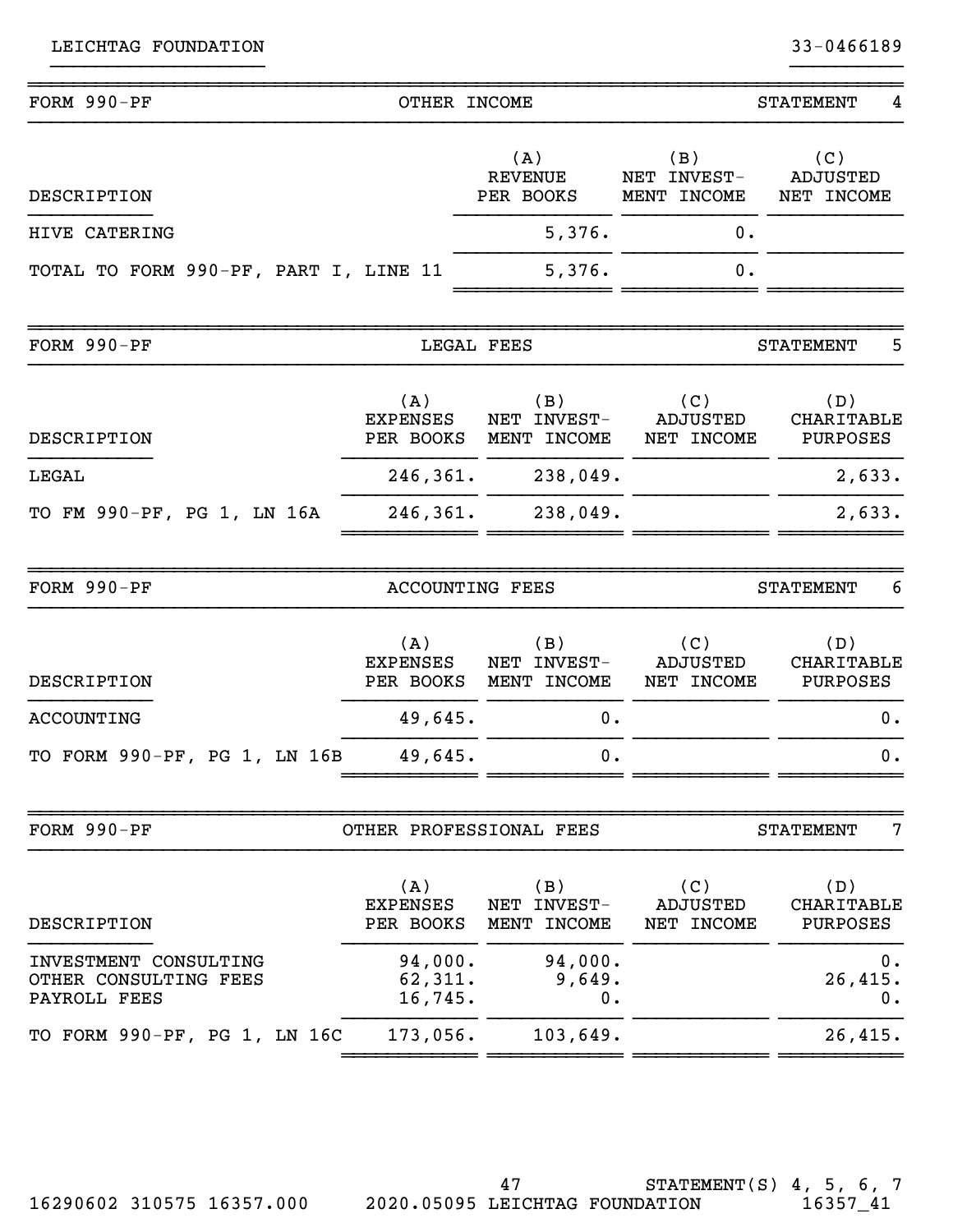| FORM 990-PF                 | TAXES           |             |            | 8<br><b>STATEMENT</b> |  |
|-----------------------------|-----------------|-------------|------------|-----------------------|--|
| DESCRIPTION                 | (A)             | (B)         | (C)        | (D)                   |  |
|                             | <b>EXPENSES</b> | NET INVEST- | ADJUSTED   | CHARITABLE            |  |
|                             | PER BOOKS       | MENT INCOME | NET INCOME | PURPOSES              |  |
| EXCISE TAXES                | 55,000.         | 0.          |            | $0$ .                 |  |
| PAYROLL TAXES               | 149,417.        | 50,872.     |            | 51, 219.              |  |
| STATE TAXES                 | 15,072.         | 0.          |            | 0.                    |  |
| PROPERTY TAXES              | 35,209.         | 35,209.     |            | 0.                    |  |
| SALES & USE TAX             | 1,267.          | 0.          |            | 0.                    |  |
| TO FORM 990-PF, PG 1, LN 18 | 255,965.        | 86,081.     |            | 51,219.               |  |

~~~~~~~~~~~~~~~~~~~~~~~~~~~~~~~~~~~~~~~~~~~~~~~~~~~~~~~~~~~~~~~~~~~~~~~~~~~~~~ FORM 990-PF OTHER EXPENSES STATEMENT 9 }}}}}}}}}}}}}}}}}}}}}}}}}}}}}}}}}}}}}}}}}}}}}}}}}}}}}}}}}}}}}}}}}}}}}}}}}}}}}} (A)  $(B)$  (C) (D) EXPENSES NET INVEST- ADJUSTED CHARITABLE DESCRIPTION PER BOOKS MENT INCOME NET INCOME PURPOSES }}}}}}}}}}} }}}}}}}}}}} }}}}}}}}}}}} }}}}}}}}}}}} }}}}}}}}}}} SYSTEMS SUPPORT 46,272. 11,700. 16,203. OFFICE EXPENSES 174,408. 30,892. 60,651.  $\texttt{SUPPLIES} \quad \texttt{13,826.} \quad \texttt{5,134.} \quad \texttt{6,510.}$ MAINTENANCE & REPAIRS 172,195. 163,566. 4,652. COMMUNITY EVENTS  $7,171.$  0.  $6,611.$ INSURANCE 99,811. 64,198. 0. OTHER EXPENSES 10,227. 126. 126. 128. 128. SECURITY 224,573. 224,573. 0. INVESTMENT EXPENSES 313,563. 313,563. 0. MEALS & ENTERTAINMENT 4,738. }}}}}}}}}}} 1,066,784. 438. }}}}}}}}}}}} 814,190. }}}}}}}}}}}} 1,420. }}}}}}}}}}} TO FORM 990-PF, PG 1, LN 23 1,066,784. 814,190. 96,813. ~~~~~~~~ ~~~~~~~ ~~~~~~~ ~~~~~~~

FORM 990-PF OTHER INCREASES IN NET ASSETS OR FUND BALANCES STATEMENT 10

| DESCRIPTION                                                                      | AMOUNT                   |
|----------------------------------------------------------------------------------|--------------------------|
| UNREALIZED GAIN ON INVESTMENTS<br>PRESENT VALUE OF CONTRIBUTIONS ADJUSTMENT GAAP | 3,102,196.<br>1,059,821. |
| TOTAL TO FORM 990-PF, PART III, LINE 3                                           | 4,162,017.               |
|                                                                                  |                          |

~~~~~~~~~~~~~~~~~~~~~~~~~~~~~~~~~~~~~~~~~~~~~~~~~~~~~~~~~~~~~~~~~~~~~~~~~~~~~~

}}}}}}}}}}}}}}}}}}}}}}}}}}}}}}}}}}}}}}}}}}}}}}}}}}}}}}}}}}}}}}}}}}}}}}}}}}}}}}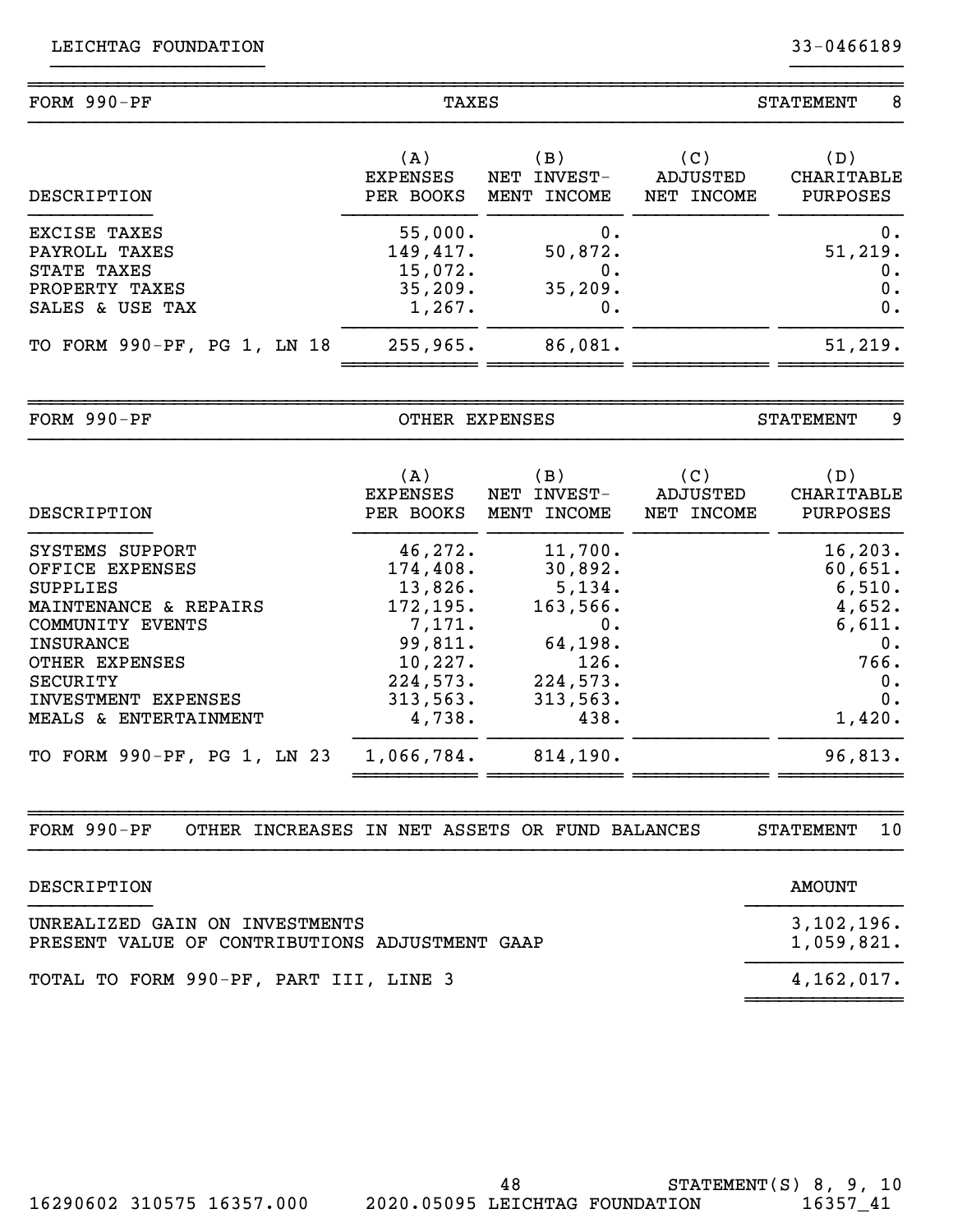| $FORM 990-PF$                               | CORPORATE BONDS                                                                           |                            | 11<br><b>STATEMENT</b>      |
|---------------------------------------------|-------------------------------------------------------------------------------------------|----------------------------|-----------------------------|
| DESCRIPTION                                 |                                                                                           | <b>BOOK VALUE</b>          | <b>FAIR MARKET</b><br>VALUE |
| <b>BOND FUNDS</b>                           |                                                                                           | 17,573,552.                | 17,573,552.                 |
| TOTAL TO FORM 990-PF, PART II, LINE 10C     |                                                                                           | 17,573,552.                | 17,573,552.                 |
|                                             |                                                                                           |                            |                             |
| $FORM 990-PF$                               | OTHER INVESTMENTS                                                                         |                            | 12<br><b>STATEMENT</b>      |
| DESCRIPTION                                 | <b>VALUATION</b><br>METHOD                                                                | <b>BOOK VALUE</b>          | <b>FAIR MARKET</b><br>VALUE |
| ALTERNATIVE INVESTMENT<br>EQUITY SECURITIES | <b>FMV</b><br><b>FMV</b>                                                                  | 17,491,044.<br>38,585,435. | 17,491,044.<br>38,585,435.  |
| TOTAL TO FORM 990-PF, PART II, LINE 13      |                                                                                           | 56,076,479.                | 56,076,479.                 |
|                                             |                                                                                           |                            |                             |
| FORM $990-PF$                               | EXPLANATION CONCERNING PART VII-A, LINE 12<br>QUALIFYING DISTRIBUTION<br><b>STATEMENT</b> |                            | 13<br><b>STATEMENT</b>      |

}}}}}}}}}}}}}}}}}}}}}}}}}}}}}}}}}}}}}}}}}}}}}}}}}}}}}}}}}}}}}}}}}}}}}}}}}}}}}}

#### EXPLANATION }}}}}}}}}}}

THE LEICHTAG FOUNDATION CONTRIBUTED \$215,000 TO TEN FUNDS AT THE RANCHO SANTA FE FOUNDATION. THE GRANTS ARE TO BE USED ONLY FOR CHARITABLE PURPOSES AND IT MAY NOT BE APPLIED TOWARD THE PAYMENT OF ANY FINANCIAL OBLIGATION, NOR MAY IT RESULT IN ANY BENEFIT OR PRIVILEGE BEING PROVIDED TO ANY PERSON OR ENTITY. THE LEICHTAG FOUNDATION'S CONTRIBUTIONS TO THE AFOREMENTIONED FUNDS WERE BASED ON LEICHTAG FOUNDATION'S EXPECTATIONS THAT THE FUNDS WILL BE RELEASED FOR THE SPECIFIED CHARITABLE ACTIVITIES FOR WHICH THE FUNDS WERE CREATED WITHIN A REASONABLE TIME OF THE LEICHTAG FOUNDATION'S CONTRIBUTIONS. THE LEICHTAG FOUNDATION REPORTS THE FUNDS HERE BASED ON THE RANCHO SANTA FE FOUNDATION'S DESIGNATION OF THE FUNDS AS DONOR-ADVISED FUNDS. THESE GRANTS WERE ALL TREATED AS QUALIFYING DISTRIBUTIONS.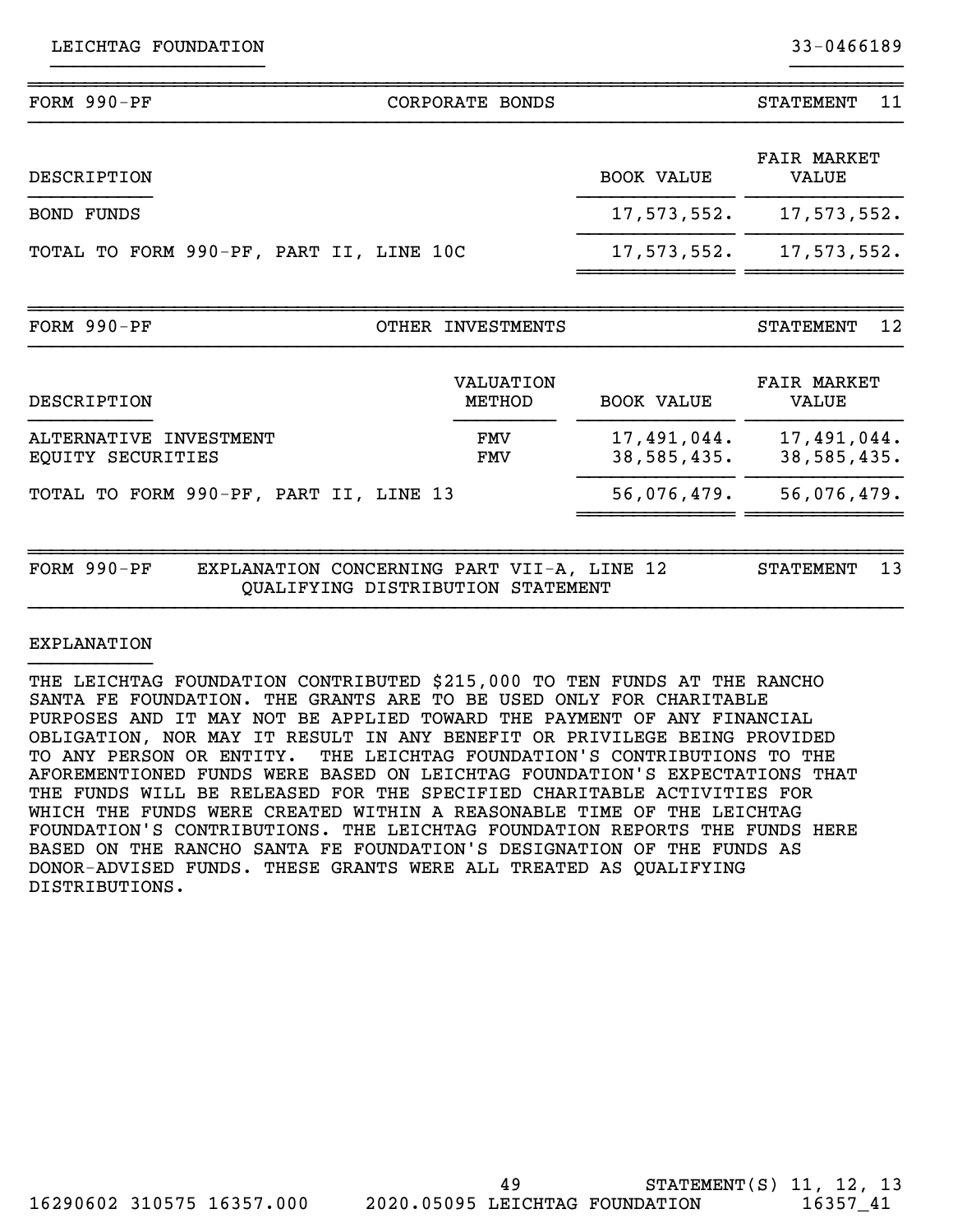| FORM 990-PF | EXPLANATION CONCERNING PART VII-A, LINE 12<br>SECTION $170(C)(2)(B)$ STATEMENT | <b>STATEMENT</b> | -14 |
|-------------|--------------------------------------------------------------------------------|------------------|-----|
|             |                                                                                |                  |     |

#### EXPLANATION }}}}}}}}}}}

THE LEICHTAG FOUNDATION CONTRIBUTED \$215,000 TO TEN FUNDS AT THE RANCHO SANTA FE FOUNDATION. THE GRANTS ARE TO BE USED ONLY FOR CHARITABLE PURPOSES AND IT MAY NOT BE APPLIED TOWARD THE PAYMENT OF ANY FINANCIAL OBLIGATION, NOR MAY IT RESULT IN ANY BENEFIT OR PRIVILEGE BEING PROVIDED TO ANY PERSON OR ENTITY. THE LEICHTAG FOUNDATION'S CONTRIBUTIONS TO THE AFOREMENTIONED FUNDS WERE BASED ON LEICHTAG FOUNDATION'S EXPECTATIONS THAT THE FUNDS WILL BE RELEASED FOR THE SPECIFIED CHARITABLE ACTIVITIES FOR WHICH THE FUNDS WERE CREATED WITHIN A REASONABLE TIME OF THE LEICHTAG FOUNDATION'S CONTRIBUTIONS. THE LEICHTAG FOUNDATION REPORTS THE FUNDS HERE BASED ON THE RANCHO SANTA FE FOUNDATION'S DESIGNATION OF THE FUNDS AS DONOR-ADVISED FUNDS. THESE GRANTS WERE ALL TREATED AS QUALIFYING DISTRIBUTIONS.

| FORM $990-PF$                                                      | PART VIII - LIST OF OFFICERS, DIRECTORS<br>TRUSTEES AND FOUNDATION MANAGERS |         |                                     | 15<br>STATEMENT |
|--------------------------------------------------------------------|-----------------------------------------------------------------------------|---------|-------------------------------------|-----------------|
| NAME AND ADDRESS                                                   | TITLE AND<br>AVRG HRS/WK SATION CONTRIB ACCOUNT                             | COMPEN- | <b>EMPLOYEE</b><br>BEN PLAN EXPENSE |                 |
| ROBERT BRUNST, M.D., PH.D.<br>441 SAXONY RD<br>ENCINITAS, CA 92024 | CFO AND TREASURER<br>2.00                                                   | 0.      | 0.                                  | 0.              |
| <b>BERNARD REITER</b><br>441 SAXONY RD<br>ENCINITAS, CA 92024      | CHAIRMAN<br>2.00                                                            | $0$ .   | $0$ .                               | 0.              |
| EMILY EINHORN<br>441 SAXONY RD<br>ENCINITAS, CA 92024              | VICE CHAIR<br>2.00                                                          | 8,000.  | 0.                                  | 0.              |
| DR. JEFFREY R. SOLOMON<br>441 SAXONY RD<br>ENCINITAS, CA 92024     | VICE CHAIR<br>2.00                                                          | $0$ .   | 0.                                  | 0.              |
| ANGELICA BERRIE<br>441 SAXONY RD<br>ENCINITAS, CA 92024            | <b>DIRECTOR</b><br>2.00                                                     | 6,000.  | 0.                                  | 0.              |
| JAMES S. FARLEY<br>441 SAXONY RD<br>ENCINITAS, CA 92024            | PRESIDENT/CEO<br>40.00                                                      |         | 583,834. 42,242.                    | 0.              |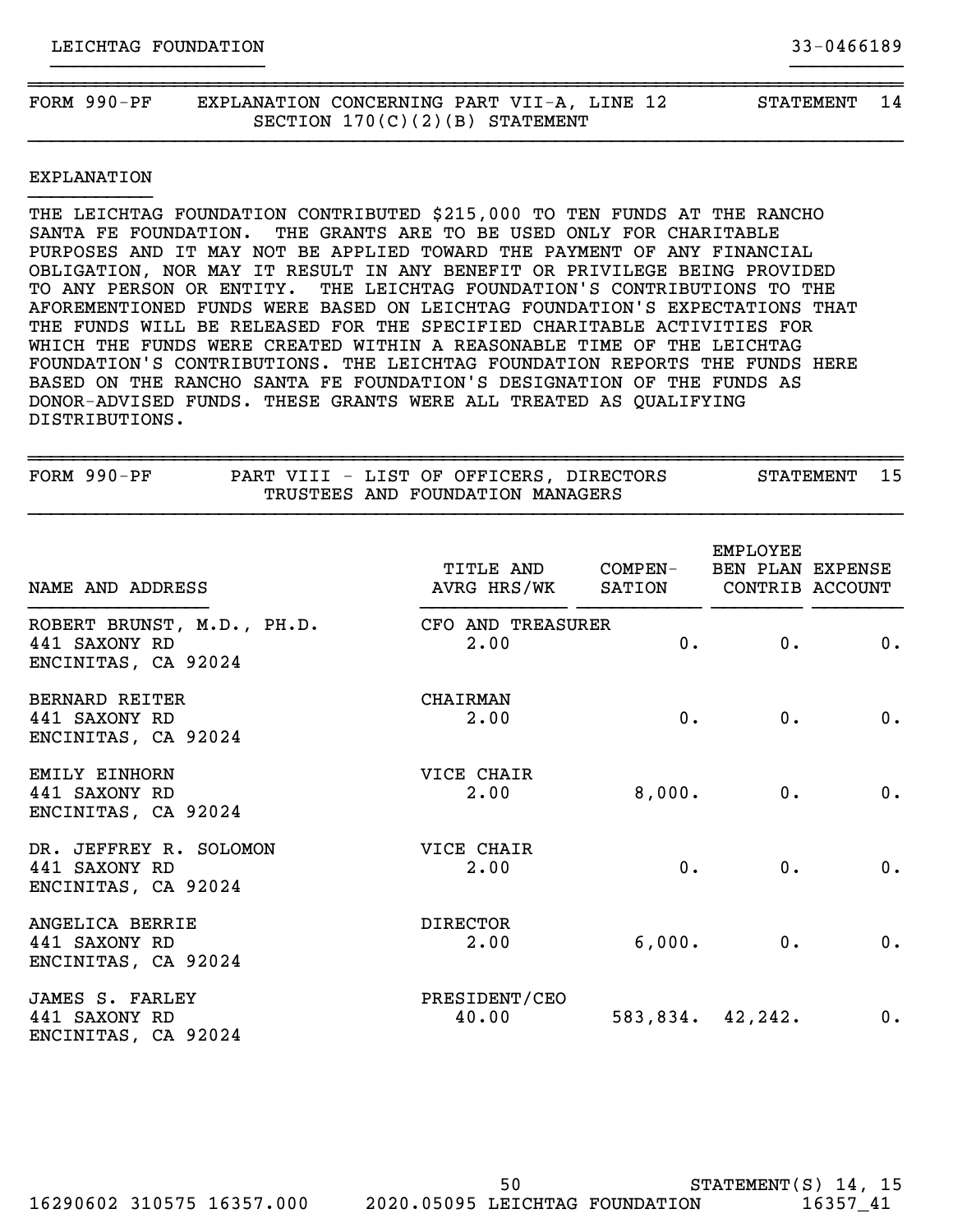| CHARLENE SEIDLE<br>441 SAXONY RD<br>ENCINITAS, CA 92024 | EVP/EXECUTIVE DIRECTOR<br>40.00 | 318,487.45,453.    |    | 0. |
|---------------------------------------------------------|---------------------------------|--------------------|----|----|
| LEO SPIEGEL<br>441 SAXONY RD<br>ENCINITAS, CA 92024     | <b>DIRECTOR</b><br>2.00         | 6,000.             | 0. | 0. |
| TOTALS INCLUDED ON 990-PF, PAGE 6, PART VIII            |                                 | 922, 321. 87, 695. |    | 0. |